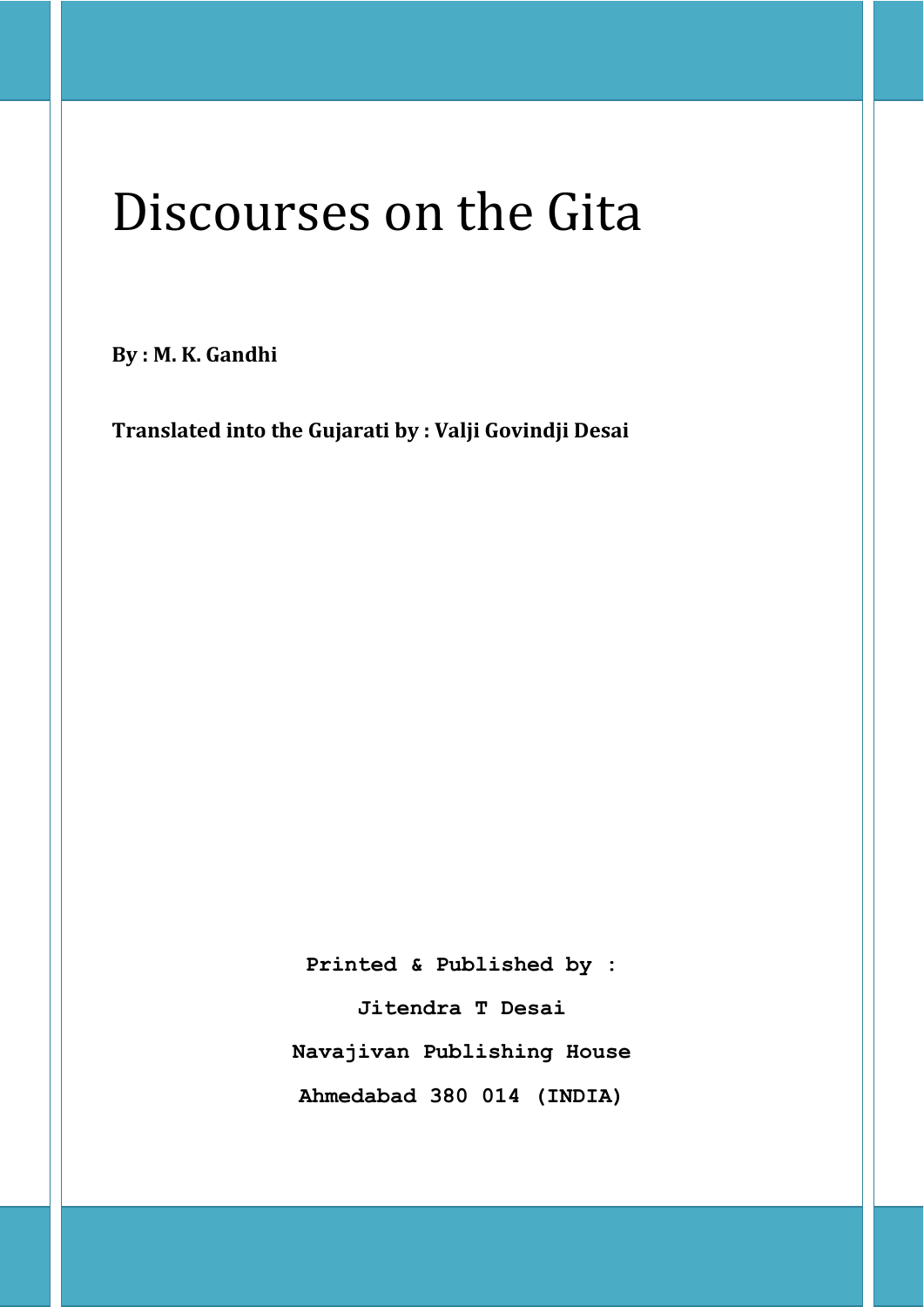## **TO THE READER**

I would like to say to the diligent reader of my writings and to others who are interested in them that I am not at all concerned with appearing to be consistent. In my search after Truth I have discarded many ideas and learnt many new things. Old as I am in age, I have no feeling that I have ceased to grow inwardly or that my growth will stop at the dissolution of the flesh. What I am concerned with is my readiness to obey the call of Truth, my God, from moment to moment, and, therefore, when anybody finds any inconsistency between any two writings of mine, if he has still faith in my sanity, he would do well to choose the later of the two on the same subject.

M. K. Gandhi

*Harijan, 29-4-'33, p. 2* 

## **TRANSLATOR'S PREFACE**

Gandhiji's Gujarati translation of the Gita was published on March 12, 1930, the never-to-be-forgotten day on which he marched to Dandi from Sabarmati. A member of the Ashram who read it found it very difficult to understand and complained about it to Gandhiji who was then in Yeravda prison. Thereupon he wrote a series of letters to the Ashram in which he devoted one letter to each chapter of the Gita, dealing with Chapter XII in the first letter written on November 4, 1930. These letters are here translated into English.

V G. D.

*St 2016, Pausha vadi 3*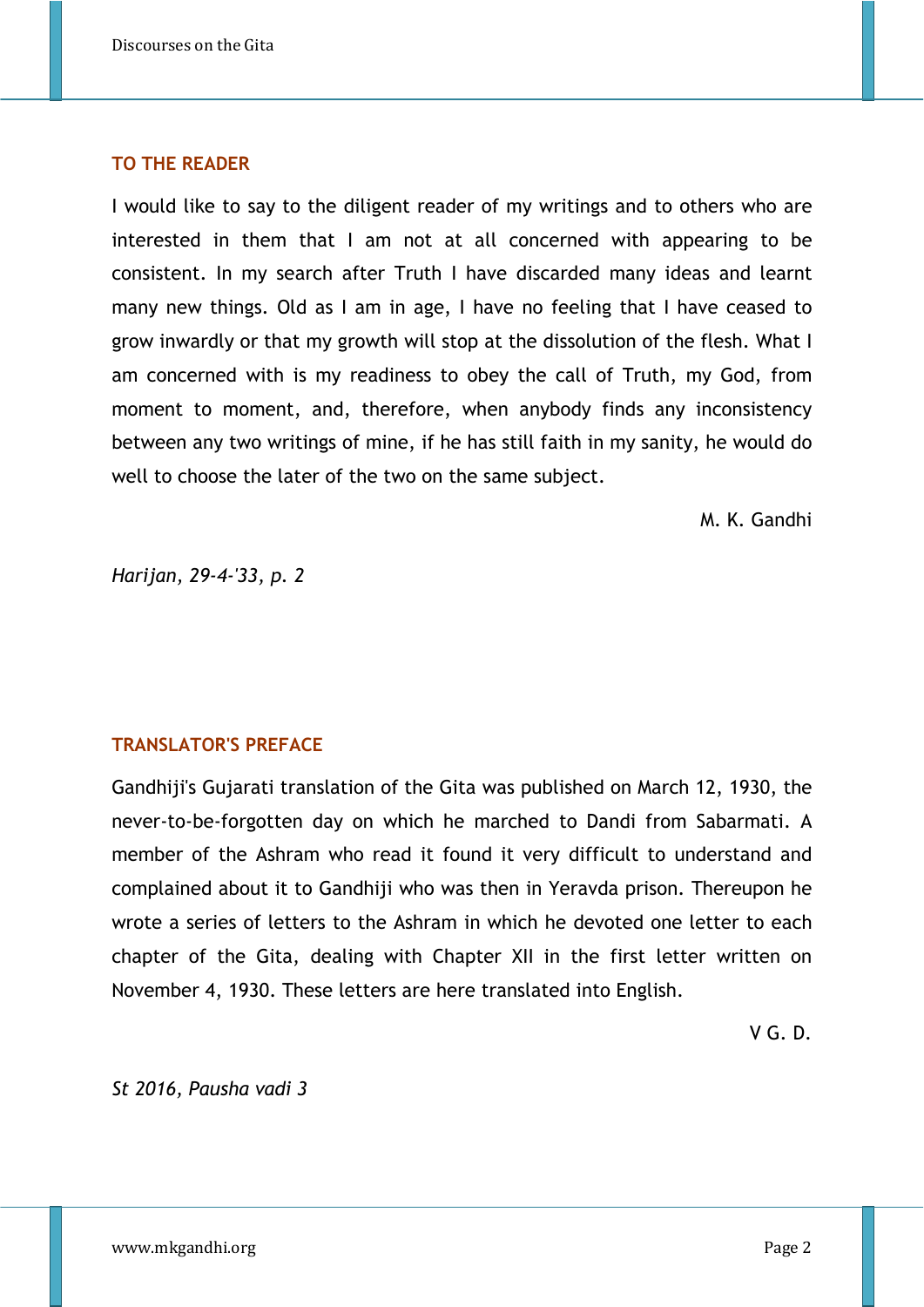#### **CHAPTER XII**

I propose today to give the substance of Chapter XII which deals with devotion (*bhakti*). Whenever there is a wedding in the Ashram, we ask the couple to learn by heart and ponder over this chapter as one of the five sacrifices they have to offer. Knowledge and action in the absence of devotion are dry as dust and are likely to make us confirmed bond-slaves. Let us therefore commence this study of the Gita with a heart full of devotion.

Arjuna asks the Lord, 'Some devotees adore a personal (*sakara*) God while others worship the Absolute *(nirakara*). Which of these two courses is better?'

The Lord replies, 'Those who fix their minds on Me (as the One Life in all) with perfect faith and are absorbed in Me are My devotees indeed. But those who worship the Absolute and restrain and subdue their senses, are equiminded towards all living beings and serve them without looking on some as of a superior and others as of an inferior grade—they also will come to Me. Neither of these two classes of devotees is superior to the other. But a full realization of the Absolute is almost impossible for an embodied being. The Absolute is devoid of all attributes and thus difficult for men even to imagine. Therefore they are all worshippers of a personal God, whether they are aware of it or not.

'Do you therefore place your mind in Me (the personal God in the universal form) and offer Me your all. If this is not possible, try to restrain the aberrations of the mind; that is to say, by observing the *yamas* and *niyamas,* and with the help of *pranayama* and yogic exercises, obtain control over the mind. If even this is beyond your capacity, perform all actions for My sake, so that your delusion will be destroyed, and you will be imbued with the spirit of detachment and devotion. If you cannot do even this, renounce the fruits of action, that is, cease to have a desire for the fruits of action, and do the task which is allotted to you. A man can never have any say as regards the fruit of his action, as the nature of the fruit is determined by a number of independent factors. Be you therefore a mere instrument in My hands. I have thus described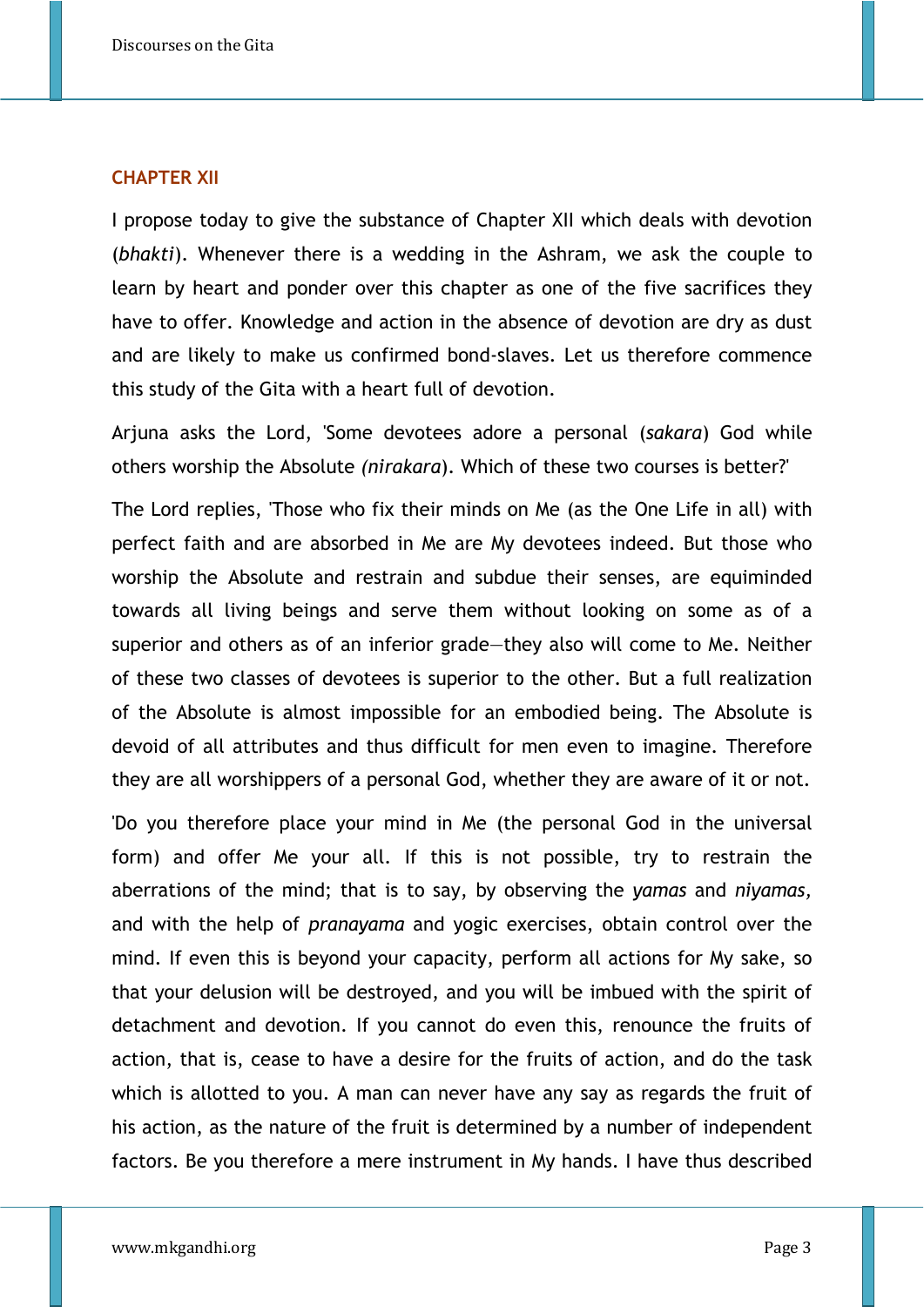four methods, none of which is superior to the others. You may adopt any one of the four you like. It may seem as if the path of knowledge (hearing the doctrine, pondering over it, etc.) is easier to take than that of *yamas, niyamas, pranayama, asanas*, etc., meditation in worship is easier still and the renunciation of the fruit the easiest of all. But the same method is not equally well suited for all. And some seekers have to adopt all the four methods, which are inter-connected. You must become a devotee one way or other; you may take any path that leads to this destination.

'Let me tell you what the true devotee is like. He does not hate or bear ill-will to any living creature. He looks on all with love and compassion. He is free from the delusion of "I" and "Mine". He reduces himself to zero. Pleasure and pain are equally acceptable to him. He forgives the wrong-doer even as he expects to be forgiven himself. He is always contented with his lot, and is unshakable in his resolve. He dedicates his intellect and mind and all to Me. He never molests his fellow-creatures; these are therefore never afraid of him. He does not allow himself to become perturbed by the world. He is free from exultation, sorrow, anger, fear and the like. He seeks nothing for himself. He is pure and skilful in action. He renounces every undertaking.

Although he is firm in his resolve, he is indifferent as regards the success or failure of his action; that is to say, he is not anxious about its result. He is alike to friend and foe. Honour and insult are the same to him. He is silent and content with what comes. He moves freely as if he were alone. He has a steady mind at all times and places. A devotee who behaves like this in faith is dear to me.'

Q. The devotee 'renounces all undertakings'. What does this mean?

A. The devotee will not draw up schemes of future expansion. For example, if a merchant who deals in cloth now has any plans of selling firewood as well in the future, or if he, having one shop only, thinks of opening five more shops, that would be *arambha* (undertaking) on his part, and the devotee will have none of it. This principle is applicable to service of the nation as well. For instance a worker in the khadi department today will not take up cow-keeping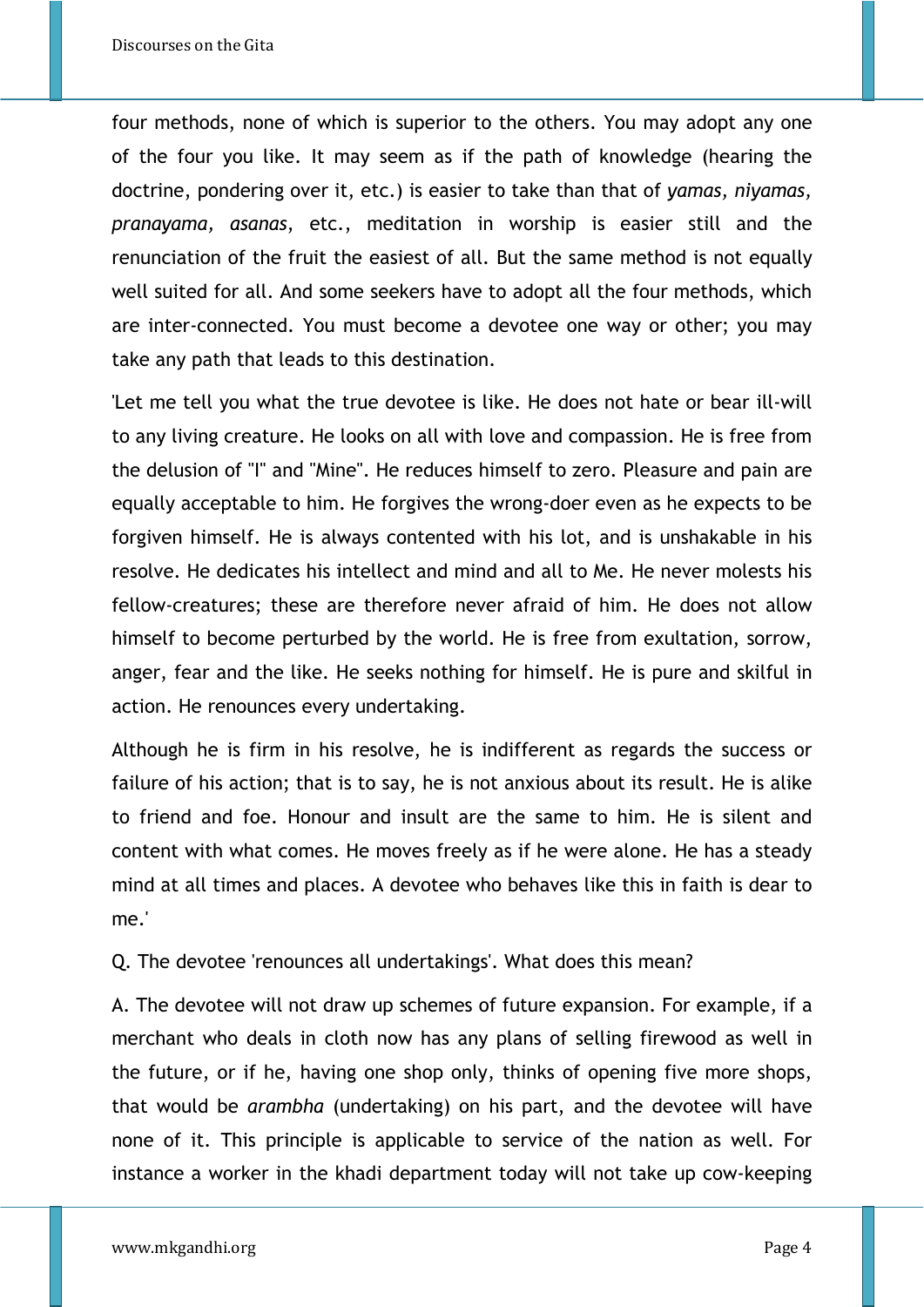tomorrow, agriculture the day after and medical aid on the fourth day. He will do his best in whatever has come to him. When I am free from egoism, nothing remains for me to do.

```
सूतरने तांतणे मने हरजीए बांधी ।
```

```
जेम ताणे तेमनी रे. मने लागी कटारी प्रेमनी ।
```
'The Lord has bound me with a cotton thread; I am His, no matter where He leads me. I have been stabbed with the dagger of love.' A devotee's every activity is planned by God. It comes to him as in the natural course of things. He therefore rests content with, 'this, that or anything else' (येन केनचित्।). This is the meaning of 'renouncing all undertakings'. The devotee does not cease to work; indeed he is nothing if not a worker. He only ceases to think needless thoughts about his work. It is these that he has to renounce.

इदमद्य मया लब्धं इमं प्राप्स्ये मनोरथम् । गीता १६-१३ ।

'This has been acquired by me today; that purpose I shall gain tomorrow.' – this is the opposite of 'renouncing undertakings'.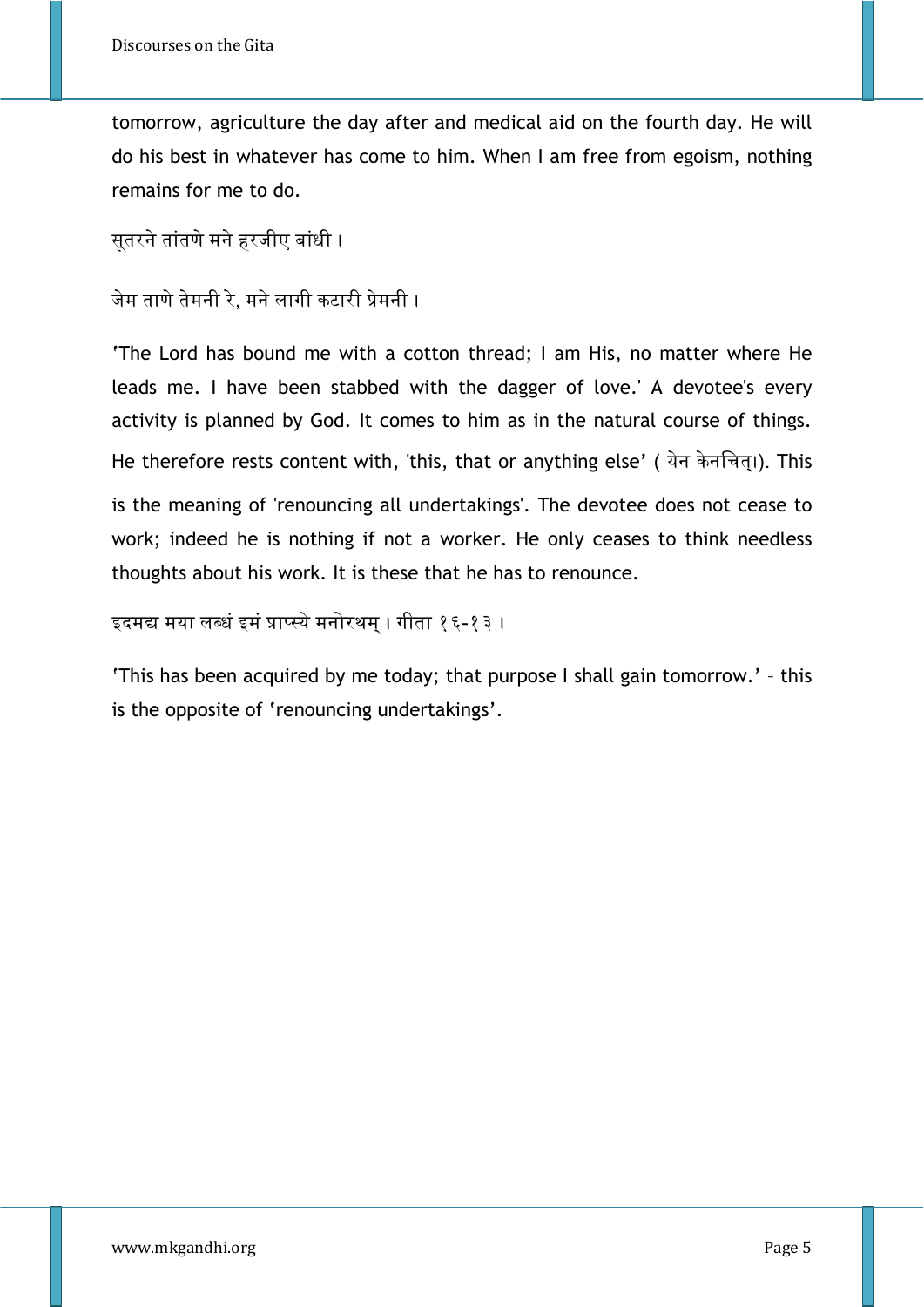#### CHAPTER I

When the Pandavas and the Kauravas gathered together on the battlefield of Kurukshetra (the field of Kuru) with their armies, Duryodhana, the king of the Kauravas, approached Drona (his teacher in the science of war) and named the leading warriors on either side. As a signal for the battle to begin, conch-shell horns were sounded on both the sides and Shri Krishna who was Arjuna's charioteer drove his chariot into a place between the two armies. The scene which greeted Arjuna's eyes unnerved him, and he said to Shri Krishna, 'How can I attack these in battle? I might fight readily enough if I had to fight with strangers, but these are my kinsmen. The Kauravas and the Pandavas are first cousins. We were brought up together. Drona is our teacher as well as the Kauravas. Bhishma is a revered elder for both. How can I fight with him? It is true that the Kauravas are criminals and doers of evil deeds. They have wronged the Pandavas and deprived them of their lands. They have insulted the saintly Draupadi. But what shall I gain by killing them? They are fools indeed. But shall I also be equally foolish? I have some little knowledge. I can discriminate between right and wrong. I thus see that it is a sin to fight with relatives. Never mind if they have taken wrongful possession of the Pandavas' share in the kingdom. Never mind even if they kill us. But how dare we raise our hand against them? O Krishna, I will not fight with my kith and kin.'

With these words, Arjuna sank down on the seat of the chariot, being overwhelmed by grief.

Here ends the first Chapter which is entitled 'the sorrow of Arjuna'. All of us should feel pain even as Arjuna did. No acquisition of knowledge is possible unless there is in us a sense of something lacking and a desire to know the truth. If a man is not curious even to know what is wrong and what is right, what is the use of religion for him? The battlefield of Kurukshetra only provides the occasion for the dialogue between Arjuna and Krishna. The real Kurukshetra is the human heart, which is also a *dharmakshetra* (the field of righteousness) if we look upon it as the abode of God and invite Him to take hold of it. Some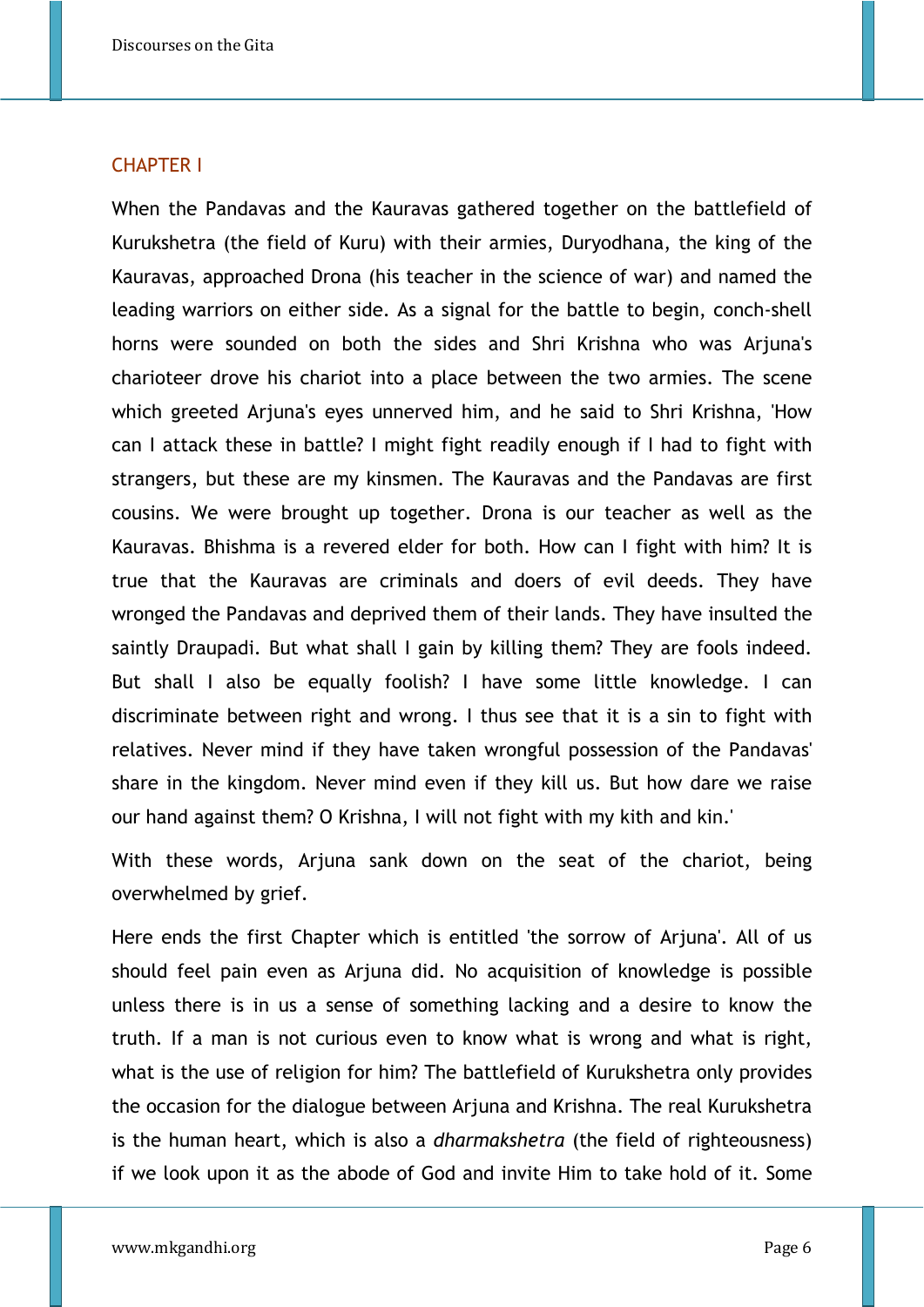battle or other is fought on this battlefield from day to day. Most of these battles arise from the distinction between 'mine' and 'thine', between kinsmen and strangers. Therefore, as we shall find later on, the Lord tells Arjuna that attraction *(raga)* and repulsion (*dvesha*) lie at the root of sin. When I look upon a person or thing as 'mine', *raga* takes hold of my mind; and when I look upon him as a stranger, aversion or hatred enters the mind. Therefore we must forget the distinction between 'mine' and 'thine'. That is to say, we must give up our likes and dislikes. This is the teaching of the Gita and all other scriptures. To say this is one thing; to practise it is quite another. The Gita is there to teach us how to practise it. We will try to understand the method it recommends.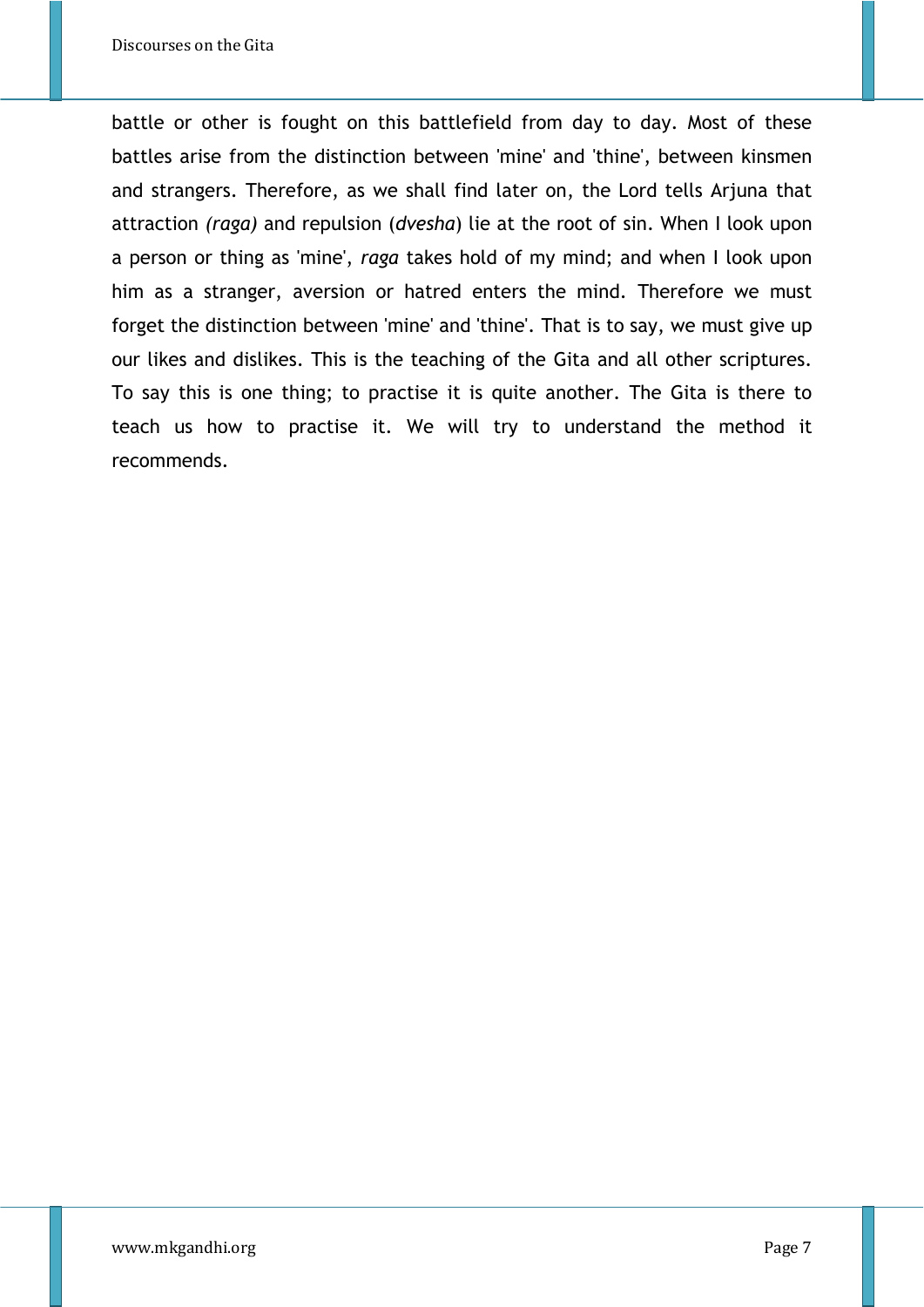#### CHAPTER II

When Arjuna had picked himself a little bit, the Lord rebuked him and said, 'How is it that this delusion has come to you? It is unworthy of a warrior like you.' But even then Arjuna stuck to his first position, refused to fight and said, 'If in order to get it, I have to slay elders and other relations, I do not want not only a kingdom on this earth but even the delights of paradise. My mind gropes in darkness. I do not know where my duty lies. I put myself into your hands. Please guide me.'

Finding that Arjuna was bewildered and aspired after knowledge, Krishna had pity on him and proceeded to explain things to him: 'Your sorrow is for nothing, and you utter words about wisdom without understanding. You have evidently forgotten the distinction between the body and the embodied soul. The soul never dies; but the body passes through childhood, youth and age and perishes in the end. The body is born but the soul is birthless and unchanging. It ever was, is now and will be there for all time to come. For whom then do you grieve? Your grief arises from a delusion. You look upon these Kauravas as your own, but you are aware that their bodies will come to an end. And as for the souls which inhabit these bodies, no one can destroy them. The soul cannot be wounded by weapons, burned by fire, dried by the wind or drowned in water. Then again, consider this from the standpoint of your duty as a warrior with an army under his command. If you refuse to fight this righteous war, the consequences will be the very reverse of what you expect and you will become an object of ridicule. You have always enjoyed the reputation of being a brave man. But if now you withdraw from the battle you will be supposed to have been driven from it by fear. If it were part of your duty to flee in the face of danger, disgrace would not matter, but if you retire from battle now, you will have failed to discharge your duty, and people will be justified in condemning your flight.

'Thus far, I have tried to reason out things, draw a distinction between the body and the soul and remind you of your duty, as a warrior. But let me now explain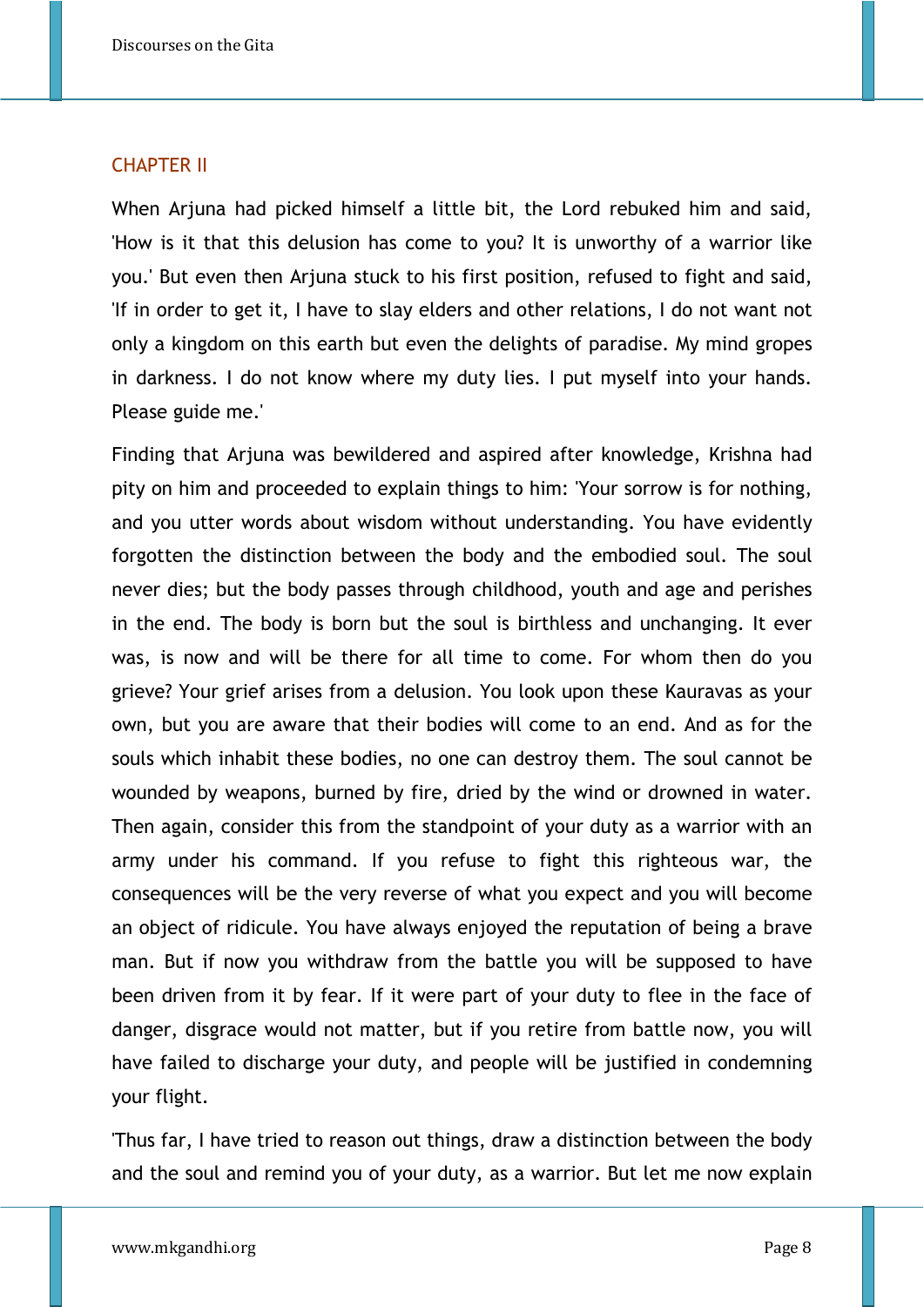Karmayoga (the method of action). A practitioner of Karmayoga never comes to harm. It has nothing to do with chopping logic. It is something to be translated into action and experience. An ounce of practice is more profitable than tons of argumentation. And this practice too must not be vitiated by speculation about its fruit. Literalists perform Vedic rites directed to the acquisition of material rewards. If one rite does not yield the expected fruit, they have recourse to another, and being disappointed once more, they take up a third. And thus they suffer from utter mental confusion. As a matter of fact, it is up to us to do our duty without wasting a single thought on the fruits of our action. To fight is the duty you have to discharge at present. Gain or loss, defeat or victory, is not in your power. Why should you carry the needless burden of thinking about them and be like the dog who walks under a cart and imagines that it is being drawn by himself and not by the bullocks? Defeat and victory, heat and cold, pleasure and pain come to a man in turn and he must put up with them. Without worrying about the fruit of action, a man must devote himself to the performance of his duty with an evenness of temper. This is yoga, or skill in action. The success of an act lies in performing it, and not in its result, whatever it is. Therefore be calm and do your duty clear of consequences.'

On hearing all this Arjuna said, 'The course of conduct you have mapped for me seems to be beyond my capacity. Not to worry about defeat or victory, not to waste a thought on the result,—how can one attain such an evenness of temper and steadfastness in spirit? How does a man with such attainments behave, and how are we to recognize him?'

The Lord replied, 'O king, one who renounces all the cravings which torment the heart and derives his contentment from within himself is said to be a *sthitaprajna* or *samadhistha* (one stable in spirit). He is unruffled in adversity, and he does not hanker after happiness. Pleasure and pain are felt through the five senses. Therefore this wise man draws his senses away from sense objects even as a tortoise draws in his limbs. The tortoise withdraws into his shell when he apprehends danger. But in the case of human beings sense objects are ready to attack the senses at all times; therefore their senses must always be drawn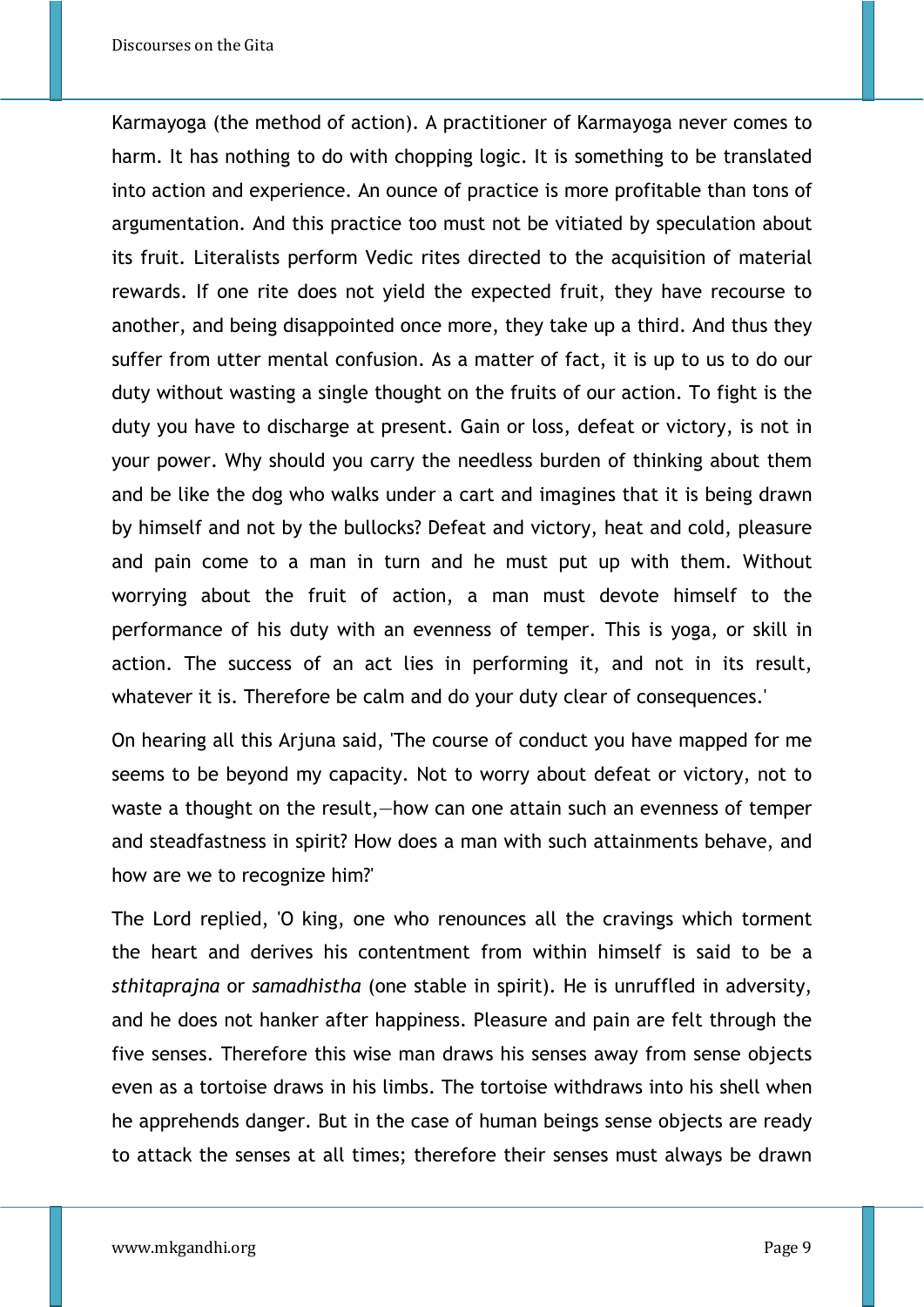in, and they should be ever ready to fight against sense objects. This is the real battle. Some people resort to self- mortification and fasting as weapons of defence against sense objects. These measures have their limited use. The senses do not make for sense objects so long as a man is fasting, but fasting alone does not destroy his relish for them. On the other hand that relish may be heightened when the fast is broken, and a man can get rid of it only with the grace of God. The senses are so powerful that they drag a man behind them by force if he is not on his guard. Therefore a man must always keep them under control. This end he can achieve only if he turns his eyes inward, realizes God Who resides in his heart and devoted to Him. One who thus looks upon Me as His goal and surrenders his all to Me, keeping his senses in control, is a yogi stable in spirit. On the other hand if a man is not master of his senses, he is always musing on the objects of sense and conceives an attachment for them, so that he can hardly think of anything else. From this attachment arises desire; and when the desire is thwarted he gets angry. Anger drives him nearly mad. He cannot understand what he is about. He thus loses his memory, behaves in a disorderly manner and comes to an ignoble end. When a man's senses rove at will, he is like a rudderless ship which is at the mercy of the gale and is broken to pieces on the rocks. Men should therefore abandon all desires and restrain their senses, so that these do not indulge in undesirable activity. The eyes then will look straight and that too only at holy objects; the ears will listen to hymns in praise of God or to cries of distress; hands and feet will be engaged in service. Indeed all the organs of sense and of action will be employed in helping a man to do his duty and making him a fit recipient of the grace of God. And once the grace of God has descended upon him, all his sorrows are at an end. As snow melts in the sunshine, all pain vanishes when the grace of God shines upon him and he is said to be stable in spirit. But if a man is not stable-minded, how can he think good thoughts ? Without good thoughts there is no peace, and without peace there is no happiness. Where a stable-minded man sees things clear as daylight, the unstable man distracted by the turmoil of the world is as good as blind. On the other hand what is pure in the eyes of the worldly wise looks unclean to and repels the stable-minded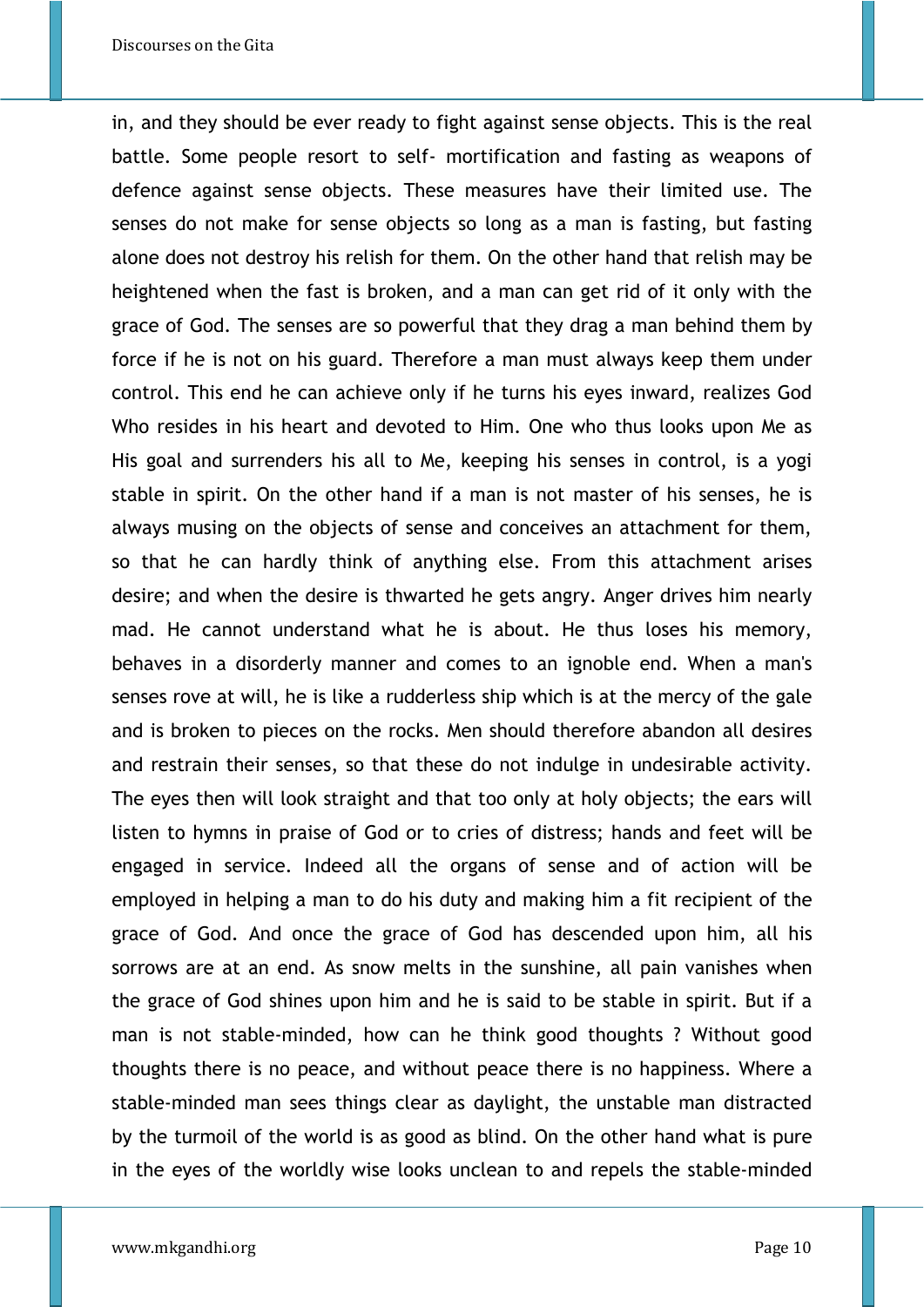man. Rivers continuously flow into the sea, but the sea remains unmoved; in the same way all sense objects come to the yogi, but he always remains calm like the sea. Thus one who abandons all desires, is free from pride and selfishness and behaves as one apart, finds peace. This is the condition of a perfect man of God, and he who is established therein even at the final hour is saved (lit set free, *mukta).'*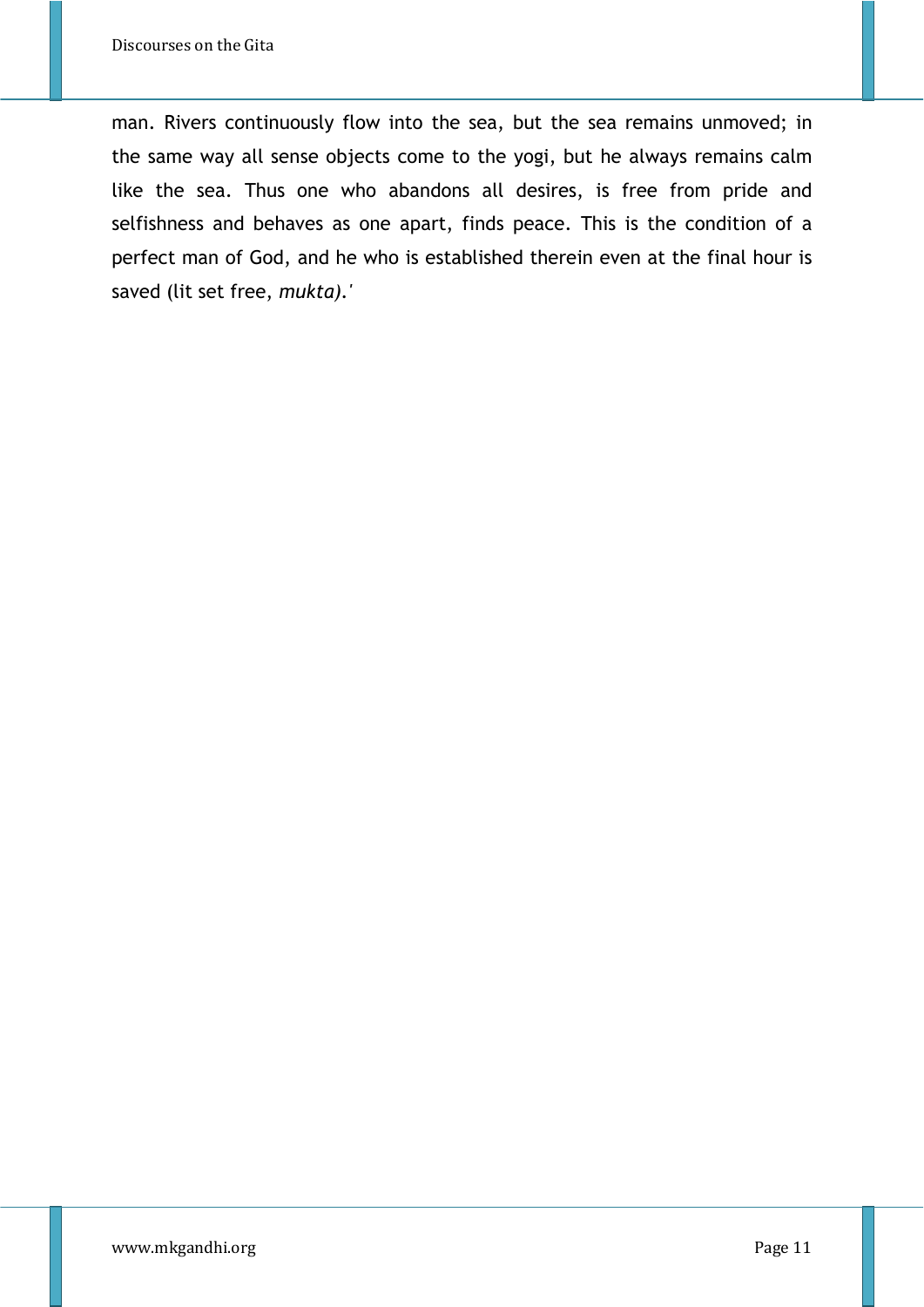#### CHAPTER III

When Krishna had thus set forth the marks of identification for a *sthitaprajna* person, Arjuna received the impression that one had only to sit quiet in order to attain such a state, as Krishna had not made the slightest reference to any need for action on his part. He therefore asked Krishna, 'It seems as if you hold that knowledge is superior to action. If so, why are you urging me to this terrible deed and thus confusing my mind? Please tell me clearly where my welfare lies.'

Krishna replied: 'O sinless Arjuna, since the beginning of time seekers have taken one or the other of two different paths. In one of these the pride of place is given to knowledge and in the other it is given to action. But you will find that freedom from action cannot be attained without action, that wisdom never comes to a man simply on account of his having ceased to act. Man does not become perfect merely by renouncing everything. Don't you see that every one of us is doing something or other all the time? Our very nature impels us to action. Such being the law of nature, one who sits with folded hands but lets his mind dwell on the objects of sense is a fool and may even be called a hypocrite. Rather than indulge in such senseless inactivity, is it not better that a man should control the senses, overcome his likes and dislikes, and engage himself in some activity or other without fuss and in a spirit of detachment? Do your allotted duty, restraining the organs of sense, for that is better than inaction. An idler will only meet his end the sooner for his idleness. But while acting, remember that action leads to bondage unless it is performed in a spirit of sacrifice. Sacrifice (*yajna)* means exerting oneself for the benefit of others, in a word, service. And where service is rendered for service's sake, there is no room for attachment, likes and dislikes. Perform such a sacrifice; render such service. When Brahma created, the universe, He created sacrifice along with it, as it were, and said to mankind, "Go forth into the world; serve one another and prosper. Look upon all creatures as gods. Serve and propitiate those gods so that being pleased they will be gracious to you and fulfill your wishes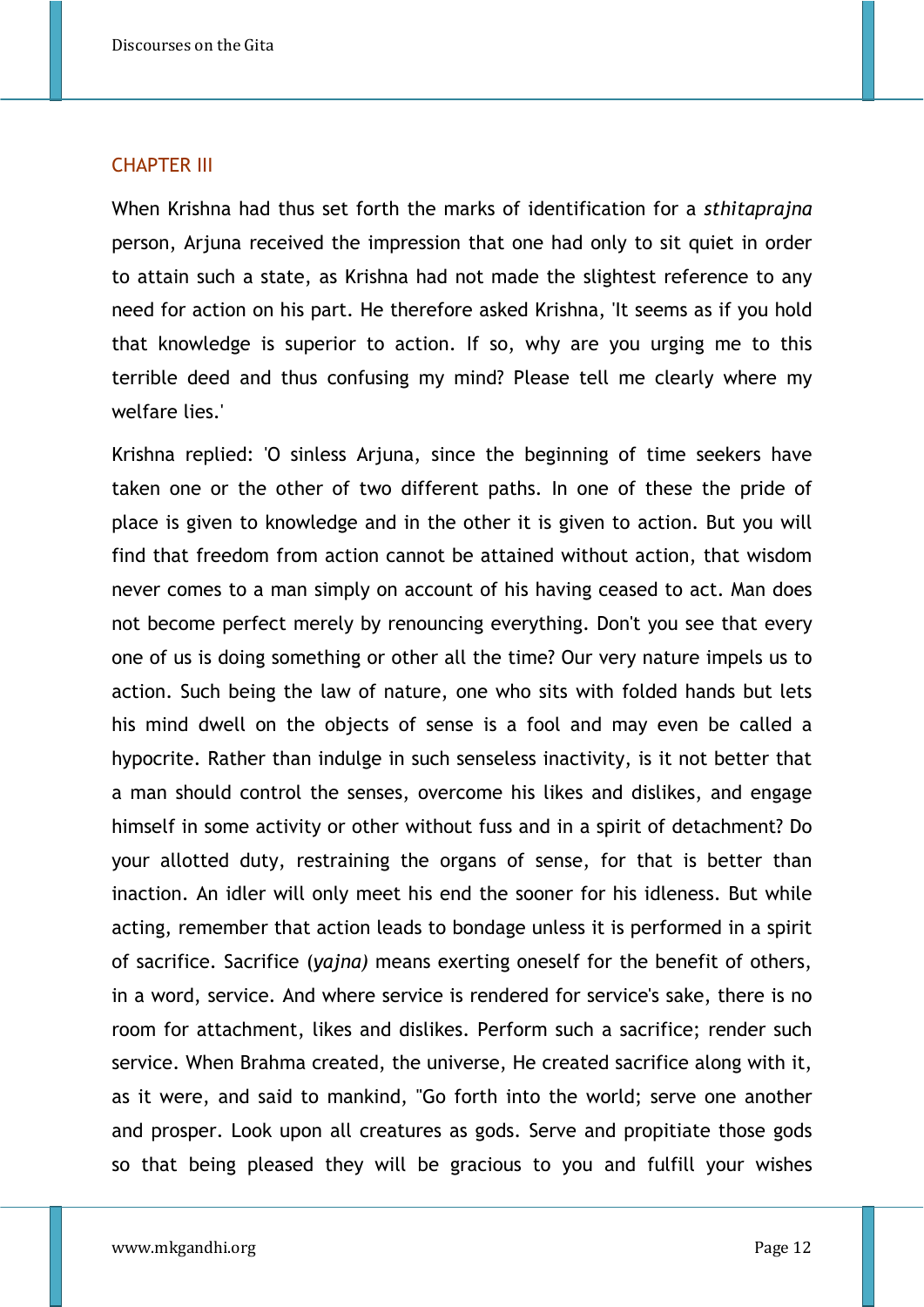unasked." Therefore understand that whoever enjoys the fruits of the earth, without serving the people and without having first given them their share, is a thief. And he who enjoys them after having given all creatures their share is entitled to such enjoyment and is thus freed from sin. On the other hand, those who labour only for themselves are sinners and eat the fruit of sin. It is a law of nature that creatures are sustained by food, food production depends on the rains, and the rains descend on the earth on account of *yajna,* that is to say, the labour of all creatures. There is no rain where there are no creatures, and it does rain where they are there. All live by labour; none can remain idle and live, and if this is true of the lower forms of life, it is still more applicable to man. Action takes its origin from Brahma and Brahma from the imperishable *brahma*; therefore the imperishable *brahma* is present in all kinds of sacrifice or service. And whoever breaks this chain of mutual service is a sinner and he lives in vain.

'When a man enjoys peace of mind and contentment, it may be said that there is nothing left for him to do. He does not stand to gain by action or by inaction. He has no personal interests to serve; and yet he must not cease to offer sacrifice. Therefore do your duty from day to day without entertaining likes and dislikes and in a spirit of detachment. He who acts in such a spirit enjoys the beatific vision. Then again if even a selfless king like Janaka reached perfection all the while working for the good of the people, how can you behave in a way different from his? Whatever a good and great man does, common people imitate. Take My own 'case for instance. I have nothing to gain by action, and yet ceaselessly do I pour myself in action.

Hence it is that people too go on working more or less. But what would happen if I ceased to work? The world would collapse if the sun, the moon and the stars ceased to move. And it is I who set them in motion and regulate their activity. But there is a difference between My attitude and the attitude of the common man. I act in the spirit of perfect detachment while he harbours attachment and works in his own interest. If a wise man like you ceased to act, others too would do the same and their minds would be unsettled. Therefore do your duty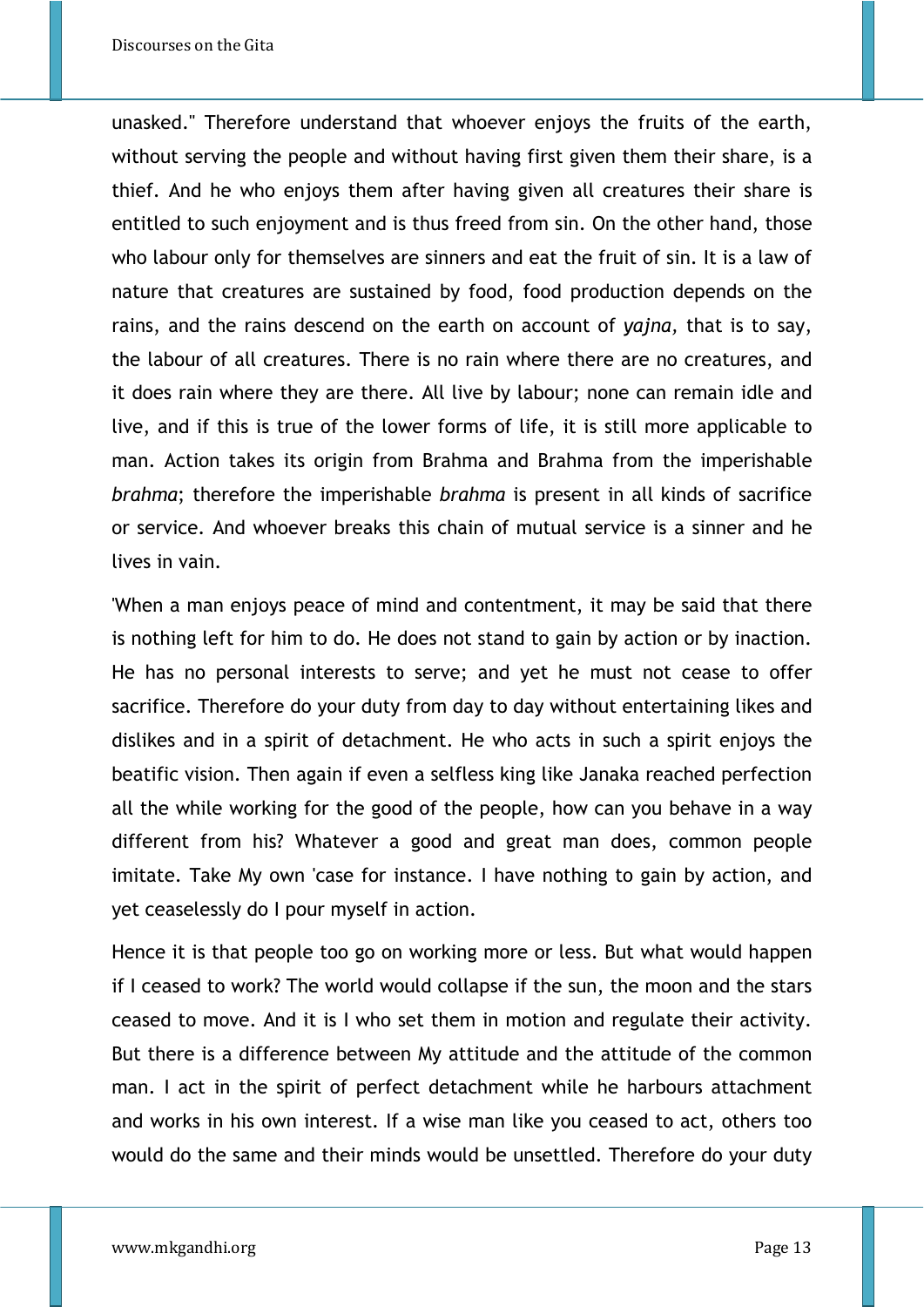without attachment, so that others might not cease to work and might gradually learn to work without attachment. Man is bound to work in obedience to and in conformity with his own nature. Only a fool thinks that he himself is the doer. To breathe is a part of man's nature; when an insect settles upon the eye, the eyelid moves of its own accord. And nobody says, "I take in the air" or "I move the eyelid." In the same manner why should not all human actions be performed in accordance with the qualities of nature? Why should there be any egoism about it? In order that a man may be able thus to act naturally and without attachment, the best thing for him to do is to dedicate all his actions to Me and perform them without egoism as a mere instrument in My hands. When a man thus gets over selfishness, all his actions are natural and free from taint and he escapes many a trouble. Actions then have no binding force for him. Action being natural, it is sheer egoism to outrage nature and to claim to be inactive. The victim of such egoism will externally appear not to act, but his mind is always active in scheming. This is worse than external activity and has all the greater binding force.

'As a matter of fact the senses feel attraction and aversion for their respective objects. For instance, the ears like to hear some things and do not like to hear other things. The nose likes to smell the rose, and does not like to smell dirt. This is also true of the other organs of sense. Therefore what man has to do is not to submit to these two robbers, namely, attraction and repulsion. If one wishes to escape their attentions, he must not go about in search of action. He must not hanker after this today, that tomorrow and the other thing the day after. But he should hold himself ready to render for the sake of God such service as falls to his share. Thus he will cultivate within himself the feeling that whatever he does is in fact an act of God and not his own, and his egoism will be a thing of the past. This is svadharma (one's own duty). One must stick to svadharma, for it is the best for himself at any rate. Paradharma (another's duty) may appear to be better, but even so it should be looked upon as dangerous. Moksha (salvation) lies in embracing death while doing one's own duty.'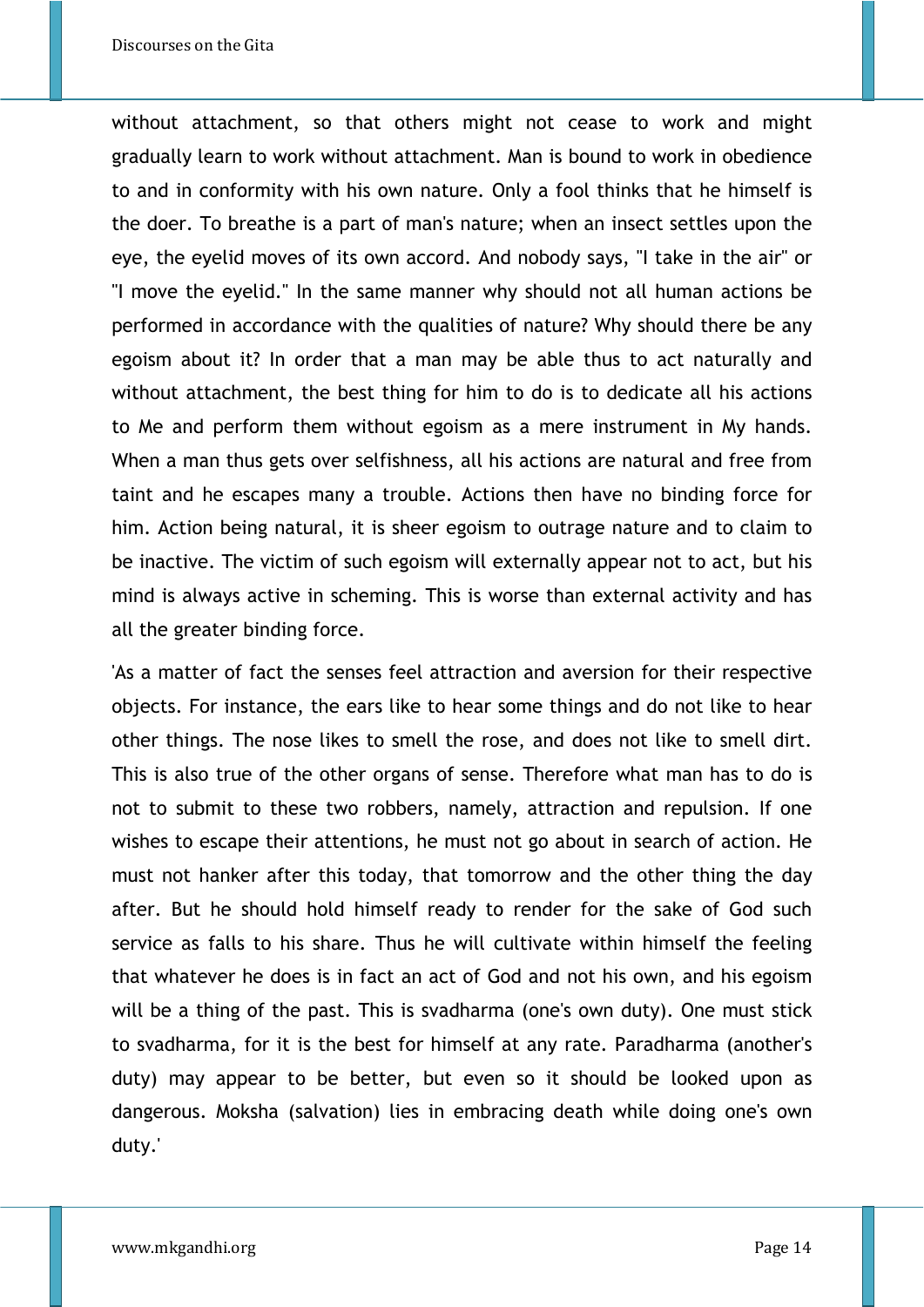When Krishna said that action performed by one who is free from likes and dislikes is sacrifice, Arjuna asked, 'What is it that makes a man commit sin? Very often it seems as if he were driven to sin by some outsider against his own will.'

Krishna replied: 'The slave drivers in this case are Kama (desire) and Krodha (anger). These are like blood brothers. If desire is not satisfied, anger is the inevitable consequence. One who is the slave of desire and anger is said to be inspired by *rajoguna* (the quality of passion), which is man's greatest enemy and against which he has to fight day in, day out. As dust hides a mirror, smoke suffocates a fire and the womb covers the embryo, even so anger deprives knowledge of its lustre and suffocates it. And desire is insatiable like fire, and taking possession of man's senses, mind and intellect, knocks him down. Therefore first control your senses, and then conquer the mind. When you have done this, the intellect also will obey your orders. For though among the senses, the mind and the intellect, the mind is greater than the senses and the intellect is greater than the mind, the soul is the greatest of all. Man has no idea of his own strength or soul force, and tends to believe that the senses, the mind and the intellect are not amenable to his control. But when once he has gained confidence in soul force, everything else becomes easy as a matter of course. And desire, anger and their countless hosts hold no terror for him who has mastered the senses, the mind and the intelligence.'

I call this chapter the key to an understanding of the Gita, and the gist of it is that life is given us for service and not for enjoyment. We have therefore to impart a sacrificial character to our lives. Intellectual assent to this proposition is only the first step, but such assent and conduct in terms of that assent are bound to rid our heart of its impurities in course of time. But what is real service? In order to obtain the right answer to this question, restraint of the senses is essential, as it gives us a clearer and clearer vision of the God of truth. Service rendered with selfish motives ceases to be sacrifice. Hence the urgent need for the spirit of detachment. When this is understood, all manner of controversies lose their meaning for us. 'Did Krishna really ask Arjuna to kill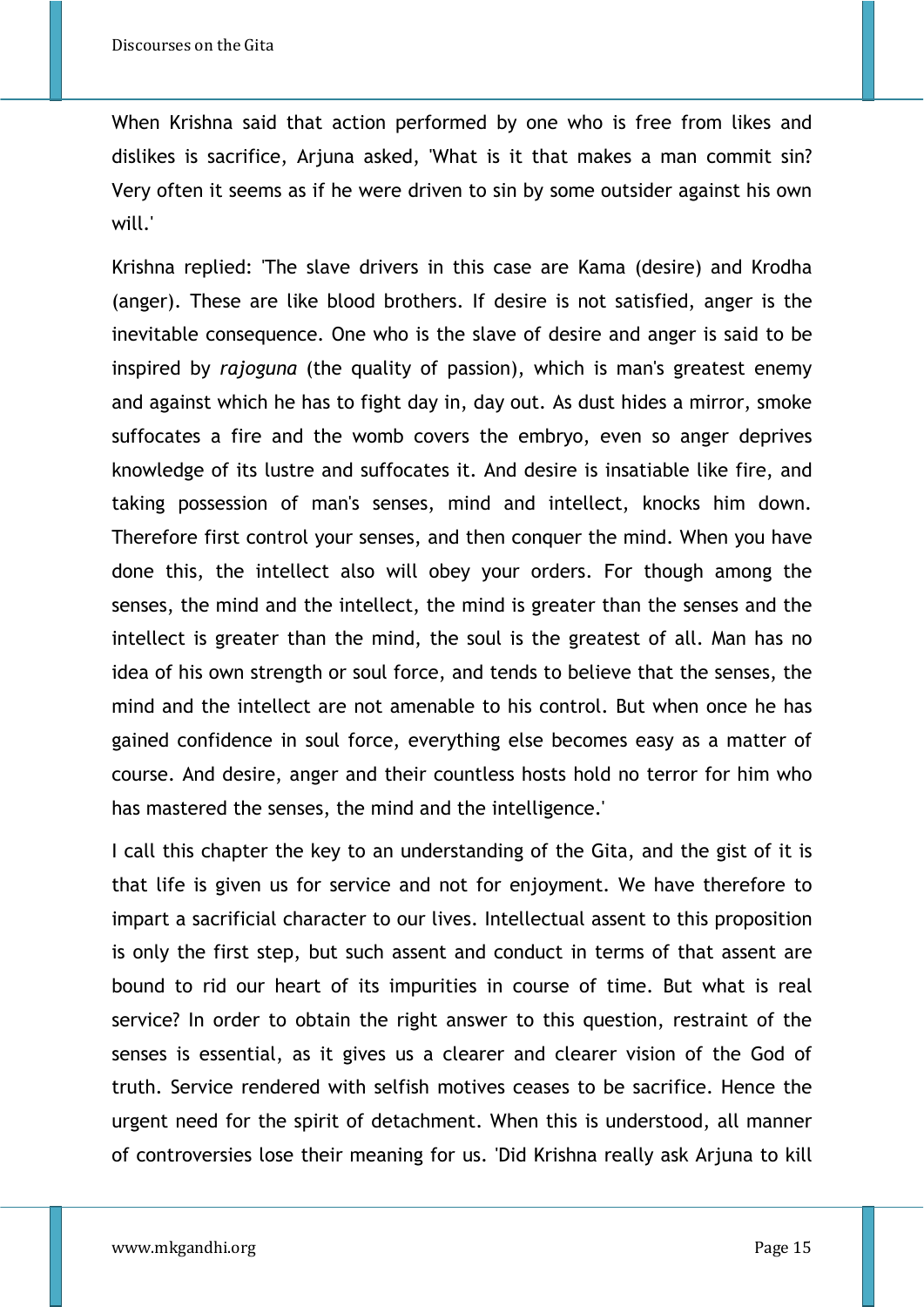his relatives? Could such killing ever be a part of one's duty?' Questions like these are set at rest for ever. When detachment governs our actions, even the weapon raised in order to strike an enemy down falls out of our hand. But a mere presence of detachment serves no useful purpose. If only we persevere in our effort, detachment may come to us, perhaps the very first day, or may be only after a thousand years. We must not worry over the time this takes, for the effort carries within itself the seeds of success. We must however be on our guard and make sure that it is a genuine effort, and that there is no selfdeception. And this is certainly possible for us all.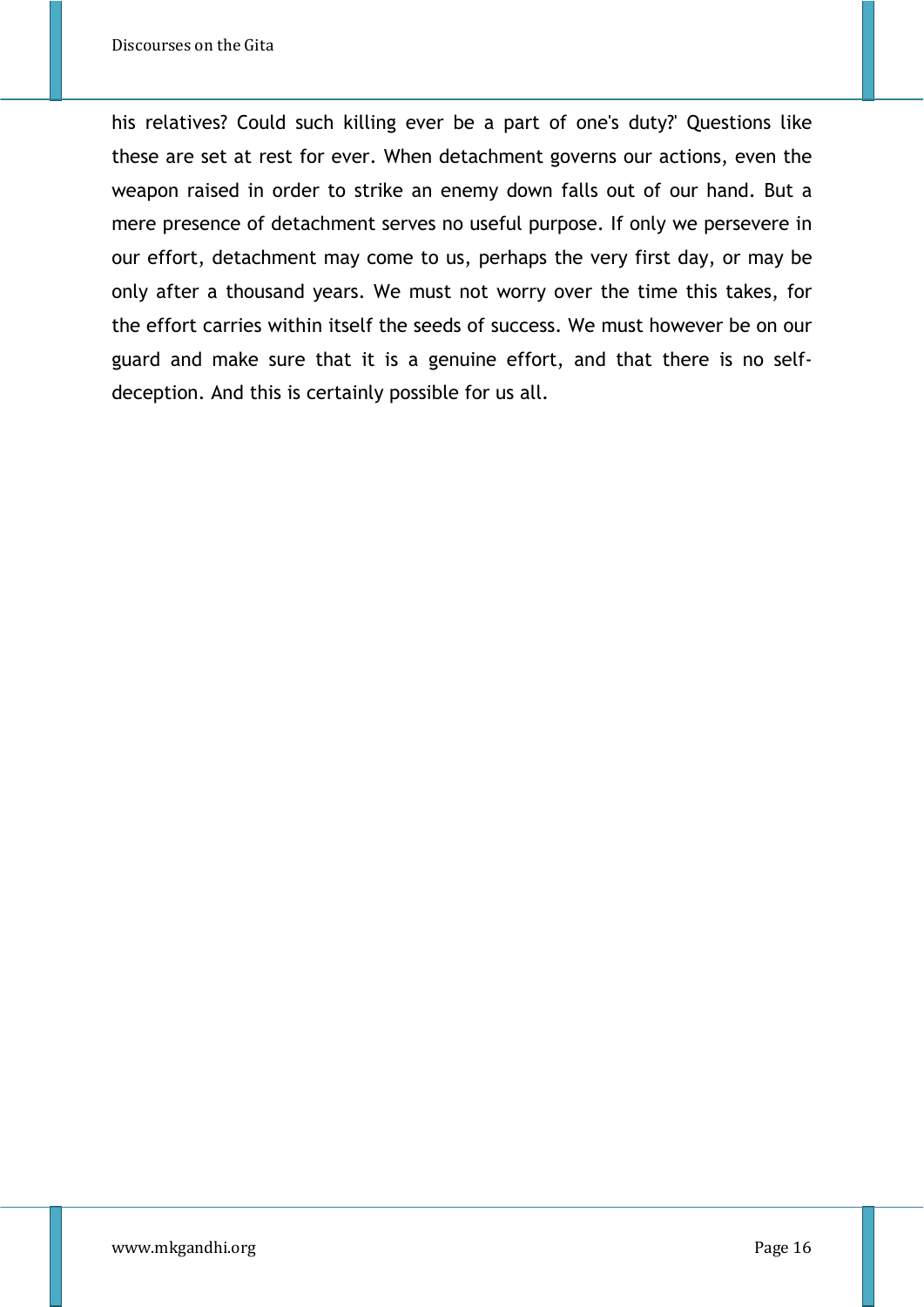#### CHAPTER IV

The Lord says to Arjuna:

'The yoga of selfless action which I commend to you is an ancient truth; I am not propounding any new doctrine. I have declared it to you, as you are my devoted friend, in order to heal the conflict in your mind. Whenever goodness weakens and evil grows from strength to strength, I incarnate Myself and protect the good and destroy the wicked. Those who are aware of this power (*maya*) of Mine are confident that evil is bound to go under. I am always by the good man's side. He never strays from the strait and narrow path and comes to Me at last, for he meditates on Me and hides himself in Me and thus is delivered from passion and anger and is purified by austerity and wisdom. As a man sows, so he reaps. None can escape from the operation of the laws I have made. I established the four *uarnas* (classes, not castes) by the different distribution of qualities and actions. However I am not their author, for t do not desire the fruits of action and have nothing to do with the merit or demerit arising therefrom. This divine *maya* (course of action) is worth knowing. All Activities prevalent in the world are subject to divine Ws, and yet God is not defiled by them. Therefore He is and also is not their author. And a man who does likewise and acts in a spirit of detachment without being defiled by actions and by the yearning for their fruit is sure to be saved. In action he sees inaction and he understands at once what is wrong action. Wrong actions are all those that are inspired by desire and cannot be performed in the absence of desire, such for instance as theft, adultery and the like. These simply cannot be done in a spirit of detachment. Therefore those who do the duty that lies nearest without desire and scheming for the fruit of the action may be said to have burnt up their actions in the fire of wisdom *(jnana).* A man who has thus abandoned the attachment to the fruit of action is always contented, always independent. He has his mind under control. He gives up all his possessions. And his activity is natural like the bodily functions of a healthy individual. He is free from any pride or even consciousness that he is acting on his own. He has the realization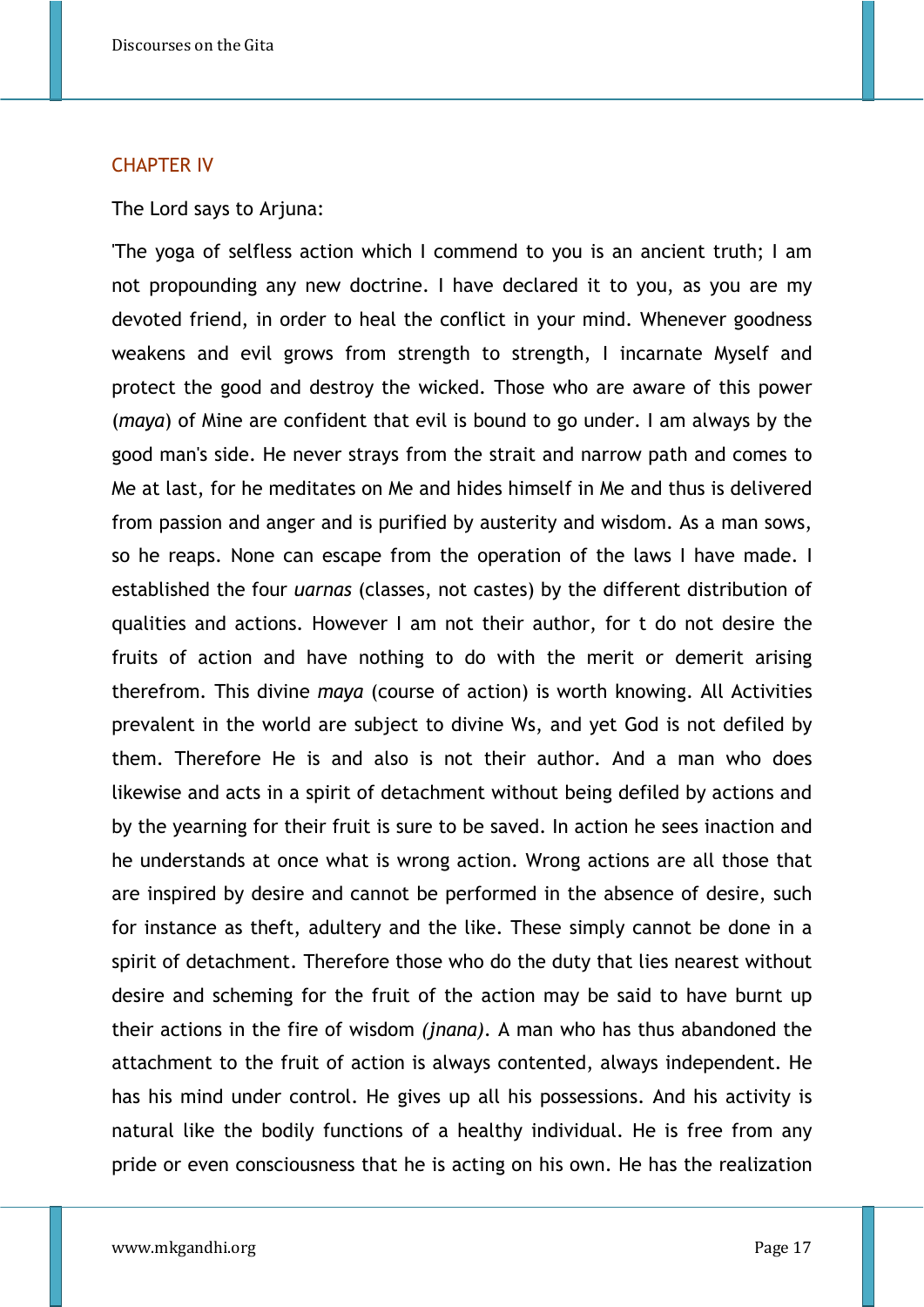that he is a mere instrument of the divine will. What does it matter whether he meets with success or with failure? He is neither elated by the one, nor unnerved by the other. All his work is done as a sacrifice *(yajna*), that is to say, as service to the world. He meditates upon God in all his actions and in the end comes to Him.

'There are many forms of sacrifice, the root of which lies in purity and service, such as, for instance, control of the senses, charity and *pranayama* (breath control) practised with a view to self-purification. Knowledge of these can be acquired from a wise teacher (*guru)* through humility, earnestness and service. If anybody indulges in various activities which he thinks are *yajna,* without any understanding of what *yajna* is, he will only do harm to himself and to the world. It is therefore necessary that all actions should be performed intelligently. This wisdom *(jnana)* is not mere book learning. In it there is no room for doubt. It begins with faith and ends in experience. It enables a man to see all beings in himself and to see himself in God so that everything appears to him to be actually informed by God. Such wisdom effects the salvation of the worse of sinners. It releases the seeker from the bondage of action, so that he is not affected by its results. There is nothing else in the world so holy as this wisdom. Therefore try to obtain it with a heart full of faith in God and with the senses under control, so that you will enjoy perfect peace of mind.'

The third, the fourth and the following fifth chapter should be read together, as they explain to us what the yoga of selfless action *(anasakti)* is and what are the means of practising it. If these three chapters are properly understood, the reader will have less difficulty in tackling what follows. The remaining chapters deal in detail with the ways and means of achieving *anasakti.* We should study the Gita from this point of view, and if we pursue this study, we shall find without much trouble a solution of the problems which confront us from day to day. This calls for daily practice. Let everybody try it. If for instance he is angry, let him remember the verse dealing with anger and subdue that enemy. Supposing we heartily dislike somebody, or are impatient or gluttonous or in doubt as to whether we should do or should not do something or other, all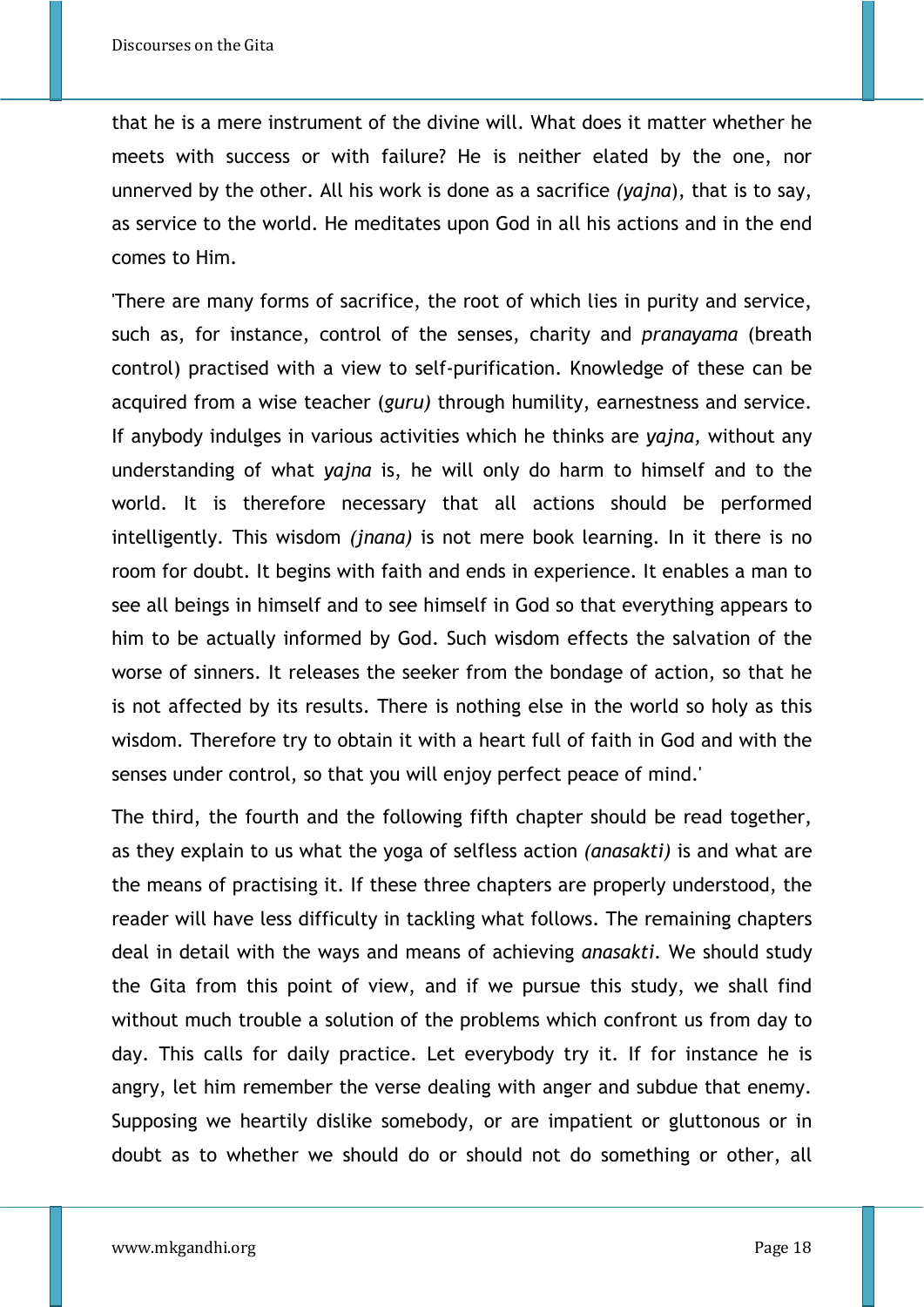these difficulties can be solved with the help of Mother Gita if we have faith in it and give it constant study. Our daily recitation of the Gita as well as this series of letters is a means to this end.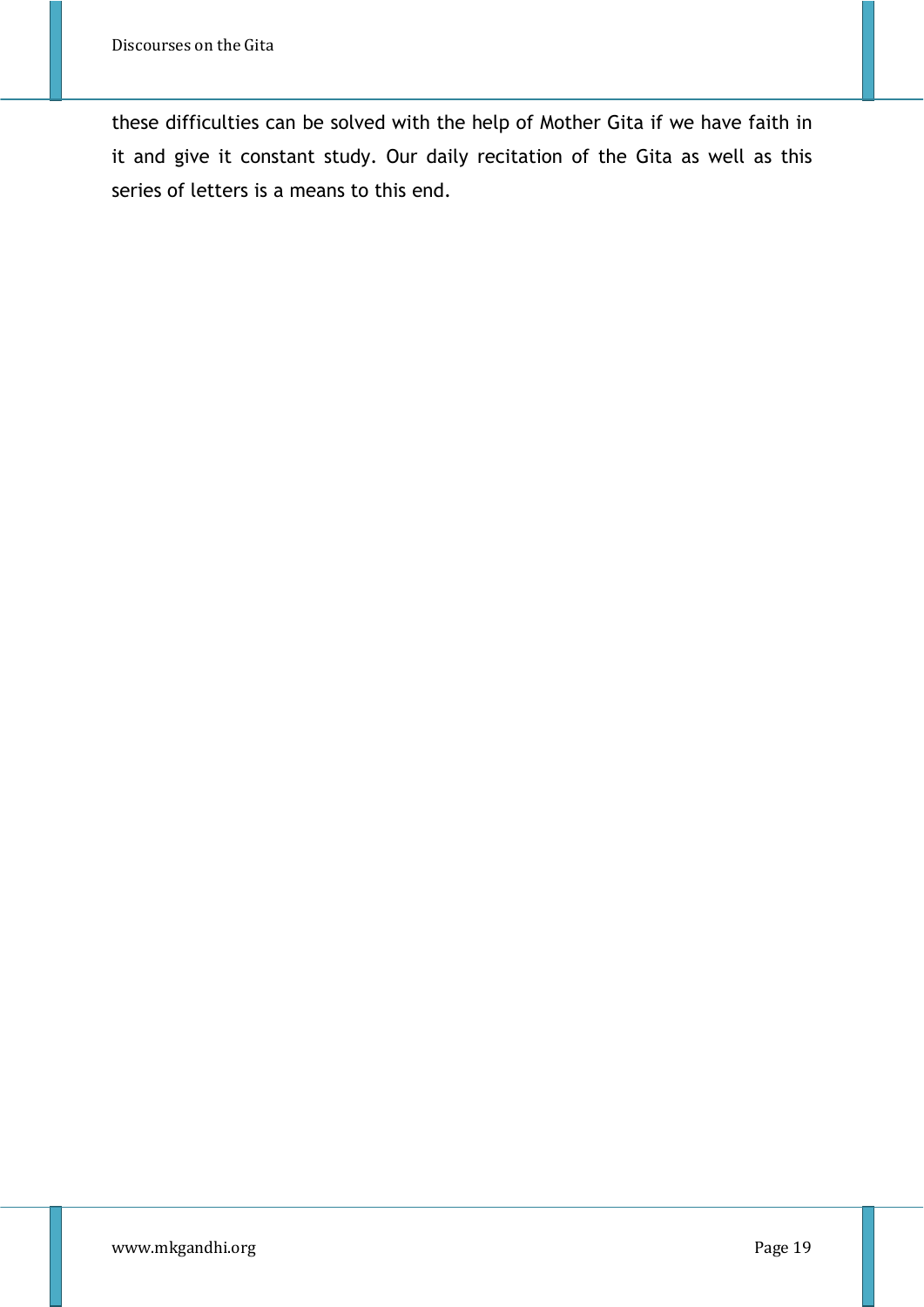#### CHAPTER V

Arjuna said, 'You speak highly of wisdom, so that I am inclined to think that action is unnecessary. But then you also praise action, thus making me feel that unselfish performance of action is the thing to do. My mind will be at peace only if you tell me definitely which of the two is better.'

The Lord replied, '*Sannyasa* means wisdom and *Karmayoga* means selfless action. Both of them are good, but if I had to choose between the two, I should say that yoga or selfless action is better. The man who does not hate any one or anything, does not long for anything and is free from the pairs of opposites such as heat and cold, pleasure and pain, is a *sannyasi* (wise man, lit. one who renounces the world), no matter whether he is or is not a performer of action. He easily casts off the chain that binds him. Only the ignorant speak of wisdom and action as different, not the learned. The fruit of both is the same; both lead to an identical goal. Therefore He who sees them as one sees truly. The man of pure wisdom achieves his object by merely willing it, and has no need to perform an outward act When the city of Mithila was on fire, others were bound to rush to it and fight the fire. But King Janaka contributed to this fight by his mental determination only, for his servants were ready to obey his commands. If he had run about with a water pot to quench the fire, he would only have done harm; others would have stared at him and failed to perform their own duty, or at the most would have rushed here and there with a view to the King's safety. But it is not given to every one of us to become a Janaka at once. It is indeed a very difficult task to reach a Janaka-like state. Only one in a million can reach it as the fruit of service extending over many lives, and it is not a bed of roses either. As a man goes on performing selfless action, his thought grows from strength to strength and he less and less resorts to external action. But he is hardly conscious of this change, and he has not this change in view either. He is devoted only to service, with the result that his power of rendering service increases to such an extent that he hardly seems to rest from service. And finally his service is limited to thought alone, just as an object in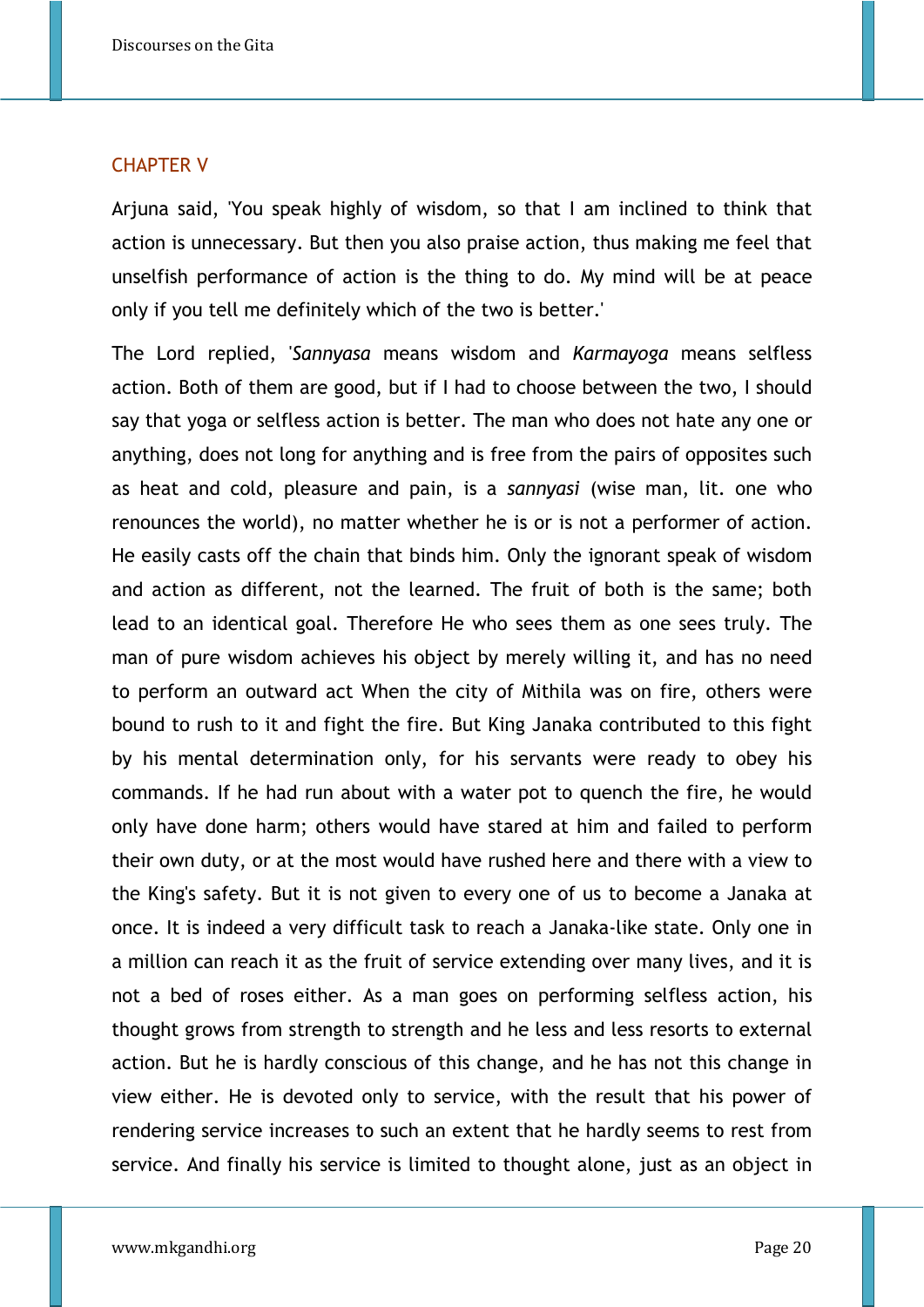extraordinary motion seems to be at rest. It is obviously improper to say that such a man does nothing. But this lofty state can, as a rule, be only imagined, and not experienced. Hence my preference for *karmayoga.* Millions derive the fruit of *sannyasa* (wisdom, lit. renunciation) from selfless action alone. They would fall between two stools if they tried their hand at *sannyasa.* If they take to *sannyasa,* it is very likely that they will become hypocrites, and as they have ceased to perform action, they are lost altogether. But a man who has purified himself by means of selfless action, who has his mind and his senses under control and who has identified himself with all beings, loving them as himself, such a man stands apart from action although he is acting all the time, and is not bound by it. He talks, he walks, he takes part in normal human activity, but his activity seems to be merely a function of his organs of sense, and he himself seems to be doing nothing. The bodily functions of a physically healthy person are natural and spontaneous. His stomach for instance functions independently of him; he has not to bother about its functioning. Similarly a spiritually healthy person, though acting through his body, is not tainted by it and may be said to be doing nothing. Therefore a man should dedicate all his actions to Brahma (God) and perform them on His behalf, so that in spite of his activity he does not earn either merit or demerit and is untouched by either like a lotus leaf which is untouched by water. Therefore a yogi (man of selfless action), performing action with the body, mind and understanding in a spirit of detachment and without egotism, purifies himself and enters into peace. The a-yogi, on the other hand, being attached to the fruit of action, is a prisoner bound by his own desires. The yogi lives blissfully in the city with nine gates that is his body, having renounced all actions by his mind, and realized that he himself is not doing or getting done anything at all. The man with a purified soul does not commit sin, nor does he do any meritorious deed. He who acts in a spirit of detachment, having destroyed his egotism and renounced the fruit of action, becomes a mere machine moving at the will and pleasure of the Master Mechanic or an instrument in the hands of God. The question, therefore, of his earning merit or demerit does not arise. On the other hand, the ignorant man is always counting his merit and demerit, and sinking deeper and deeper into the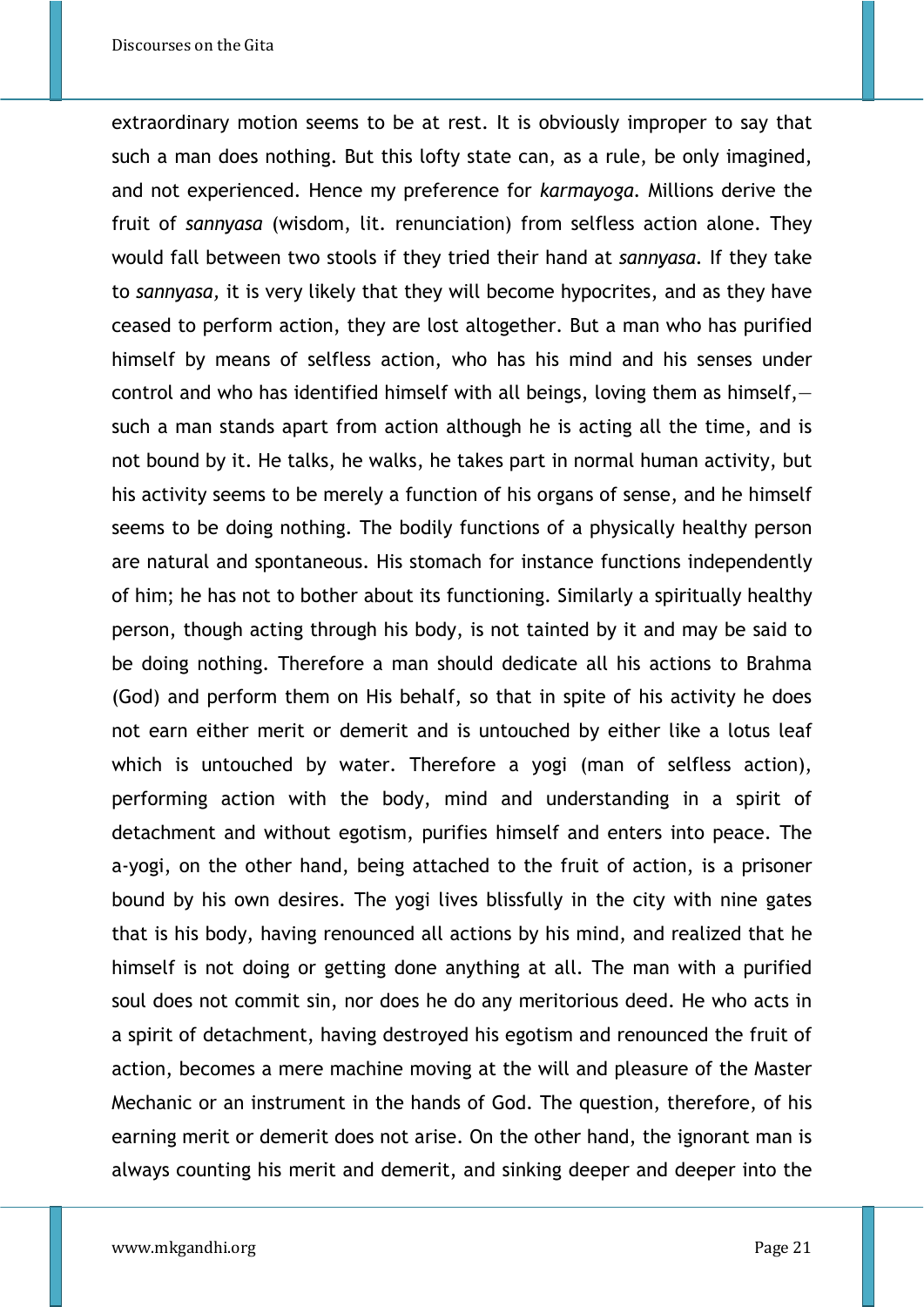pit, so that in the end the only thing he has earned is demerit. But as regards the man who destroys his own ignorance by wisdom from day to day, his spontaneous actions grow purer and purer, and appear perfect and meritorious in the world's eyes. He sees all things equal. He is equiminded towards a learned and humble Brahma (God)-knowing Brahmin, a cow, an elephant, a dog and a degraded human being who is worse than a beast. That is to say, he serves them all with equal devotion. He does not honour any one of them or treat another with contempt. The man of selfless action holds himself to be the world's debtor, and he repays what he owes to everyone else and does him full justice. Here on earth he takes the creation captive and is filled with the spirit of the Supreme. He is not elated if anybody does something pleasant; nor is he pained if foul abuse is poured upon him. The man attached to the world seeks happiness from outside himself. On the other hand he who acts in a spirit of selfless detachment discovers the spring of eternal peace in himself having withdrawn his mind from external objects. All sensual pleasures are a source of pain. One should resist the rush of desire, anger and the like. The selfless yogi is constantly engaged in doing good to all creatures. His mind is free from doubt. He is not of the world though he is in the world. He turns his eyes inward by means of *pranayama* (control of breath) etc. and conquers desire, fear and anger. He knows Me alone to be the supreme Lord of all, the Friend and the recipient of sacrificial offerings, and enters into My peace.'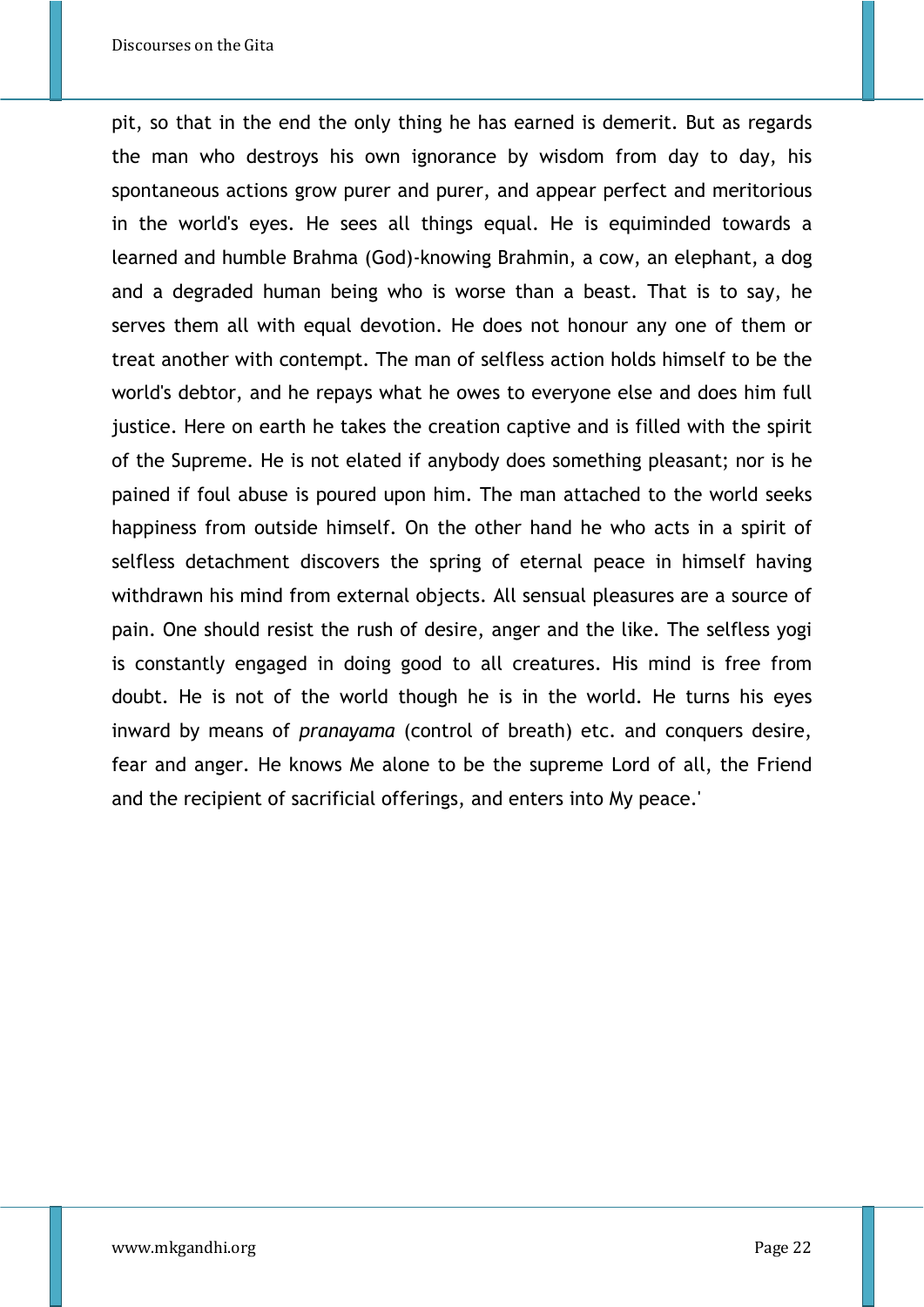## CHAPTER VI

The Lord said: 'The man who does his duty without any selfish desire for fruit may be called a sannyasi as well as a yogi. But he who abstains from action altogether is only an idler. The root of the matter is that one should not allow his mind to flit from one object of desire to another and from that to a third. He who would practise yoga, i.e., evenness of temper *(samatvam),* cannot but perform action. The man who has achieved such evenness of temper will be serene, because his mere thoughts are charged with the strength of action. A yogi is one who is not attached to the objects of sense or to action and whose mind has ceased to roam restlessly.

'A man can be saved or lost by himself alone.

Therefore he becomes his own friend or his own enemy, as the case may be. To one who has subdued his mind his soul is a friend; while the soul is an enemy for him who has failed to achieve self-control. The test for self- control is that heat and cold, pleasure and pain, honour and dishonour do not disturb one's inner serenity. He is a yogi who is a man of knowledge as well as experience, who is unwavering and master of his senses and to whom gold, stone and earth seem all alike. He regards with an equal eye friend and foe, sinner and saint. With a view to attaining this state a man should stabilize his mind, divest it of all sensual desires, and meditate in solitude on the Supreme Soul. It is not enough to practise yogic *asanas* (postures), etc. In order to achieve evenness of temper, one must scrupulously keep the major observances (*vratas)* such as *brahmacharya* (chastity) and the like. A man who thus takes his place on a firm seat, keeps the observances and concentrates his mind on God enters into perfect peace.

'This equanimity is not for one who overeats or merely fasts, nor for one who is too much addicted to sleep or to vigils. Its seeker has to keep a sense of proportion in all his actions such as eating and drinking, sleeping and keeping awake. To overeat one day and fast the next day, to oversleep for a day and keep a vigil the next, to work hard for a day and pass the next in idleness is no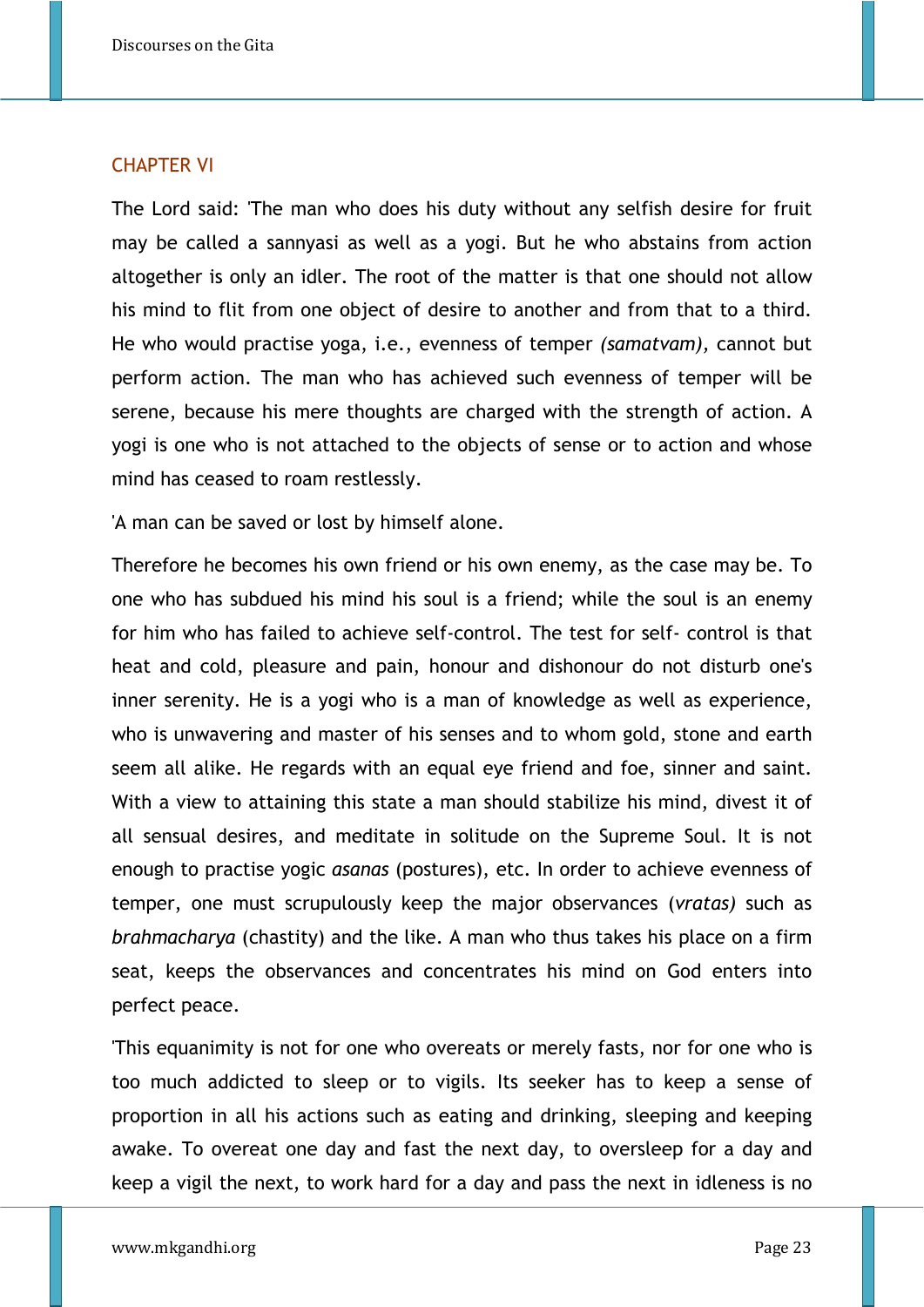characteristic of a yogi. The yogi is stable- minded at all times, and is without effort free from all desires. He is like an unflickering lamp burning in a windless place. He is not tossed to and fro by dramatic events on the world-stage or by his own brain waves. Such mental poise can be acquired by slow but steady effort. The mind is fickle and restless, but it should be gradually stabilized, for one can have peace of mind only when he is firm of understanding. In order thus to stabilize the mind, he should constantly fix it on the soul. He will then see all beings in himself and himself in all beings, for he will see Me in all beings and all beings in Me. He who is absorbed in Me, and sees Me everywhere ceases to be himself, so that he is at all times attuned to Me irrespective of what he is doing, and is incapable of sin.'

Yoga thus described seemed to Arjuna to be a tall order, and he exclaimed, 'How is one to achieve such equanimity? The human mind is restless like a monkey, and as difficult to control as the wind. How is it to be curbed?'

The Lord replied, 'You are right. But if a man earnestly sets about conquering attachment and aversion, yoga will not be difficult for him to practise. But it should be clear to you that it is not for one who cannot control his mind.'

Then Arjuna posed another question, 'Supposing a man has faith, but is lax in his effort and is thus unsuccessful in perfecting himself, what happens to him? Is he destroyed like a broken cloud in the sky?'

The Lord said, 'Such a man of faith is never lost, for no one who takes the right path ever comes to an evil end. After death he lives for a time in some celestial world according to his merit and is then reborn on the earth into a holy family. But such a birth is difficult to obtain. He then regains the mental impressions developed in his former lives, and struggling harder for perfection, reaches the supreme goal. Thus making an assiduous effort some attain equanimity soon, while others do so after a number of lives in accordance with the measure of their faith and endeavour. This evenness of temper is superior to asceticism, to knowledge and to sacred rites, for these latter are after all only means to the end of equanimity. Do you therefore become even- minded and a yogi. And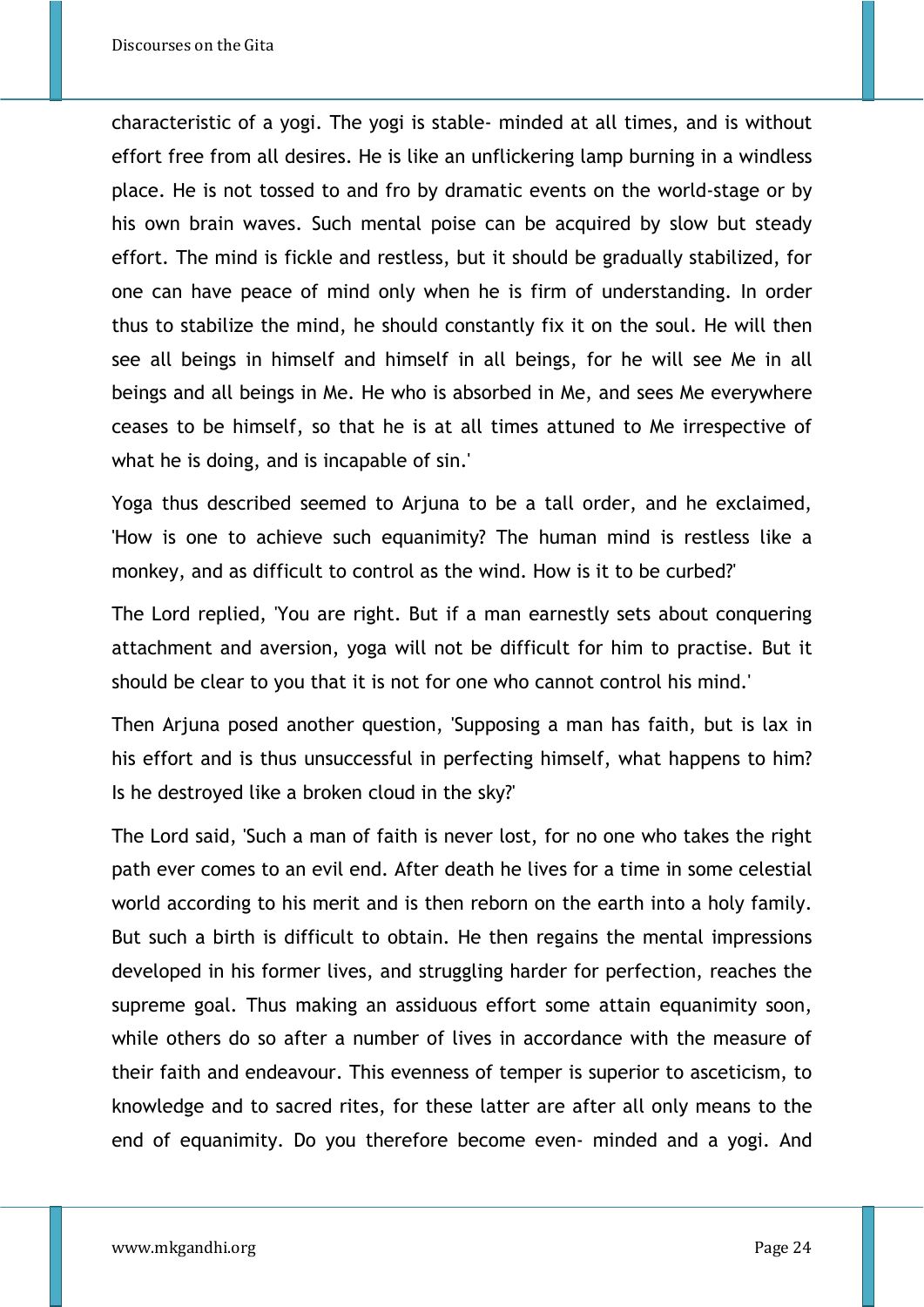even among yogis hold him to be the best who dedicates his all to Me and worships Me alone in full faith.'

*Pranayama* (control of breath) and *asanas* (yogic postures) are referred to appreciatively in this chapter, but we should remember that at the same time the Lord has stressed the need for *brahmacharya,* i.e., keeping the observances calculated to take us nearer and nearer to God. It should be clearly understood that the mere practice of *asanas* and the like can never take us to the goal of even-mindedness. *Asanas* and *pranayama* may be of some slight help in steadying the mind and making it single-purposed, provided that they are practised to that end. Otherwise they are no better than other methods of physical training. They are very useful indeed as physical exercise and I believe that this type of exercise is good for the soul, and may be performed from a bodily standpoint.. But I have observed that these practices do only harm when indulged in for the acquisition of supernormal powers (*siddhi*) and the performance of miracles. This chapter should be studied as a summary of the teaching in the preceding three chapters. It cheers us up in our spiritual struggle. We should never be down-hearted and give up the endeavour to reach evenness of temper.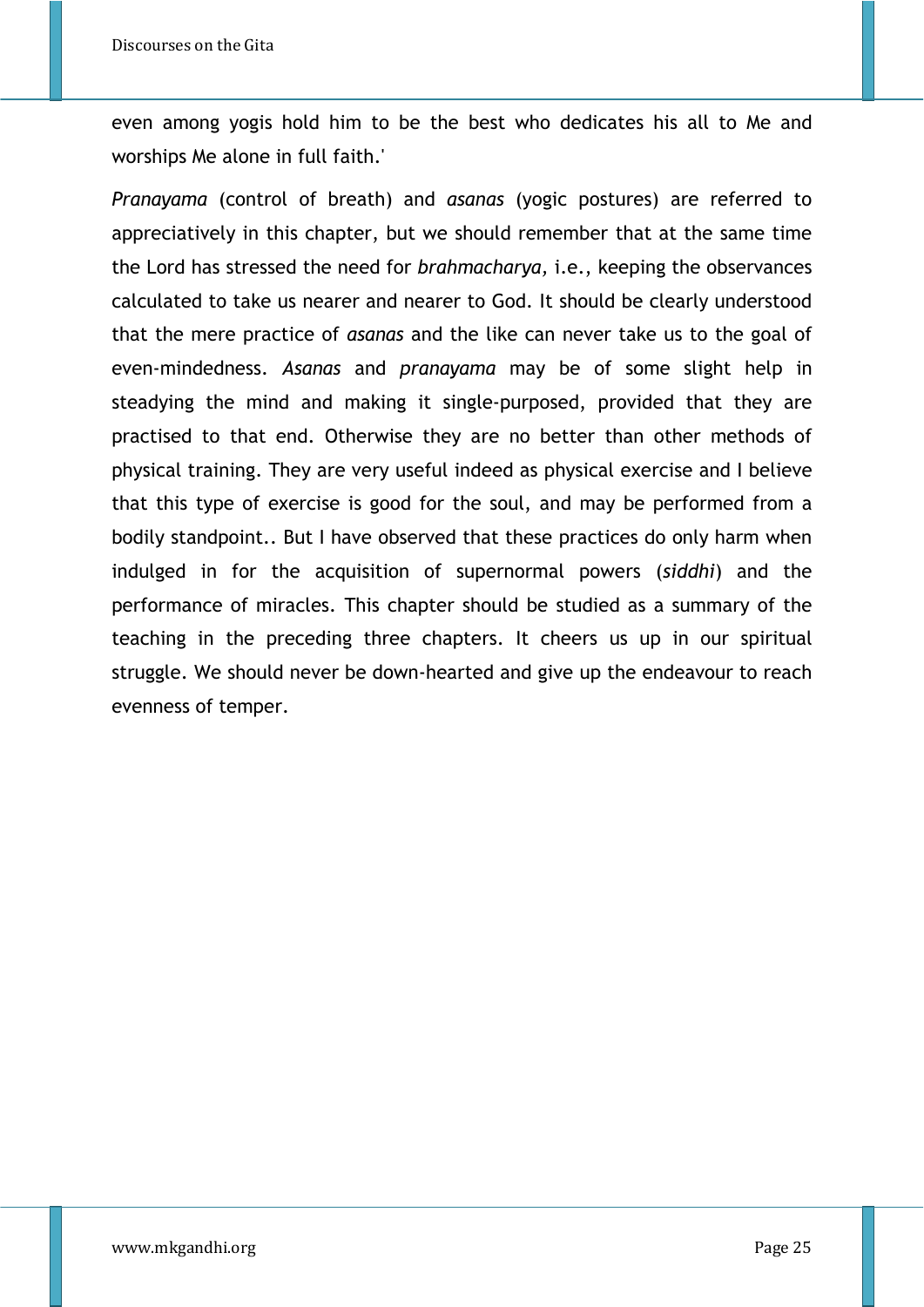#### CHAPTER VII

The Lord said: 'O king, I will tell you how a man who devotes his whole mind to Me, takes refuge in Me and practises *karmayoga* can have perfect knowledge of Me free from the shadow of a doubt. I will declare to you this knowledge based on experience, which having been known, nothing more here remains to be known. Hardly one from among thousands strives to acquire this knowledge, and perhaps one only of these strivers makes a success of it.

'Earth, water, fire, air, ether, mind, intellect and egoism—this is the eightfold composition of My *prakriti* (nature). This is the lower nature; the other is higher nature, that is, life. This world is born of these two natures, that is to say, from the coming together of body and soul. Therefore I am the cause of the origin and destruction of all things. As pearls are strung on a thread, even so is the world held together by Me. Thus I am the taste in the waters, the light in the sun and the moon, the syllable "Om" in the Vedas, the sound in ether, the spirit of enterprise in men, the sweet smell in the earth, the brightness in fire, the life in all that lives, the austerity of ascetics, the intelligence of the intelligent, the pure strength of the strong, and the craving of all beings which does not run counter to righteousness. In short you should understand that all that belongs to the states of \*sattva, \*rajas and \*tamas proceeds from Me, and depends upon Me alone. People deluded by these three qualities (*gunas)* do not recognize Me Who am imperishable. My Maya made of these qualities is hard to overcome. But these who take refuge in Me pass beyond this Maya, that is, the three *gunas.* Foolish evil-doers cannot think of coming to Me even in their dreams. Being steeped in illusion, they roam in darkness and do not acquire knowledge. But the doers of good deeds worship Me. Some of them do so in order to obtain relief in their distress; others seek for knowledge of Me. A third group are inspired by a desire to get something for themselves while others worship Me with understanding, thinking it to be their duty. Worship of Me means service of My creation. This service is rendered by some because of their misery, by others in order to gain some advantage, by a third group out of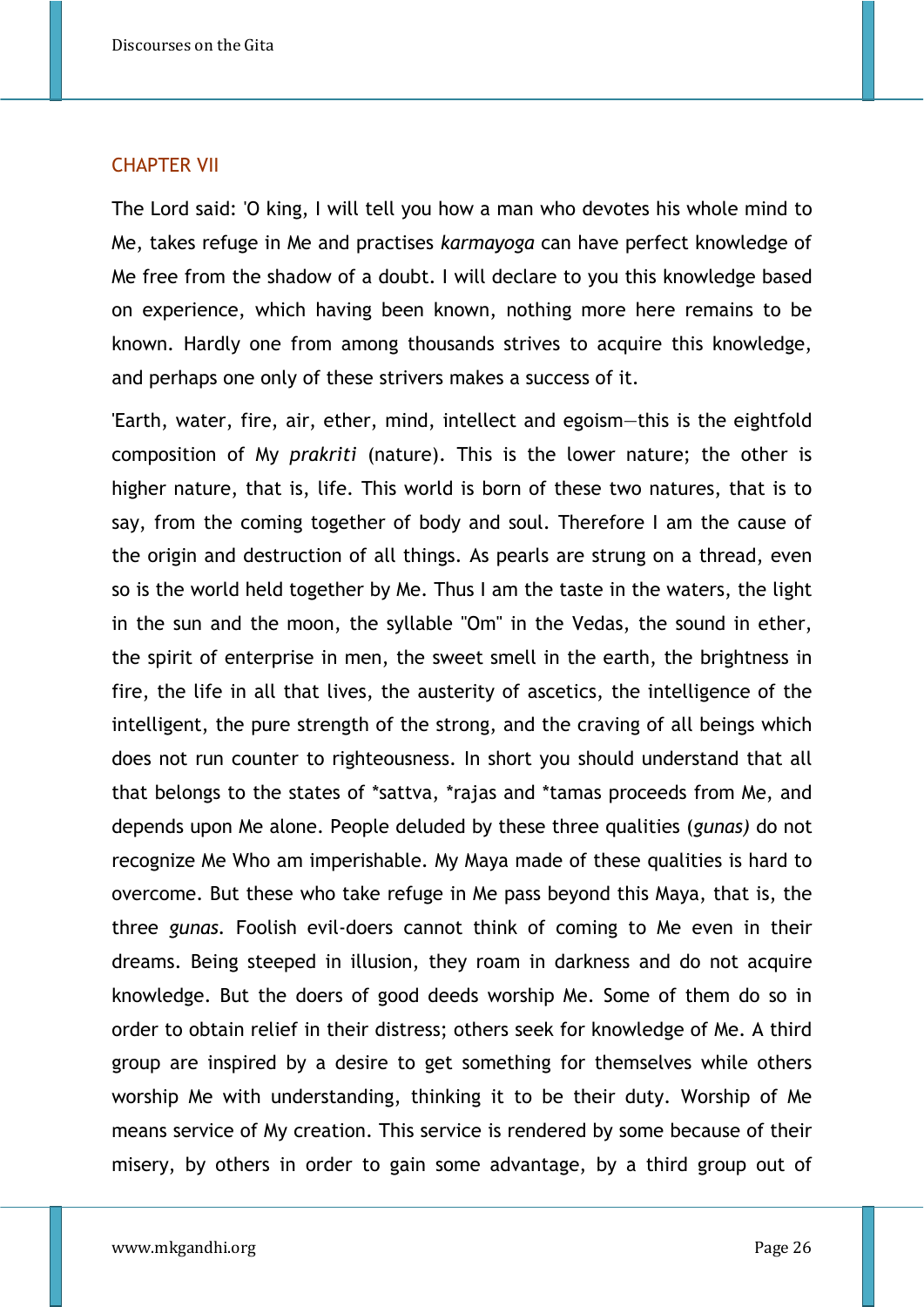curiosity as regards the outcome of such activity and by a fourth group who know what they are about and for whom service of others is something that they cannot do without. These last are My wise devotees, dearer to Me than all the rest of them. Or rather they know Me best and are nearest to Me. Their wisdom is the fruit of a quest extending over a number of lives, and when they have acquired this wisdom, they see nothing in the world except Me, Vasudeva. But those who are smitten by a variety of desires resort to other deities. I alone, however, am the giver of rewards commensurate with the devotion of each. The achievement too of these devotees of limited understanding is limited, but they rest content with it. These men in their ignorance imagine that they know Me through the senses.. They do not realize that My imperishable and supreme form is beyond the reach of the senses and cannot be grasped with the hands, the ears, the nose, the eyes. Thus the ignorant do not recognize Me though I am the creator of all things. This is my *yogamaya* (creative power). Pleasure and pain are the necessary consequence of likes and dislikes and keep mankind under the influence of delusion. But those who have freed themselves from delusion and purified their thoughts and actions hold firmly to their vows and offer Me constant worship. They know Me in the form of perfect Brahma (the Absolute) as well as of individual selfs embodied as various kinds of creatures (*adhyatma),* and My creative action *(karma).* Those who thus know Me as the One who governs the material (*adhibhuta)* and the divine (*adhidaiva*) aspects and the sacrifices *(adhiyajna*) and have attained evenness of temper are released from the bondage of birth and death after they have died. For having acquired the knowledge of reality their mind ceases to dwell on trivialities and seeing the whole universe to be filled with the spirit of God, they are absorbed in Him.'

*\* harmony, passion, sloth; or rhythm, activity, inertia.*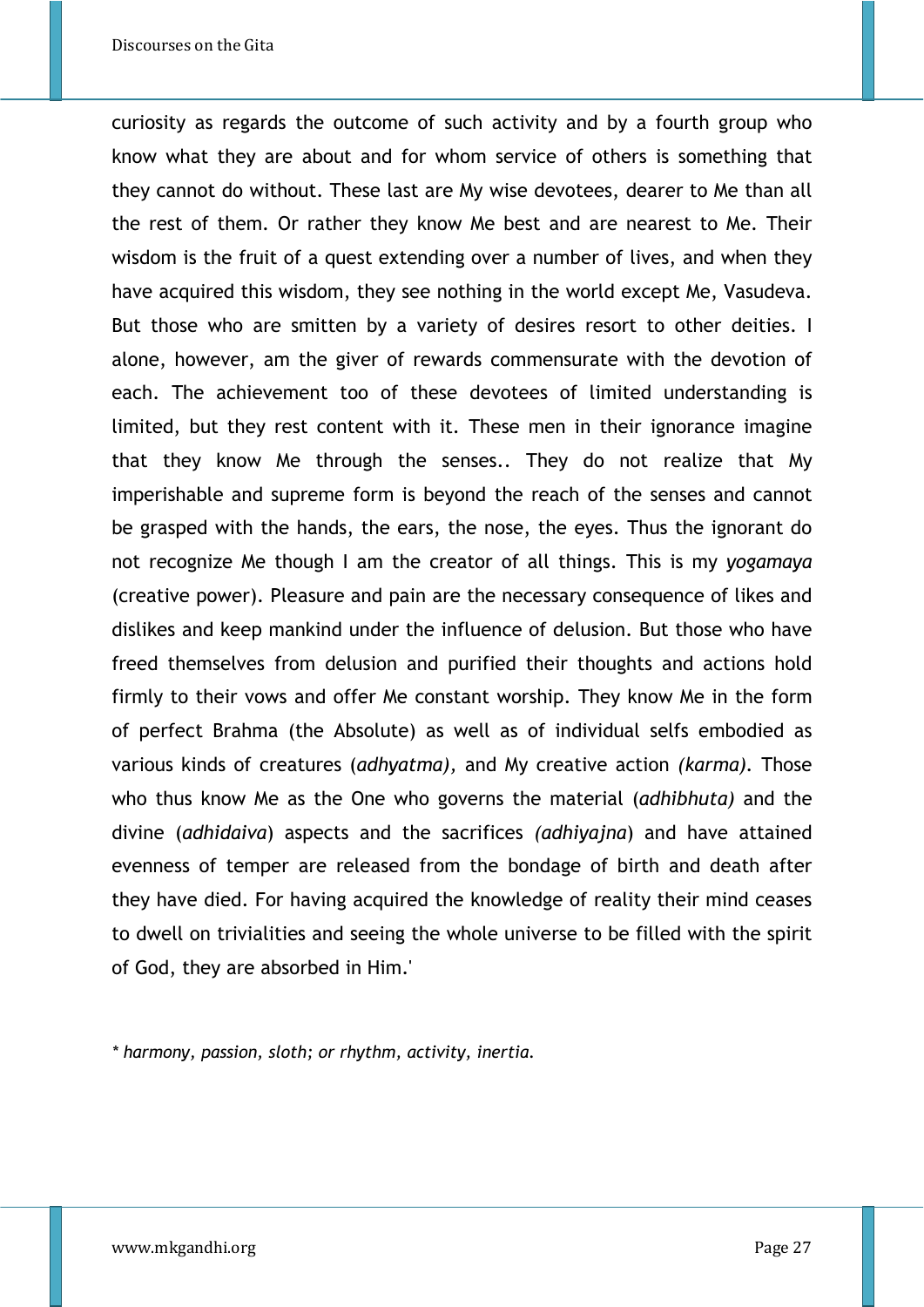#### CHAPTER VIII

Arjuna asked, 'You spoke of Brahma (the Absolute), *adhyatma, karma, adhibhuta, adhidaiva* and *adhiyajna,* but I do not understand the meaning of all these words. Again you say that at the hour of death you are revealed to those who know you as *adhibhuta,* etc. and have attained evenness of temper. Please explain all this to me.'

The Lord replied, '*Brahma* is the imperishable Supreme aspect of God, and *adhyatma* is the individual soul living in the body of all beings as the doer and the enjoyer. Karma is the process through which all beings come into existence, or in other words, the process of creation. *Adhibhuta* is Myself as the perishable body, and *adhiyajna* is the individual soul purified through sacrifice. Thus whether as the body or as the foolish soul or as the purified soul or as Brahma, it is I who am everywhere. And never doubt this that he who meditates on Me in all these aspects at the hour of death, forgets himself, is careful of nothing and desirous of nothing will be united with Me. Whatever a man constantly dwells on in his mind and remembers at the time of death is realized by him. Therefore at all times you should remember Me and set your mind and heart upon Me and you will surely come to Me. You may say that it is hard thus to stabilize the mind. But you take it from Me that one can become singleminded by daily practice and constant endeavour, for as I told you just now, all embodied beings are in the essence Myself in various forms. For this he should prepare himself from the very first so that his mind does not go astray at the time of death, but is steeped in devotion, keeps the life force *(prana*) steady, and thinks only of Me as the omniscient, the ancient, the ruler, the subtle supporter of all and dispeller of ignorance like the sun which drives darkness away.

'This supreme state is known to the Vedas as *akshara* (the Imperishable) Brahma and is reached by sages who have freed themselves from likes and dislikes. All who desire to reach it observe *brahmacharya,* i.e., keep body, mind and speech under control and give up all objects of sense in these three ways. Men and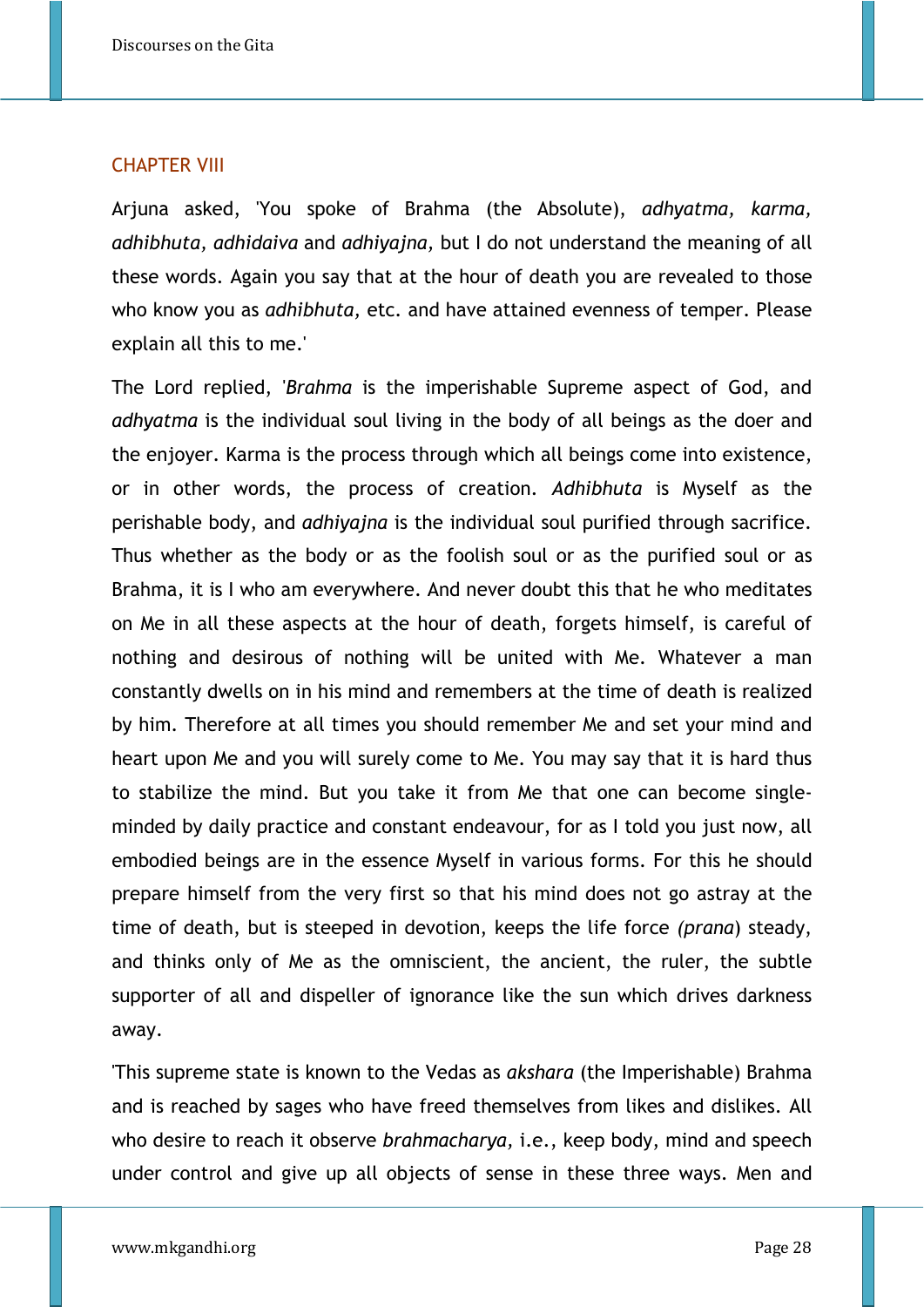women who die, having controlled the senses and uttering the sacred syllable Om and remembering Me as they depart, reach the supreme state. Their mind is never distracted by other thoughts, and when they have thus come to Me, they are not reborn into this painful condition. To come to Me is the only means of breaking the vicious circle of birth and death.

'Men measure time by the human span of a hundred years, and during that period do thousands of questionable deeds. But time is infinite. A thousand yugas (ages) make up the day of Brahma; compared with it a human day or even a hundred years of human life are as nothing. What is the use of counting such infinitesimal measures of time? Human life is as only a moment in the infinite cycle of time. It is up to us therefore to think of God alone to the exclusion of all else. How can we afford to run after momentary pleasures? Creation and dissolution have gone on unceasingly during Brahma's day and night and will do so in future too.

'Brahma who creates and dissolves beings is only an aspect of Me. He is the unmanifested which cannot be perceived by the senses. Beyond this unmanifested there is yet another unmanifested aspect of Mine of which I have spoken to you. He who reaches it is not reborn, for there is no day or night so far as this is concerned. This is a calm and immovable aspect, which can be realized only by single-minded devotion. It supports and pervades the whole universe.

'It is said that one who dies in the bright half of the month during Uttarayana (the northward movement of the sun from January to July) comes to Me if he is mindful of Me at last, and that he' who dies in the dark half of the month during Dakshinayana (the southward movement from July to January) is reborn into the world. Uttarayana and the bright fortnight here may be interpreted to mean the path of selfless service; and Dakshinayana and the dark half of month mean selfishness. The path of service is the path of wisdom, and the path of selfishness is the path of ignorance. He who treads the path of wisdom is released from the bondage of birth and death while he who takes the path of ignorance becomes a bond-slave. After having realized the difference between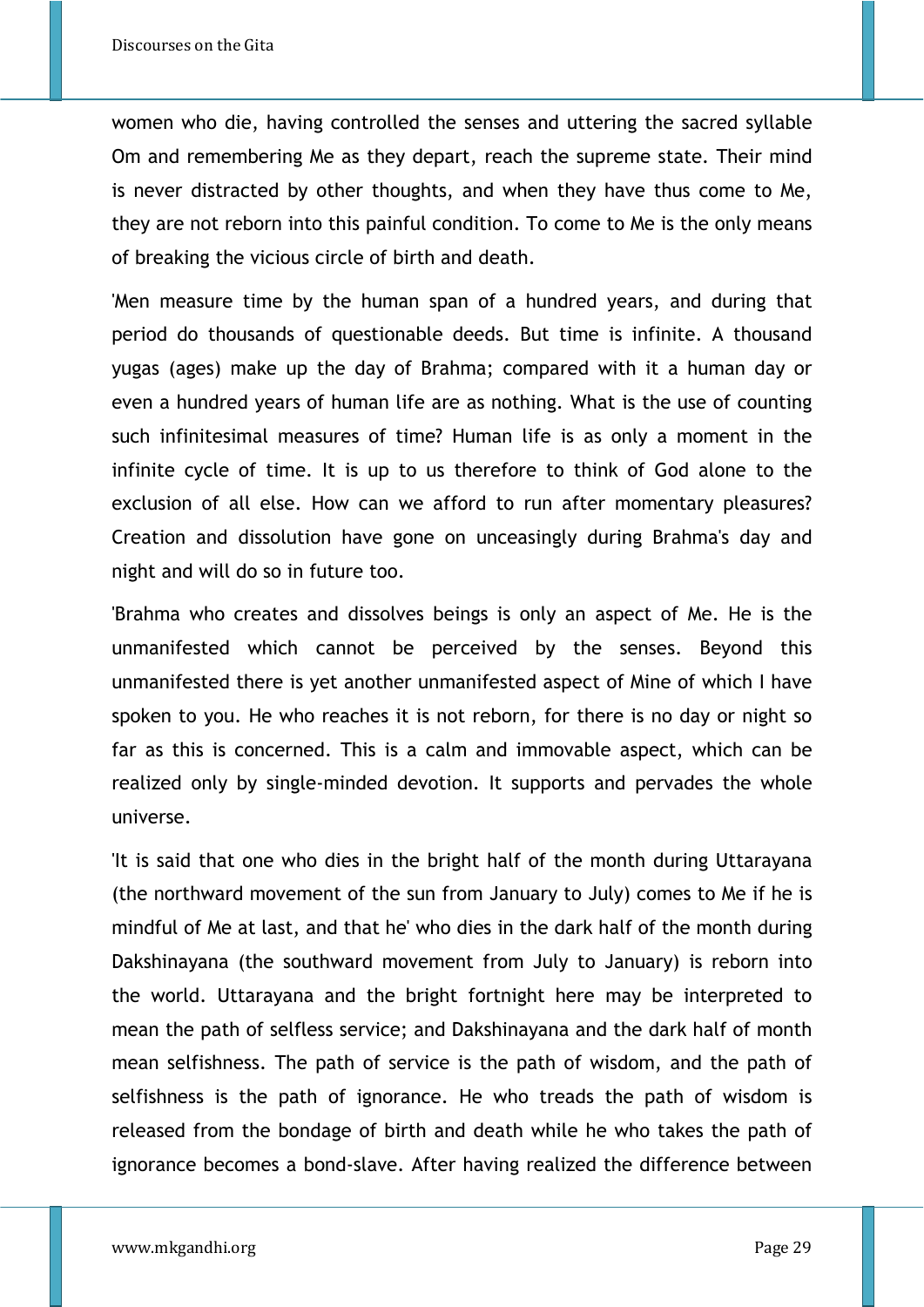the two, who would be so foolish as to prefer to walk in the way of ignorance? All men should learn to discriminate between the paths, renounce all fruits of merit, act in a spirit of detachment and discharge their duty with all their heart and soul, and thus endeavour to reach the supreme state described by Me.'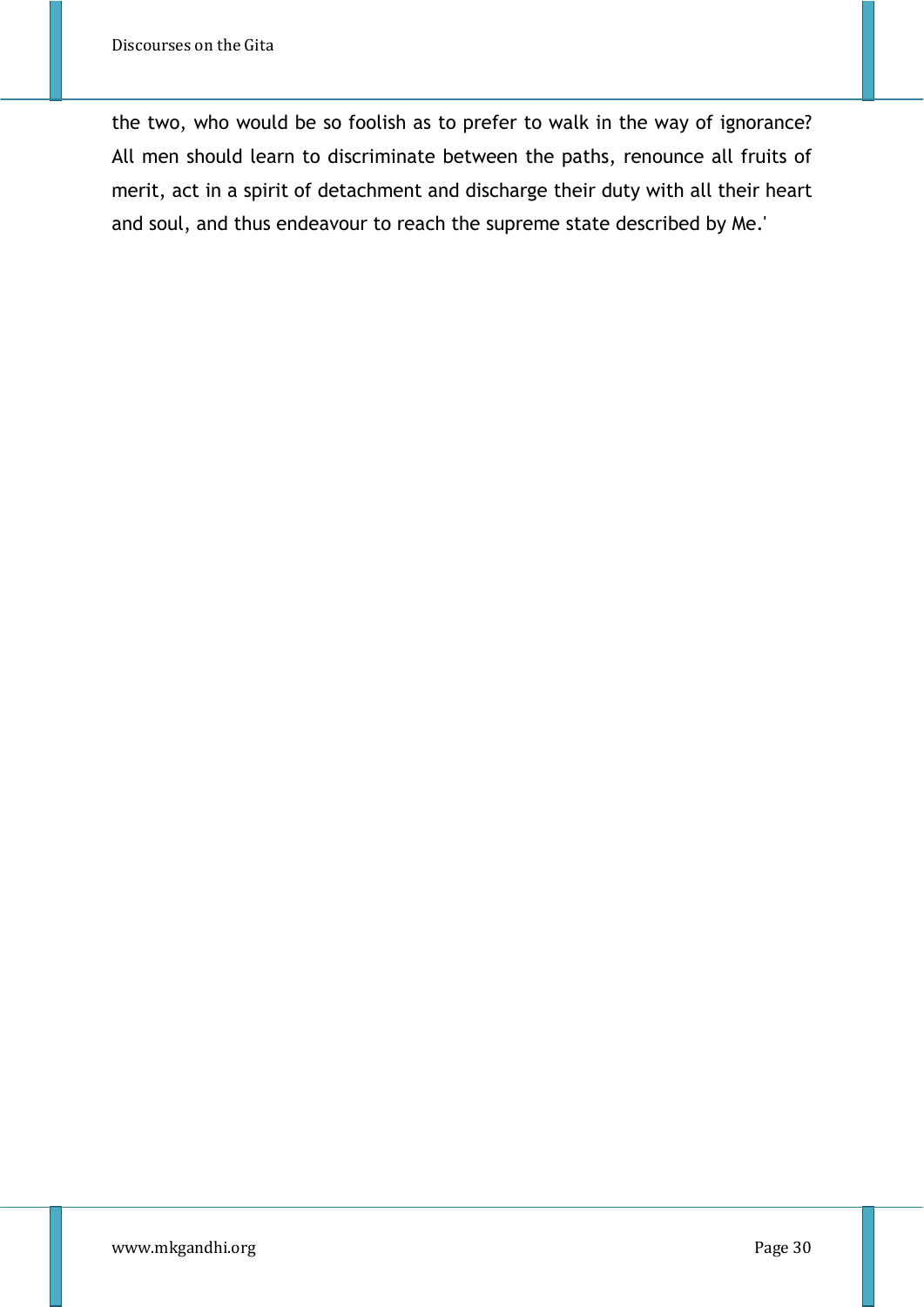## CHAPTER IX

Having described the lofty state of a yogi in the last verse of the preceding chapter, the Lord how naturally proceeds to sing the glory of *bhakti* (devotion). For the yogi in terms of the Gita is neither a dry-as-dust man of knowledge, nor a devotee carried away by his own enthusiasm, but a selfless performer of action imbued with the spirit of wisdom as well as devotion. So the Lord said, 'As you are free from hatred, I shall now tell you the secret of wisdom, a knowledge of which will contribute to your welfare. This is the holy knowledge above all other and is easy to translate into action. Those who have no faith in it fail to find Me. Men cannot perceive My unmanifested form by their senses, yet it pervades the universe. It supports the universe; the universe does not support it. Again in a sense it may be said that all these beings are not in Me and I am not in them. Although I am the source of all beings and their sustainer, they are not in Me and I am not in them; for in ignorance they do not know Me and are not devoted to Me. Know this to be my divine mystery.

'But though it seems as if I am not in these beings, I am like the air moving everywhere. All creatures pass into My nature at the end of a cycle and are reborn at the beginning of creation. These acts are Mine, but they do not bind Me, for I act in a spirit of detachment and am indifferent as to the fruit they bear. These events happen as such is My nature. But people do not recognize Me in such a guise and deny My existence altogether. They entertain vain aspirations, perform vain actions and are full of ignorance, so that they can be said to partake of the nature of demons. But those who abide in the divine nature know and worship Me as the imperishable creator. They are firm in their determination. They are always striving for virtue, praising Me, and meditating on Me. Others again believe Me to be one or to be many. There are countless attributes of Me; therefore those who believe Me to be many think of different attributes as so many different faces of Mine. But one and all, they are My devotees.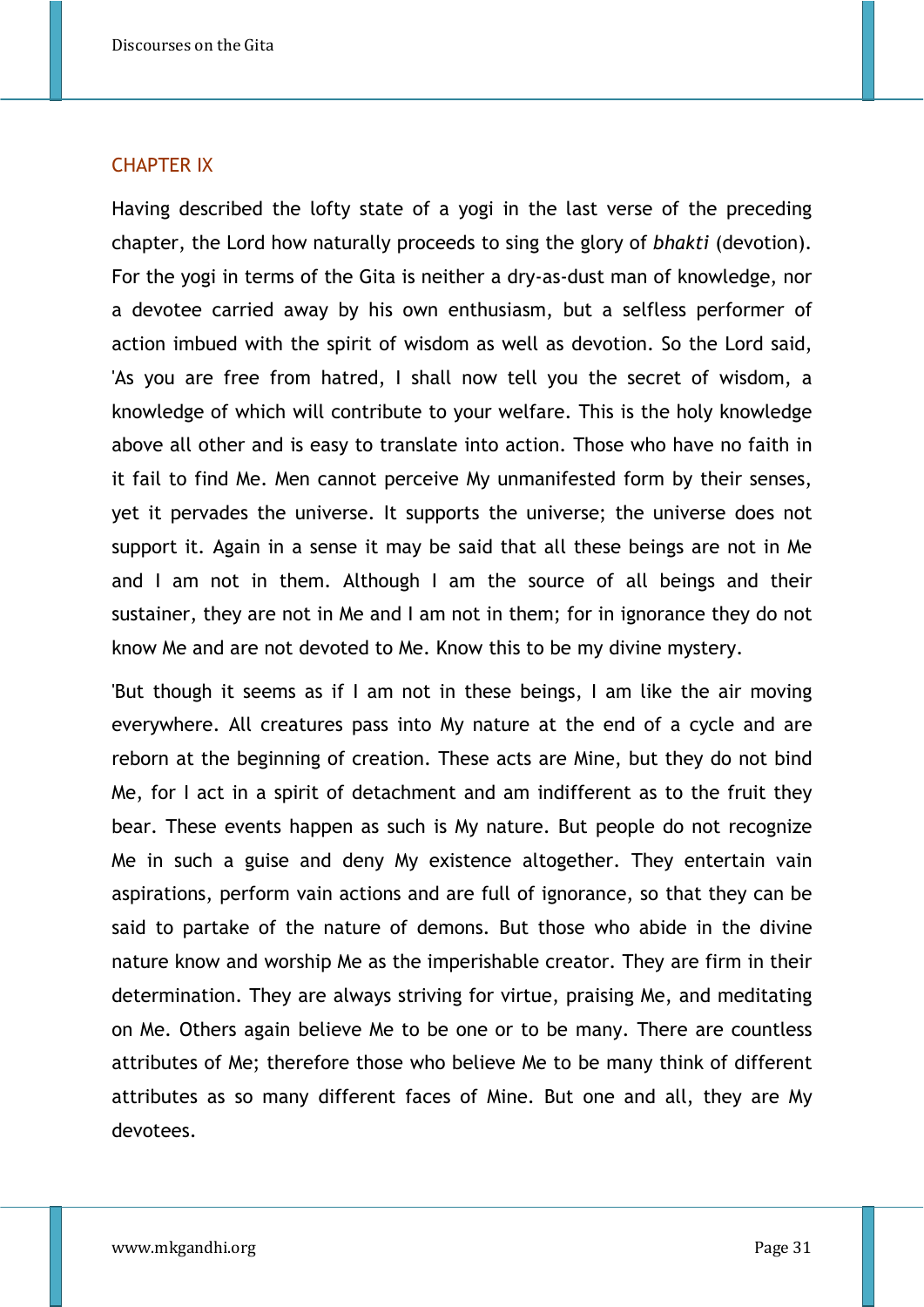'I am the intention to offer a sacrifice, I the sacrifice itself, I the offering made to the spirits of the fathers, I the herb, I the sacred verse *(mantra),* I the oblation, I the fire to which it is offered. I am the father of this world, I the mother, the supporter and the grandsire, the object of knowledge, the syllable Om, <sup>1</sup>Rigveda, <sup>1</sup>Samaveda and <sup>1</sup>Yajurveda. I am the end of the pilgrim's path, the sustainer, the lord, the witness. I am the shelter, the lover, the origin, the dissolution, heat and cold, being and nonbeing. Those who perform the rites mentioned in the Vedas do so in order to gain their fruit. They may thus attain the world of heaven, but they have to return to the world of mortals and to die. But if a man meditates upon Me with an undistracted mind and worships Me alone, I bear all his burdens, supply all his needs and protect his possessions. Some others who worship other deities with faith in their hearts are victims of ignorance, but they are really worshipping Me for I. am the lord of all sacrifices. However they do not know Me in My comprehensive nature and therefore are unable to reach the supreme state. Worshippers of the gods go to the world of the gods, the ancestor worshippers to the world of the fathers and those who worship the spirits go to the spirits, while those who worship Me with the right approach come to Me. I accept the offering of love made by seekers, even if it be only a leaf or a flower.

Therefore whatever you do, do it only as an offering to Me, so that your responsibility for the good and evil results will cease altogether. As you will have renounced all the fruits of action, there will be no more births and deaths for you. I am the same to all beings, none is hateful or dear to Me. But those who worship Me with devotion are in Me, and I am in them. This is not partiality but only the natural consequence of their devotion. Devotion indeed works wonders. He who worships Me in utter devotion becomes a saint even if he has been a sinner. As darkness vanishes before the sun, a man abandons his evil ways as soon as he comes to Me. Therefore know for certain that My devotee shall not perish. He becomes a man of religion and enters into My peace. Those who are born in the so-called lower castes and illiterate women, <sup>2</sup>vaishyas and  $2$ shudras who take refuge in Me come to Me. It goes without saying, that so do Brahmins and Kshatriyas who lead a holy life. Every devotee enjoys the fruit of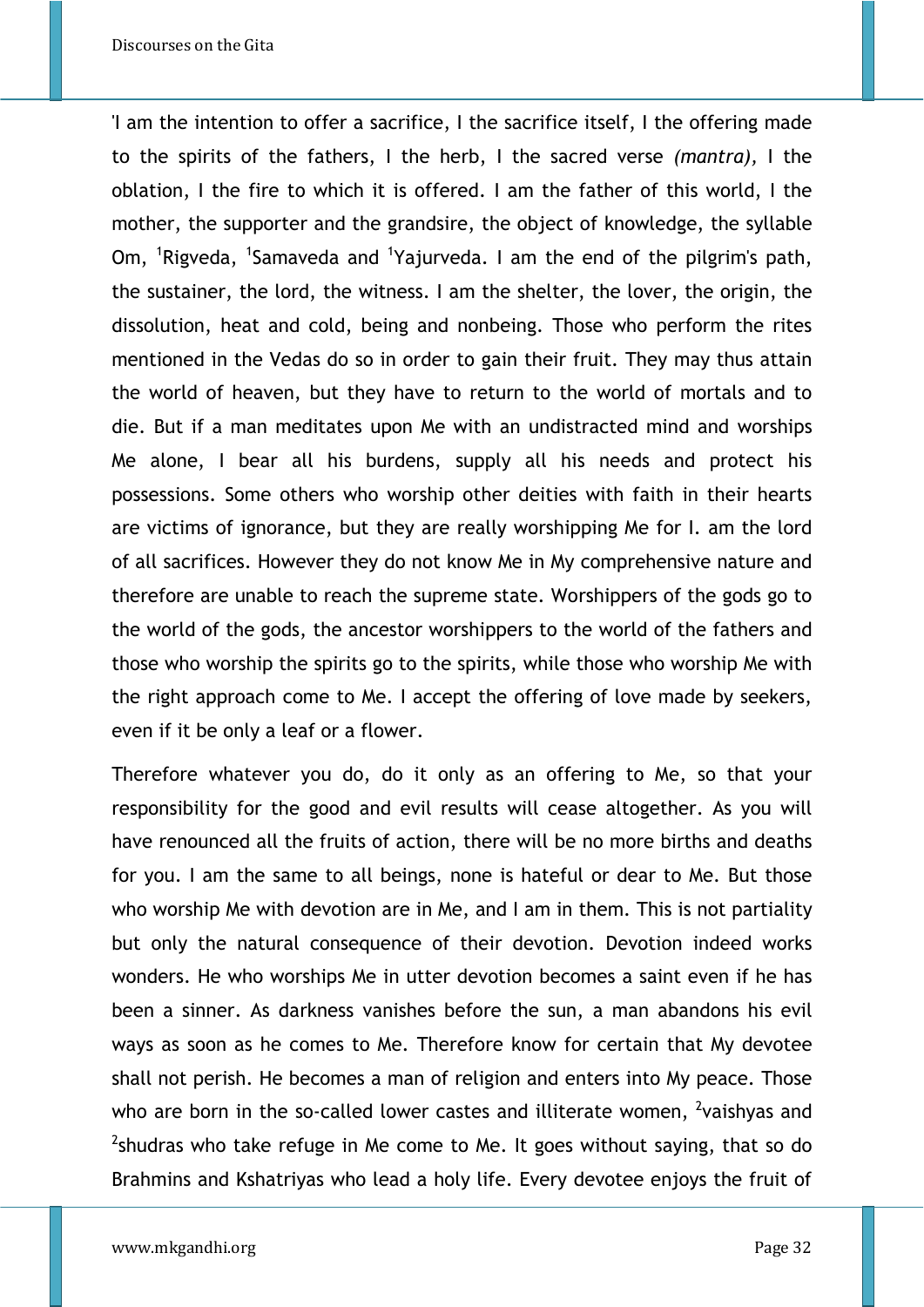his devotion. Therefore you who have been born in this unsubstantial world should worship Me and work out your salvation. Fix your mind on Me, be devoted to Me, offer your sacrifices for My sake, prostrate yourself before Me. And if you are intent on Me and reduce yourself to zero by attuning yourself to Me, you are sure to come to Me.'

Note: We learn from this chapter that devotion *(bhakti*) means attachment (*asakti*) to God. This is the royal road to the cultivation of a selfless spirit. Therefore we are told at the very beginning that devotion is the sovereign yoga and is easy to practise. It is easy to practise if it takes hold of our heart, but hard going if it does not. Hence it has been described as something for which we have to offer our life itself as the price. But he who has plunged into it enjoys perfect bliss though it scares the mere spectator. Sudhanva was laughing as he lay in the boiling oil while the bystanders were seized with terror and anxiety. The 'untouchable' Nanda is said to have danced as he was tried by the ordeal of fire. We need not bother whether or not these are true stories. But the fact is that a man reaches such a state of calmness and imperturbability when he is absorbed in something or other. He forgets himself. But who would set his heart on anything except God? 'Do not prefer the bitter nimba to sugarcane or the glowworm to the sun and the moon.' The ninth chapter thus shows that renunciation of the fruit of action is impossible without devotion (*bhakti*). Its last verse sums up the whole chapter and in a word means, 'Seeking nothing, give yourself utterly to Me.'

## *1 The three oldest sacred books of the Hindus (trayi).*

*2 The third and the fourth classes of ancient Hindu society, meaning, 'farmers and merchants' and 'servants', respectively. Brahmins (priests) and Kshatriyas (soldiers) constitute the first and the second classes.*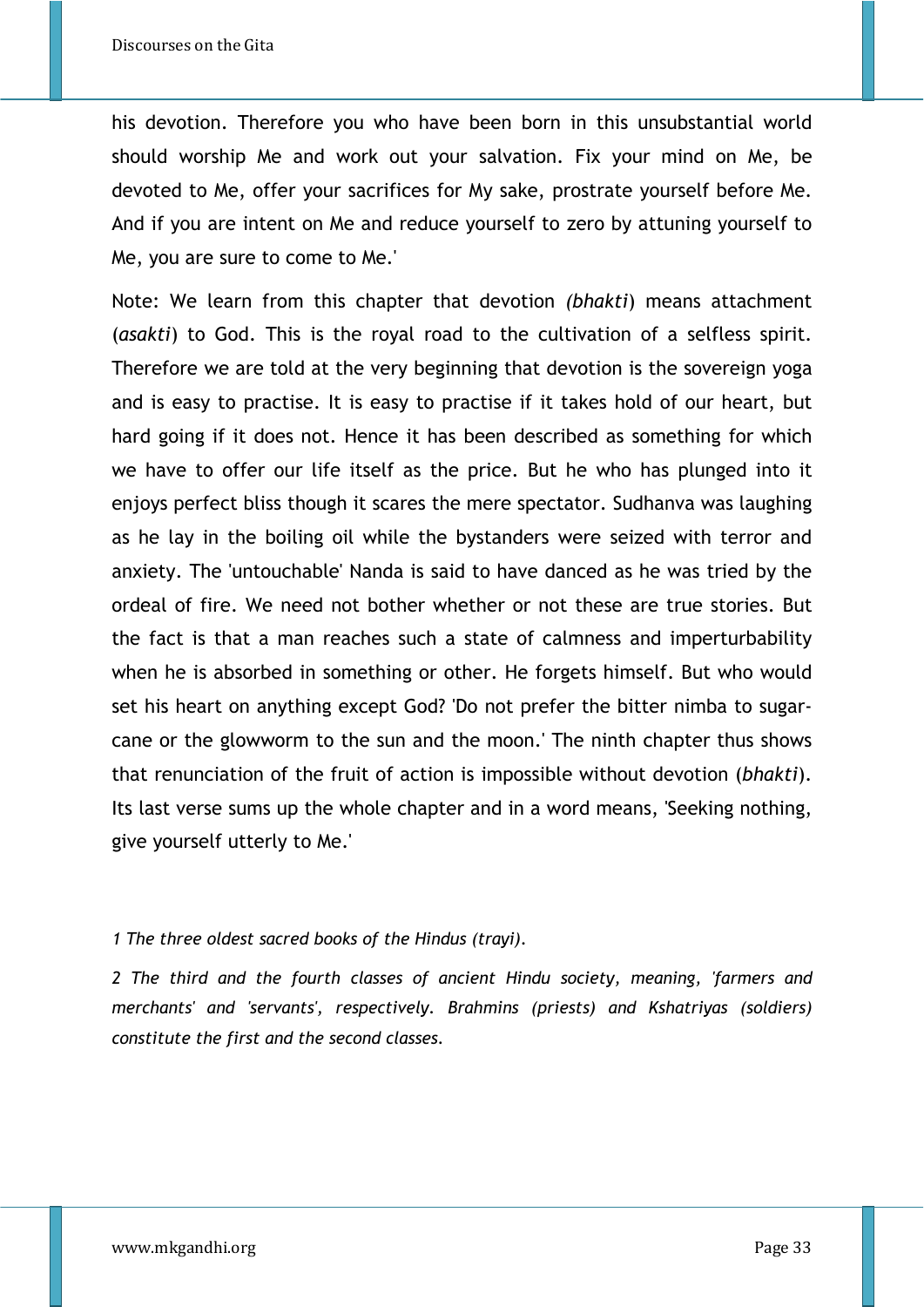#### CHAPTER X

The Lord said, 'Hear once more what I say with a view to the welfare of devotees. Even gods and great sages do not know my beginning, for the very simple reason that I am without beginning myself and am the origin of the universe including gods and sages. The wise man who knows Me to be unborn and without beginning is liberated from all sins, for when he realizes Me as such and himself as My child or as part and parcel of Me, he overcomes the human liability to sin. Ignorance of one's real nature is the root of sin.

'As all beings derive from Me, so do the various natures distributed to them, such as for instance forgiveness, truth, joy and sorrow, birth and death, fear and fearlessness. Those who know all these to be My glorious manifestations easily become evenminded, as they cease to be egotistic. Their heart is fixed on Me. They dedicate their all to Me. I am the only subject of their conversation. They glorify Me and live in happiness and contentment. To these loving worshippers always aware of Me I grant the power of understanding, by means of which they come to Me.'

Arjuna then praised the Lord, 'You are the supreme Brahma, the highest abode, and the Lord. You yourself say that sages worship you as the First of the Gods, the Birthless, the All-pervading. O Lord, O Father, no one knows your real nature; it is known to you alone. Now please tell me your glorious manifestations, and explain to me how I may recognize you by meditation.'

The Lord replied, 'There is no end to My divine manifestations, but I shall name the chief of these only. I am the *atman* (soul) dwelling in the heart of all beings. I am the beginning, the middle and the end of them all. Of the Adityas I am Vishnu. Among the lights I am the light-giving sun. Of the Maruts (windgods) I am Marichi. Among the stars T am the moon. Of the Vedas I am the Samaveda. Of the gods I am Indra. Of the sense-organs I am the mind. Of beings I am consciousness. Of the Rudras I am Shankara (Shiva). Of the Yakshas and Rakshasas I am K ubera. Of the Daityas (demons) I am Prahlada. Of beasts I am the lion. Of birds I am the eagle. Indeed I am even the gambling of thi cheats.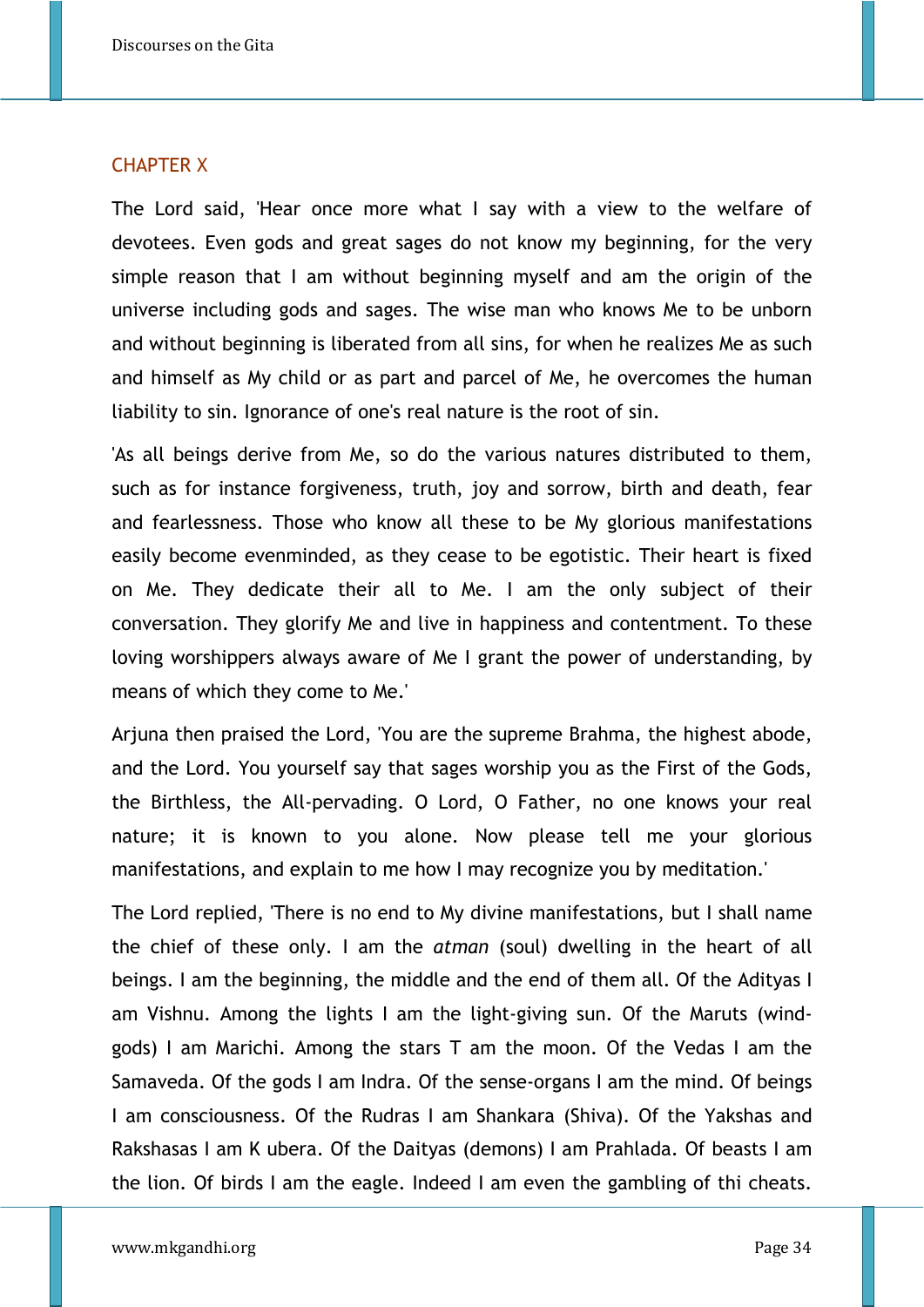Whatever, good or evil, happens in this world happens only by My permission. Realizing these men should give up their pride and steer clear of evil, for I am the dispenser of the fruits of their good and bad deeds. You should realize that only a single fraction of Mine sustains the entire universe.'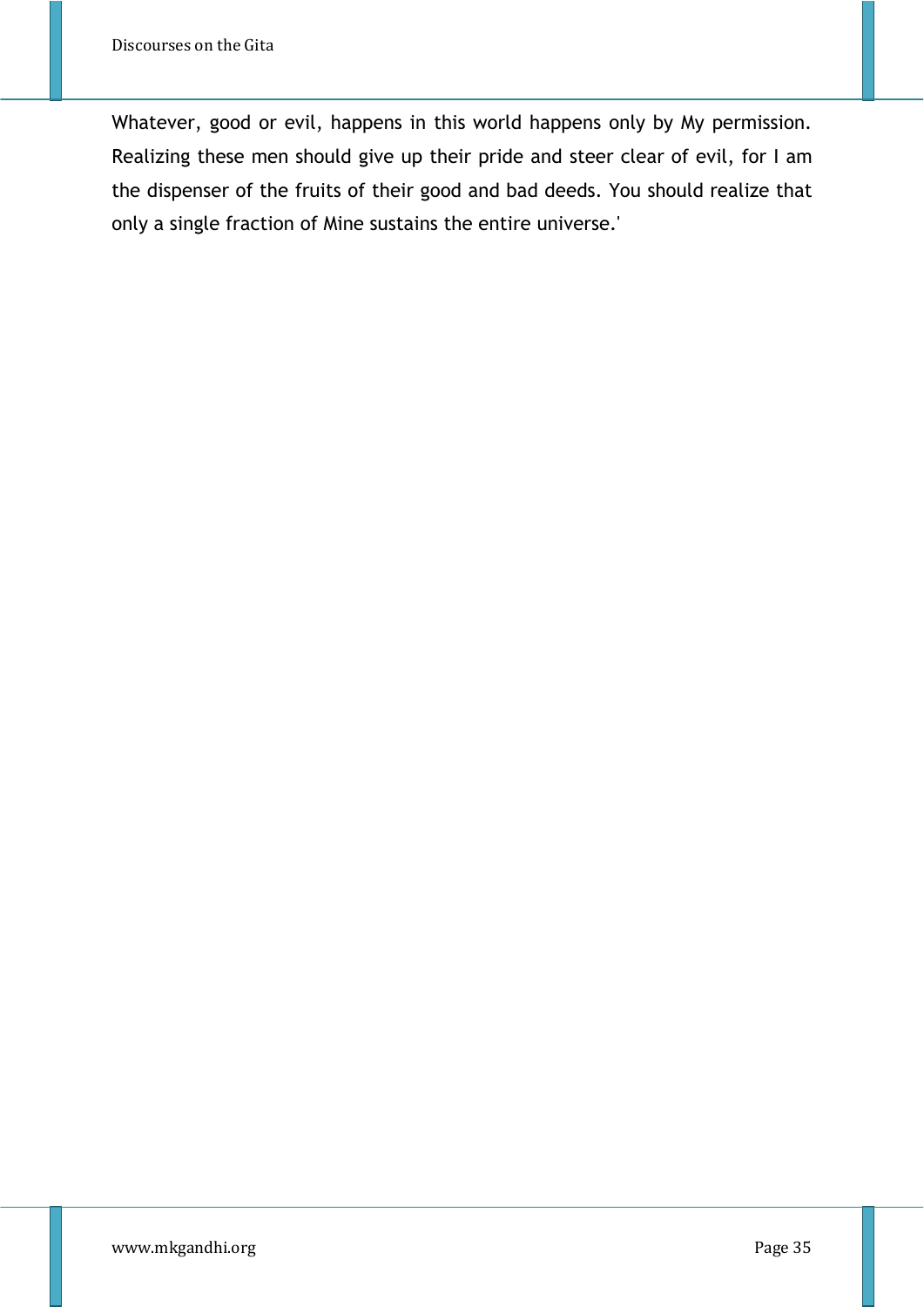## CHAPTER XI

Arjuna, asking the Lord for a favour, said, 'O Supreme Lord, by teaching me the truth about the soul, you have dispelled my ignorance. You are All, the Creator and the Destroyer, being Imperishable yourself. If possible, please let me have a vision of your divine Form.'

The Lord said, 'There are thousands of my divine forms in various colours. The \*Adityas, the \*Vasus and the \*Rudras—all are unified in My body, as well as all things, animate and inanimate. But you cannot see this form with those fleshly eyes. Therefore I give you divine sight with which to see Me.'

Sanjaya said to Dhritarashtra, 'O king, speaking thus to Arjuna, the Lord revealed to him His marvellous form which defies description. We see a single sun in the sky every day, but supposing a thousand suns were blazing in the sky, the glory of what Arjuna saw was more dazzling than their accumulated light. The ornaments and the weapons of that Form were similarly divine. Arjuna's hair then stood erect. And he spoke, shaking all over.

Arjuna said, 'O God, I see everything and everybody within your body. Brahma and Shiva are there, and so are the sages and the holy serpents. I see you with countless arms and faces, and find no beginning, middle or end. You shine like a mass of insufferable light, and blaze like fire. You are the ultimate foundation of the universe, the Ancient of Days, and the guardian of eternal law. Wherever I look, I see parts of your body. The sun and the moon are your eyes as it were. You pervade heaven and earth. Your splendour burns up the universe. This world is seized with awe. The gods, the sages, and the siddhas all are standing with clasped hands and sing your praise. On seeing this stupendous form and brilliance I lose my nerve. My patience and peace are. gone. O God, have mercy on me. I see these people rush into your mouth frightful with tusks as moths fly into a flame and you crush them to powder. Who are you with such an awful form? I cannot understand your ways.'

The Lord said, T am Time, the destroyer of worlds. You may or may not fight, but the warriors on both the sides are bound to perish. You are only an instrument of the divine will.'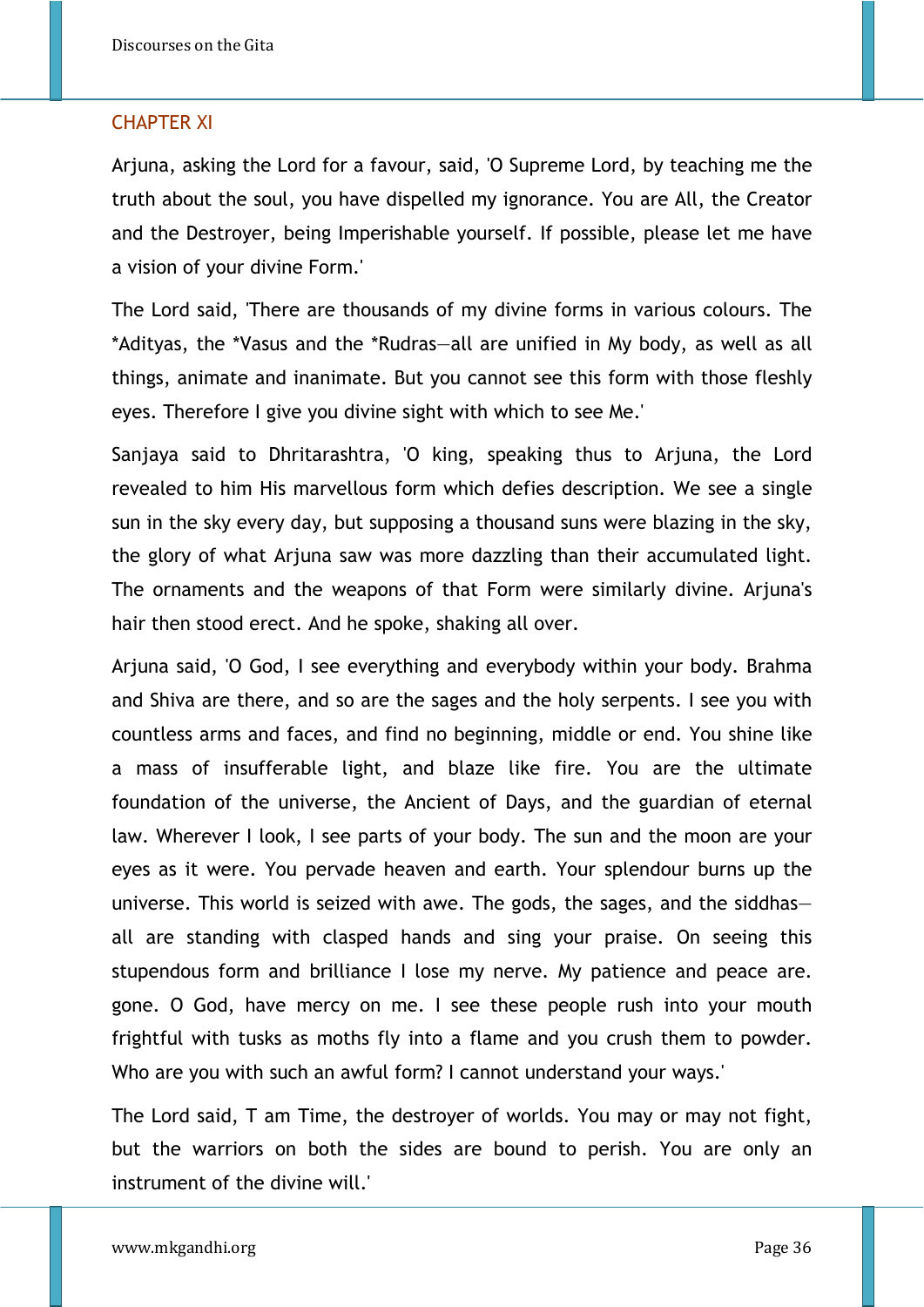Arjuna said, 'O God, home of all the world, you are the Imperishable, being and non-being and what is beyond either of them. You are the First of the gods, the Ancient of Days; you are the refuge of the world. You are the one thing which is to be known. You are Vayu (wind), Yama (the God of death and judgment), Agni (fire) and Prajapati (the Creator). Hail to you a thousand times. Now please show me your original form again.'

The Lord then said, 'I showed My world-wide form to you, because I love you. You have seen today something the vision of which cannot be won by Vedic or any other studies, rituals, alms or austerities. Do not be bewildered because you have seen it. Cast away fear, be clam and see My familiar form. That shape of mine which you have seen is hard to see even for the gods and can be seen only by pure devotion. Whoever works for Me, makes Me his supreme good, becomes My devotee, frees himself from attachment and loves all beings, comes to Me.'

I have deliberately cut this as well as the last chapter short. This one is full of poetry and therefore should be read frequently either in the original or in translation, so that we may be imbued with the spirit of devotion. Whether we are or not thus imbued can be found by applying the acid test mentioned in the last verse. Devotion is impossible in the absence of total self- surrender and allembracing love. Self-surrender and a sense of solidarity with all living beings become easy of attainment if we meditate on God as world-destroying time into whose gaping mouths the universe rushes to its doom. This fate is bound to overtake us too all of a sudden, whether we wish for it or not. Thus all distinctions of small and big, high and low, man and woman, men and the lower animals disappear. Seeing that we are all a mere morsel in the mouth of God as the Destroyer, we should become humble and reduce ourselves to zero and cultivate friendship with everyone else. If we do this, we shall cease to be afraid of this terrible Form of God. On other hand it will give us peace of mind.

*\* Various classes of Hindu gods. Trans.*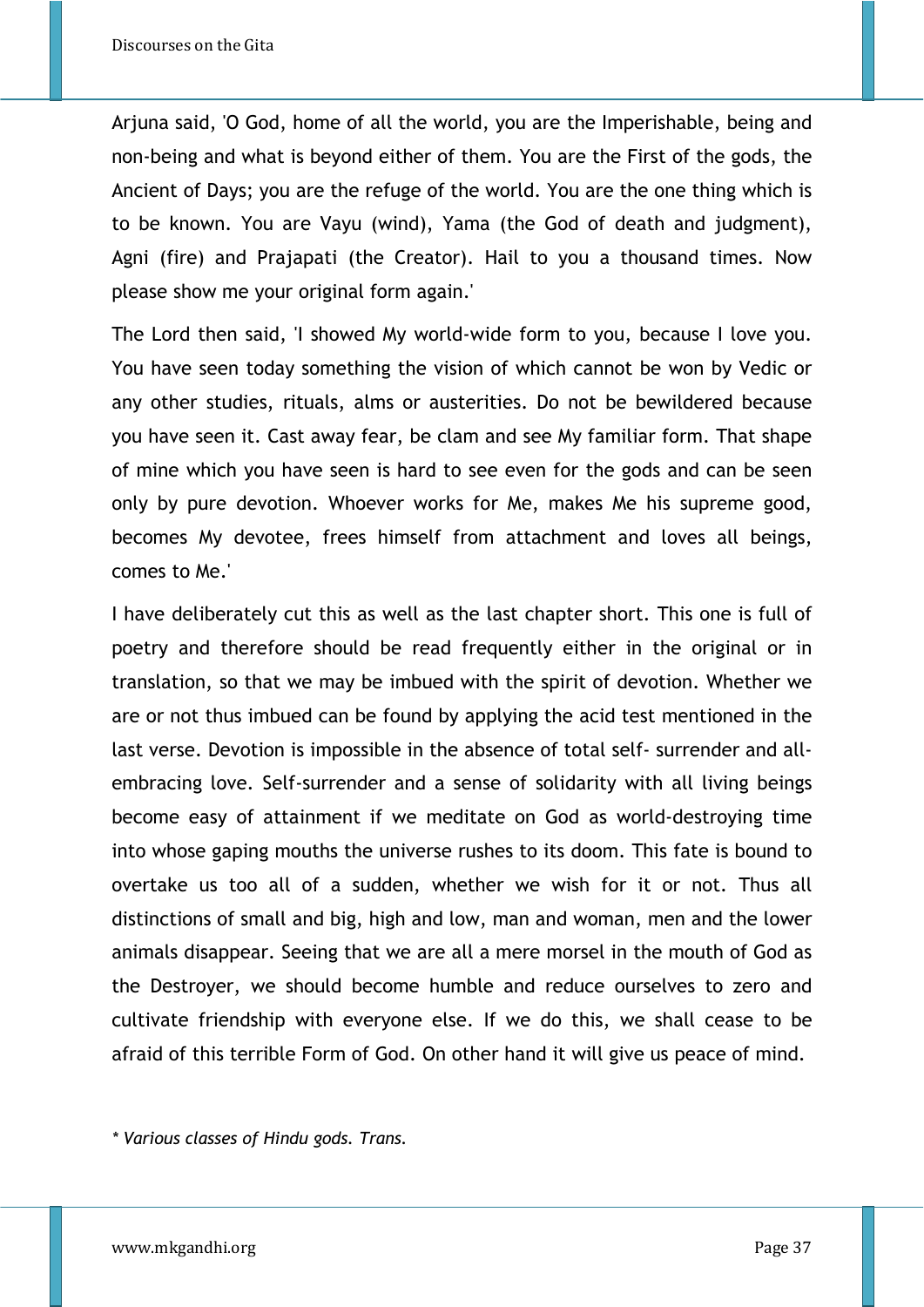#### CHAPTER XIII

The Lord said: 'Kshetra (the Field) is another name for the human body and Kshetrajna means one who knows the Field. Understand Me as the Knower of the Field in all bodies. Real knowledge means discrimination between the Field and the knower of the Field. The five great elements, namely, earth, water, fire, air and ether, individuality (*ahamkara*), intellect, the unmanifest, the ten senses,\* mind, the five sense objects, desire and hatred, pleasure and pain, *sanghata* (the power of combination inherent in the constituents of the body), consciousness and cohesion,—these constitute the Field with its modifications. Knowledge of these is essential, as they have to be renounced. Wisdom is the foundation on which such renunciation can be based. Wisdom here means and includes humility, unpretentiousness, non-violence, forgiveness, rectitude, service of the teacher, purity, steadfastness, self-restraint, indifference to sense objects, absence of egoism, insight into the evil of birth, death, old age, disease and pain, detachment from wife and children, hearth and home, friends and relations, equimindedness to good and bad fortune, whole-hearted devotion to God, love of solitude, dislike for the enjoyment of sensual pleasures in company with others, thirst for knowledge of the soul, and at last the beatific vision. And the reverse of this is ignorance. Now let me tell you something about that which has to be known with a view to salvation. That is beginningless supreme Brahma. Brahma is beginningless because it is unborn and was there when there was nothing. It is neither *sat* (existent) nor *asat* (non-existent) but beyond them both. But from another standpoint it can be called *sat,* because it is eternal. Human beings cannot recognize it as such; therefore it is said to be beyond even *sat.* It pervades the whole universe. It may be said to have a thousand hands and feet, and though it seems to have hands and feet, it is devoid of the organs of sense for it does not need these organs. Sense organs are transitory while Brahma is eternal. And although being all-pervasive and all-sustaining, it may be said to be enjoying the qualities *(gunas*), it is free from them. Where there are *gunas*, there is change (*vikara*),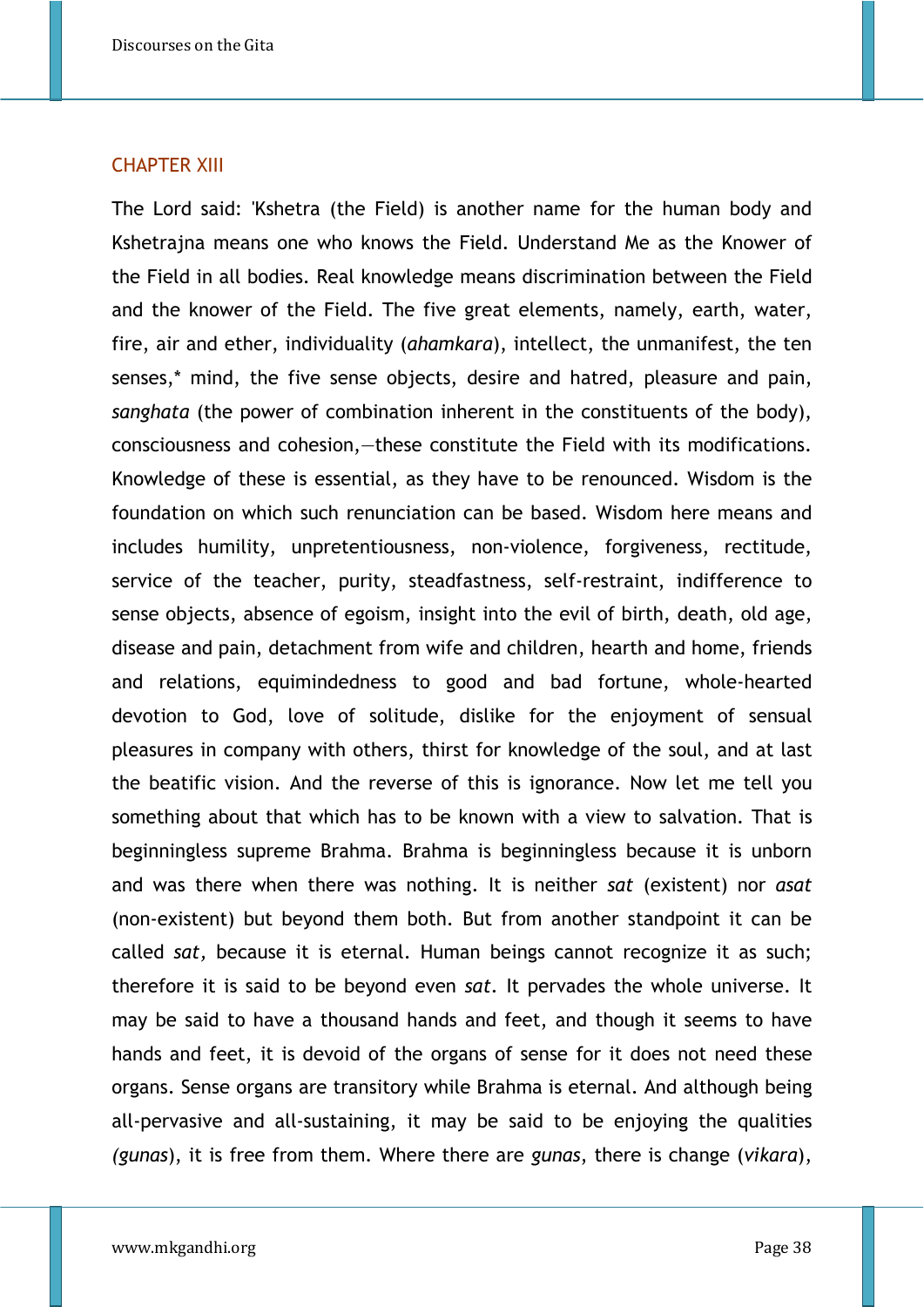but Brahma is changeless. It may be said to be outside all beings, because it is out for those who do not know it. And it is within all beings as it is allpervading. Similarly it is both moving and unmoving. It is subtle and hence imperceptible. It is distant as well as near. It is undivided in the sense that it is imperishable though name (*nama)* and form (*rupa)* perish, but it also seems to be divided as we say that it is within all creatures. It creates, preserves and destroys. It is the light of lights beyond darkness, and the end of all knowledge. Brahma which is planted in every heart is *jneya,* the one thing worth knowing. All knowledge is a means to the end of being united with it.

'God and His *maya* (nature) are both without beginning. Modifications (*vikaras*) are born of *maya* and these give rise to various kinds of action *{karma).* On account of *maya,* the soul experiences pleasure and pain and the fruit of merit *{punya*) and demerit *{papa).* He who, having realized this, does his duty in a spirit of detachment is not born again in spite of his activity, for he beholds the face of God in all faces, and seeing that not a leaf moves but by the divine will he is free from egotism, understands that he is separate from the body and that the soul, though living in the body, remains by means of knowledge unaffected like the omnipresent ether.'

*\* The five organs of perception, viz. hearing, touch, sight, taste and smell, and the five organs of action, viz., tongue, feet, hands and the organs of evacuation and reproduction.*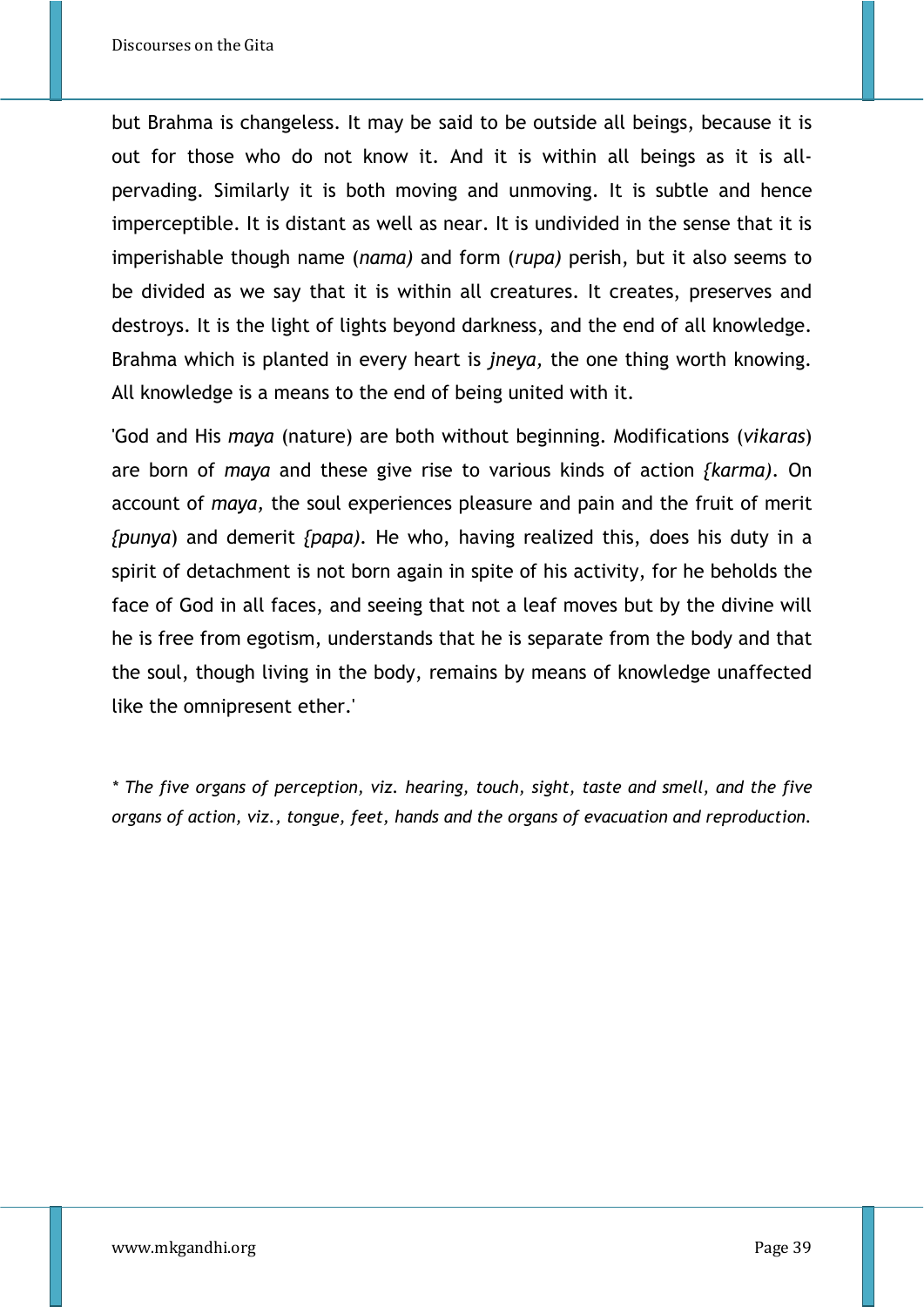#### CHAPTER XIV

The Lord said, 'Once more I will teach you that supreme wisdom which enabled sages to reach the highest perfection. People who find that wisdom and do their duty accordingly are delivered from the cycle of births and deaths. O Arjuna, know Me to be the father and mother of all beings. The three *gunas* born of nature, viz., *sattva* (goodness), *rajas* (passion) and *tamas* (ignorance) bind the soul down. They may be described respectively as the highest, the middling and the lowest. Of these *sattva* is pure and unsullied and gives light; it is therefore the source of happiness. *Rajas* arises from attachment and craving and makes a man indulge in all manner of activities. *Tamas* is rooted in ignorance and delusion and makes one negligent and indolent. In short *sattva* makes for happiness, *rajas* for restlessness and *tamas* for sloth. Sometimes *sattva* prevails, overpowering *rajas* and *tamas;* at other times *rajas* prevails, overpowering *sattva* and *tamas*; at still other times *tamas* prevails, overpowering *sattva* and *rajas.* When the light of wisdom shines through all the activities of the body it may be known that *sattva* is increasing. Where greed, bustle, unrest and competition are observed, *rajas* is the ruler. And the predominance of *tamas* is characterized by ignorance, sloth and delusion. If *sattva* prevails in a man's life, he is born in the sinless worlds of the great sages after death. If *rajas* dominates his life, he is born among those who are attached to action. And if *tamas* is the ruling principle, he returns to the womb of the senseless. The fruit of *sattvika* action is purity, while the fruit of *rajas* is pain and the fruit of *tamas* is ignorance. A *sattvika* man rises to the higher regions; a *rajasa* person remains in this world, while a *tamasa* individual sinks to the underworld. When a man perceives no doer of action other than these qualities and knows Me who am beyond them he enters into My nature. When the dweller in the body has overcome the three qualities from which all bodies arise, he is freed from birth and death, old age and pain and drinks the nectar of eternal life.'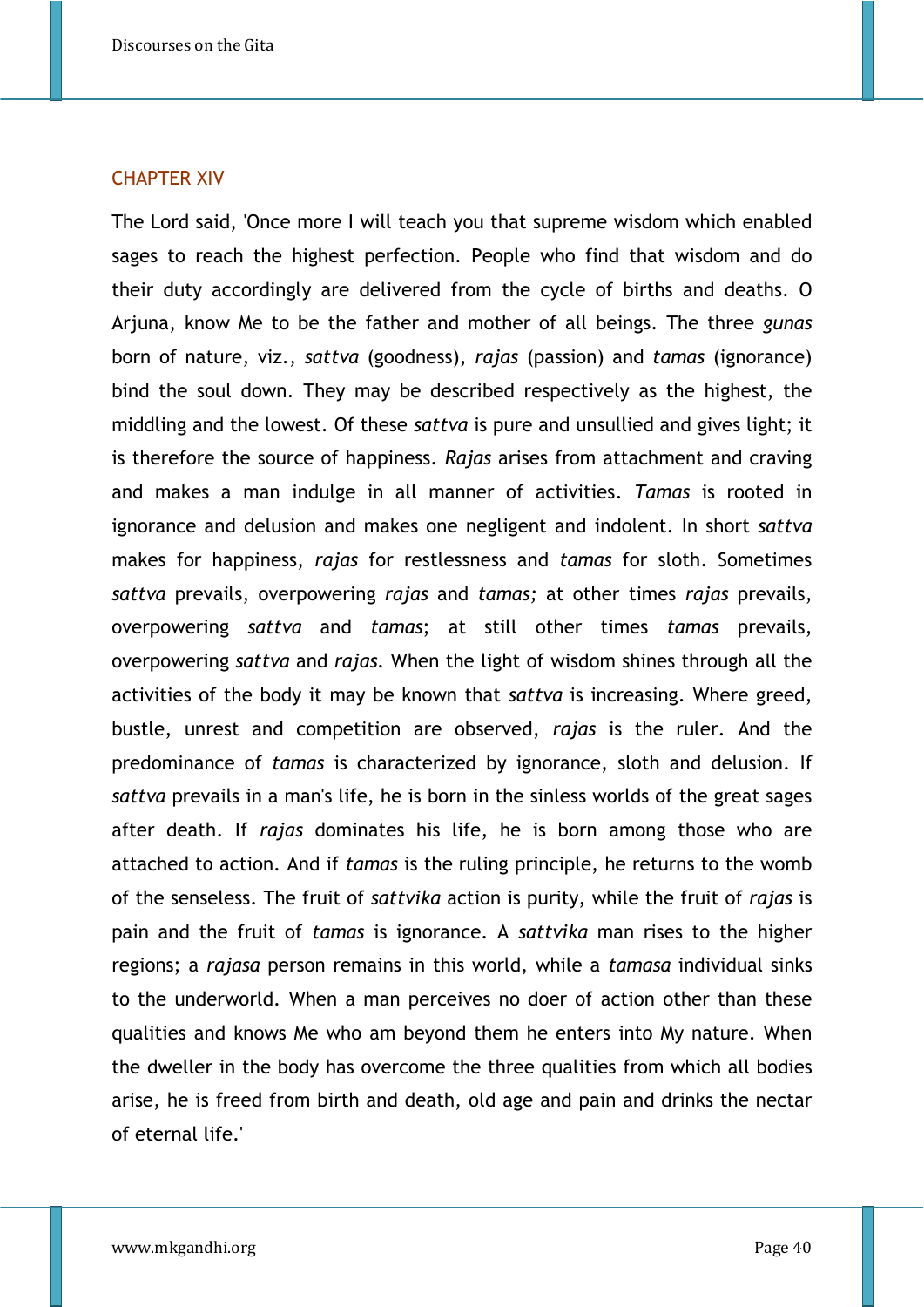On hearing that one who transcends the qualities makes such great progress on the pilgrim's path, Arjuna asked, 'What are the marks of such perfection? How does such a perfect being conduct himself? And how does he cross over the qualities?'

The Lord replied, 'A man is said to have risen above the qualities when he is not angry if the light and knowledge of *sattva* or the activity and bustle of *rajas* or the delusion and ignorance of *tamas* are there and is not wishful if they are not. He sits like one who is unconcerned and is not disturbed by the qualities. He stands apart unmoved, being aware that they are the doers of all actions. He is even-minded to pleasure and pain as well as to a lump of earth, a stone and gold. The pleasant and the unpleasant are alike to him. He is unaffected by either praise or blame. He is the same in honour and evil fame. He is alike to friend and foe. And he has abandoned all undertakings.

'Do not think that this is a goal you can never reach and that therefore you need not exert yourself. What I have described is the state of a perfect man. The way to it is to serve Me with single-minded devotion. From the third chapter onwards I have pointed out that a man cannot so much as even breathe without action *(karma),* from which no human being can ever hope to escape. He who would transcend the qualities should dedicate all his actions to Me, and cease to desire their fruits. If he does this, his actions will not be an impediment to his progress, for I am Brahma, immortal life, the eternal law and joy for ever.

'When a man reduces himself to zero, he sees Me alone everywhere. He is *gunaatita* (one who has crossed over the qualities).'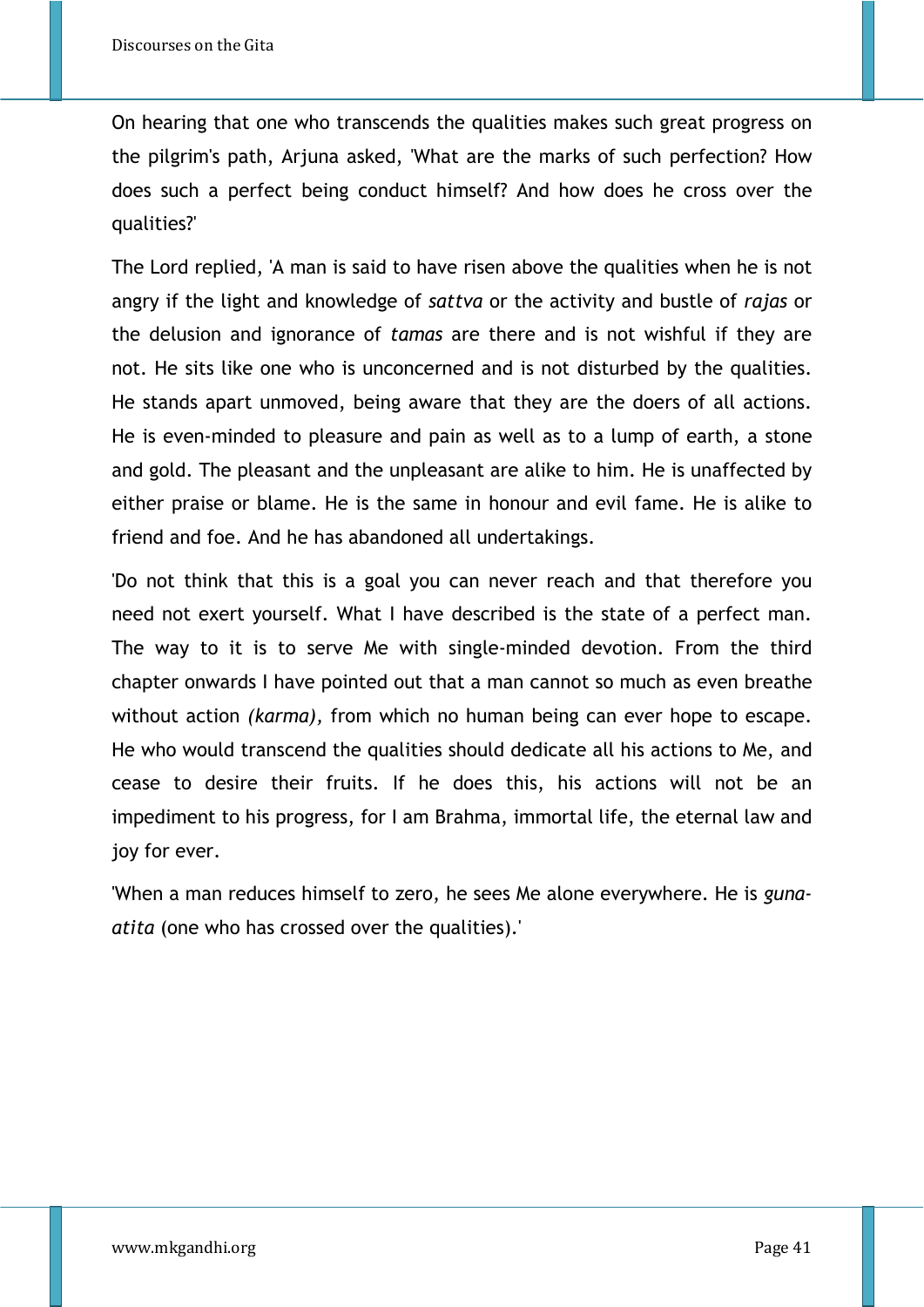## CHAPTER XV

The Lord said, 'This world is like an *ashvattha* (sacred fig) tree with roots above and branches below and with the Vedic hymns as its leaves. And he who knows it knows the Vedas. The branches of this cosmic tree nourished by the qualities 'shoot to heaven and sink to earth' (Sir Edwin Arnold). Sense objects are its sprouts. It is these things of the senses which bind the soul with the bonds of *karma* in the world of men.

'The real nature of this tree cannot be known here, nor its beginning, nor end, nor foundation.

'This strongly rooted cosmic tree should be cut down with the weapon of nonco-operation, so that the soul may rise to a higher world from which there is no return to the world of mortals. With this end in view a man should engage himself in the constant worship of the Ancient of Days, from whom all this activity (the cosmic process) seems to flow. The wise man who is free from pride and delusion, victorious over the vice of attachment and devoted to the Supreme Soul, who is free from cravings and to whom pleasure and pain are alike,—that wise man reaches the state which is beyond all change, and which does not need to be illumined by the sun, the moon or fire. That is My supreme abode.

'An eternal part of Myself transformed into the individual soul in this world draws to itself the senses including the mind which reside in matter. When the soul enters the body or leaves it, it takes these senses with it even as the wind carries fragrance from its places. It enjoys sense objects with the help of the ear, the eye, the senses of touch and taste, the nose and the mind. The ignorant cannot recognize it as it goes or stays or enjoys itself under the influence of the qualities, but the sages see it with the eye of wisdom. Strivingyogis see it living in their own bodies, but those who have not achieved evenness of temper cannot see it even if they try.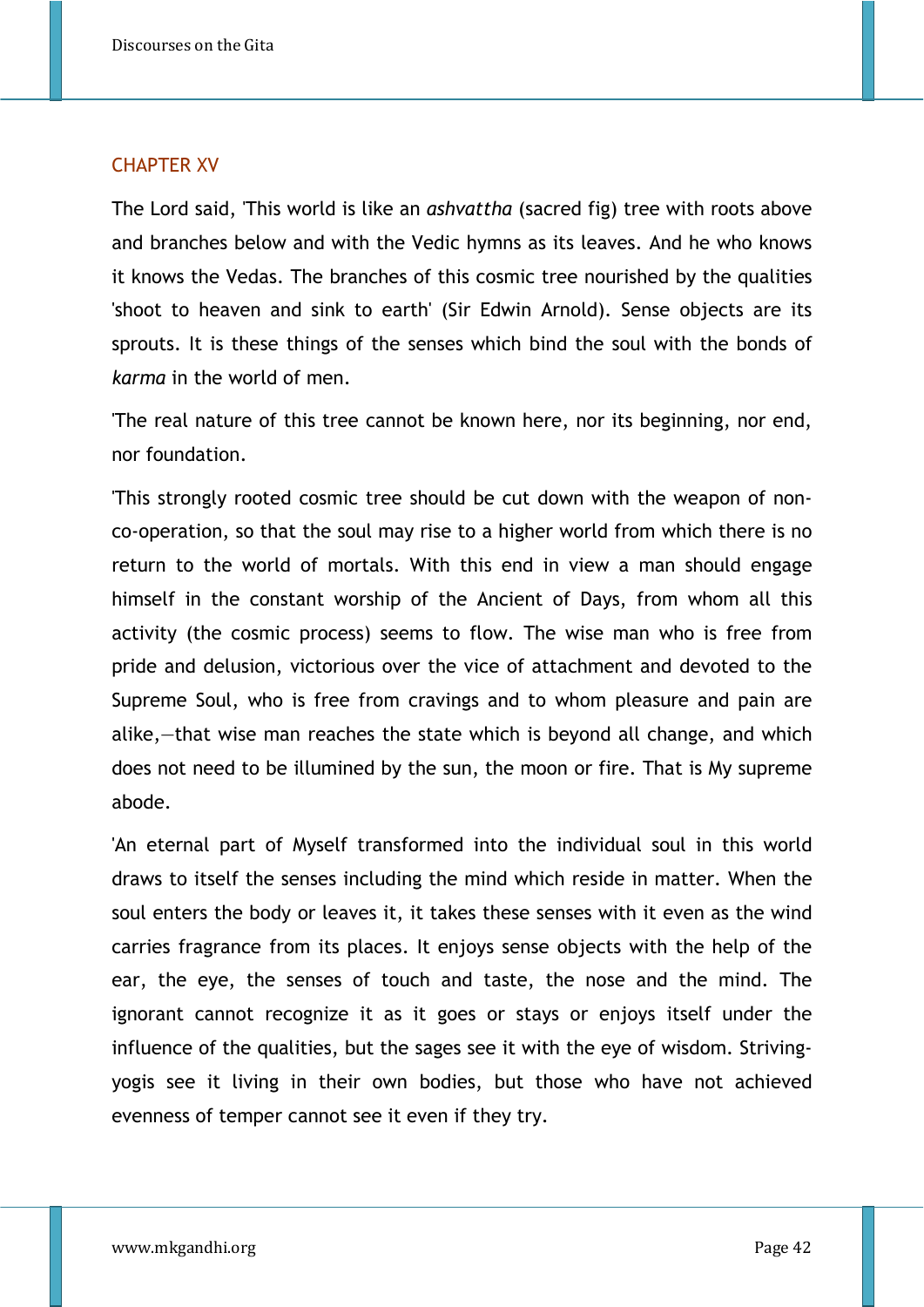'The light of the sun that illumines all the world, that which is in the moon and in fire,—know that all that light is Mine. Permeating the soil I sustain all living beings. I become the sap-producing moon and feed the plants. Becoming the fire of life in the bodies of all living creatures and being united with the life breaths, I digest the four kinds of food. I abide in all hearts. From Me are memory and wisdom as well as their absence. I am that which is to be known by all the Vedas. So also I am the author of Vedanta and the knower of the Vedas.

'There may be said to be two kinds of personalities in this world, namely *kshara* (the perishable) and *a- kshara* (the imperishable). The perishable is all beings; and the imperishable is I who inspire them, and am the same forever. But beyond either is the highest spirit who is called the Supreme Soul, and who, pervading all, sustains the three worlds. This too is I. I therefore transcend the perishable and even the imperishable, and am known in the world as well as in the Vedas as the supreme reality. The wise man who recognises Me as such knows all that need be known, and serves Me with his whole being.

'O sinless Arjuna, I have told you this most secret teaching. By knowing this a man becomes truly wise and reaches the shores of salvation.'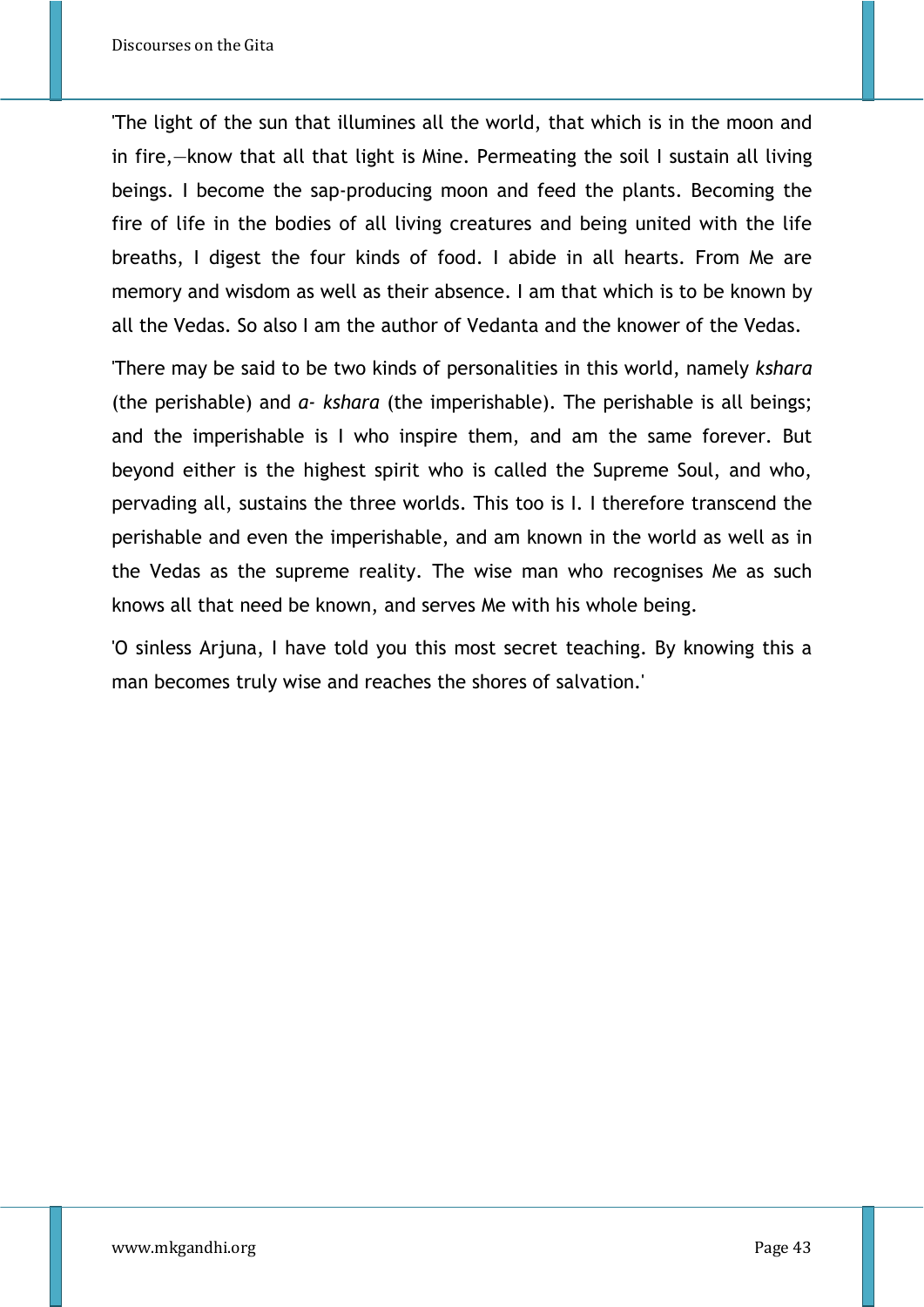## CHAPTER XVI

The Lord said, T will now point out the distinction between the divine and the demoniacal natures. Among the signs of the divine are fearlessness, purity of heart, wisdom, evenness of temper, self-control, almsgiving, sacrifice, study of the scriptures, austerity, straightforwardness, non-violence, truth, freedom from anger, renunciation, peacefulness, not speaking evil of others, compassion to all living beings, absence of greed, gentleness, modesty, absence of fickleness, vigour, forgiveness, fortitude, purity, internal as well as external, freedom from malice and pride.

'Among the signs of the demoniacal are hypocrisy, arrogance, conceit, anger, cruelty and ignorance.

'The divine nature leads to liberation while the demoniacal leads to bondage. O Arjuna, you are born with the endowments of the divine nature.

'I will say something more about the demoniacal nature, so that people may easily give it up. Men of such a nature do not know what to do and what to refrain from doing. There is no purity or truth in them, so that they do not observe the rules of good conduct.

'They hold that the world is unreal, without basis or ruler. For them sex is all the world so that they think of nothing except enjoyment of the objects of sense.

'They do horrible deeds. They are dull-witted. They hold fast to their wicked thoughts and all their activity is directed only to the destruction of the world. Their desires are insatiable. They are full of hypocrisy, pride and arrogance. They are thus plagued by innumerable cares. They want fresh sensual pleasures every day. They are "ensnared in nooses of a hundred idle hopes" (Arnold), and by unlawful means amass wealth in order to gratify their desires.

"I got this today; I will get that tomorrow. I killed this one enemy today; I will also kill others. I am a man of might. I have great possessions. Who is my equal ? With a view to fame I will sacrifice to the gods, give alms and make merry."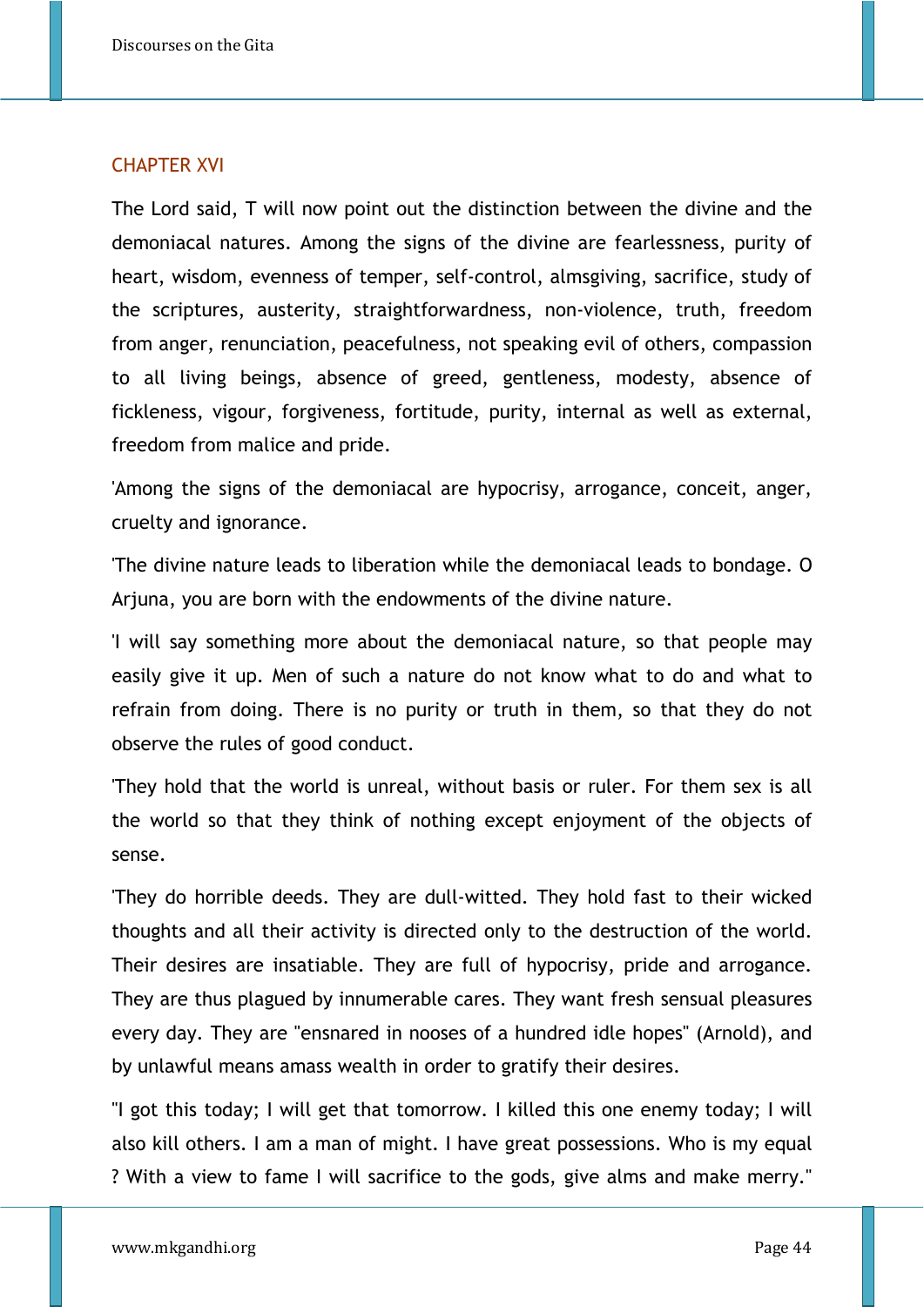They say this to themselves with a chuckle, and being caught in the net of delusion, go to hell at last.

'Men with such a nature, given over to pride, speak ill of others and thus hate God who dwells in all hearts. They are therefore frequently born in the wombs of degraded parents.

'There are three gates to hell, leading to the ruin of the soul : lust, anger and greed. Therefore we should renounce them all. Turning aside from them, men go by the strait and narrow path and reach the highest state.

'He who disregards the scriptures composed of eternal principles and gives himself up to pleasure cannot attain happiness or peace characteristic of the right way.

'Therefore in deciding what you must do and what you must not do, you should acquire the knowledge of fundamental and immutable principles from wise men and think and act accordingly.'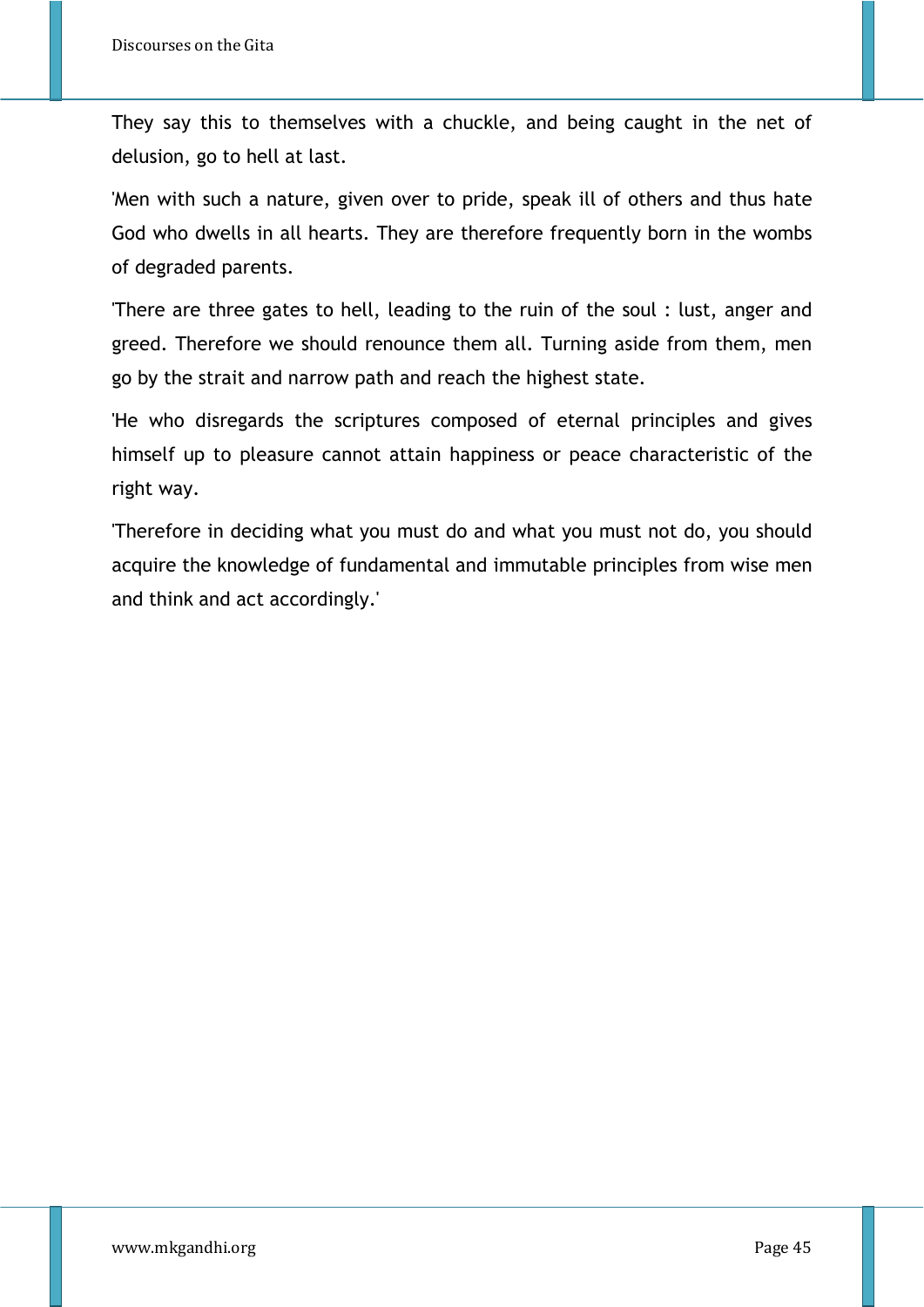#### CHAPTER XVII

Arjuna asked, 'What happens to those who serve in faith, neglecting the prevailing code of conduct?'

The Lord replied, 'There are three kinds of faith, characterized by *sattva, rajas* or *tamas* as the case may be. As is a man's faith, so is he.

*'Sattvika* men worship the gods; *rajasa* men worship demigods and demons; and *tamasa* men worship the spirits of the dead.

'The nature of a man's faith cannot be ascertained Offhand. In order to assess it correctly one must know the precise nature of his food, austerity, sacrifice and alms-giving.

'Foods which make for long life and increase the vital force, energy, strength and health are said to be *sattvika. Rajasa* foods are violently bitter, sour, hot or pungent and give rise to disease and aches and pains. And cooked food which is stale or gives out a bad smell and the leavings of others are said to be *tamasa.* 

'The sacrifice which is offered as a matter of duty without expecting a reward and with mental concentration is said to be *sattvika.* A *rajasa* sacrifice is that in which a reward is desired and which is offered for outward show. And a *tamasa* sacrifice is one in which scriptural rules are disobeyed, no eatables or alms are given away and no hymns are chanted.

'Honouring the saintly, purity, *brahmacharya* and non-violence constitute austerity of the body. Truthful, pleasant and beneficial speech as well as a study of the scriptures is austerity of the speech. And cheerfulness, gentleness, silence, self-control and purity of motive— these are called the austerity of the mind. Such austerity of the mind, body and speech as is practised without desire of fruit by men with an evenness of temper is said to be *sattvika.* Austerity practised for ostentation and with a view to gaining honour is said to be *rajasa.* And austerity done by obstinate fools with self-torture or with the object of hurting others is said to be *tamasa.*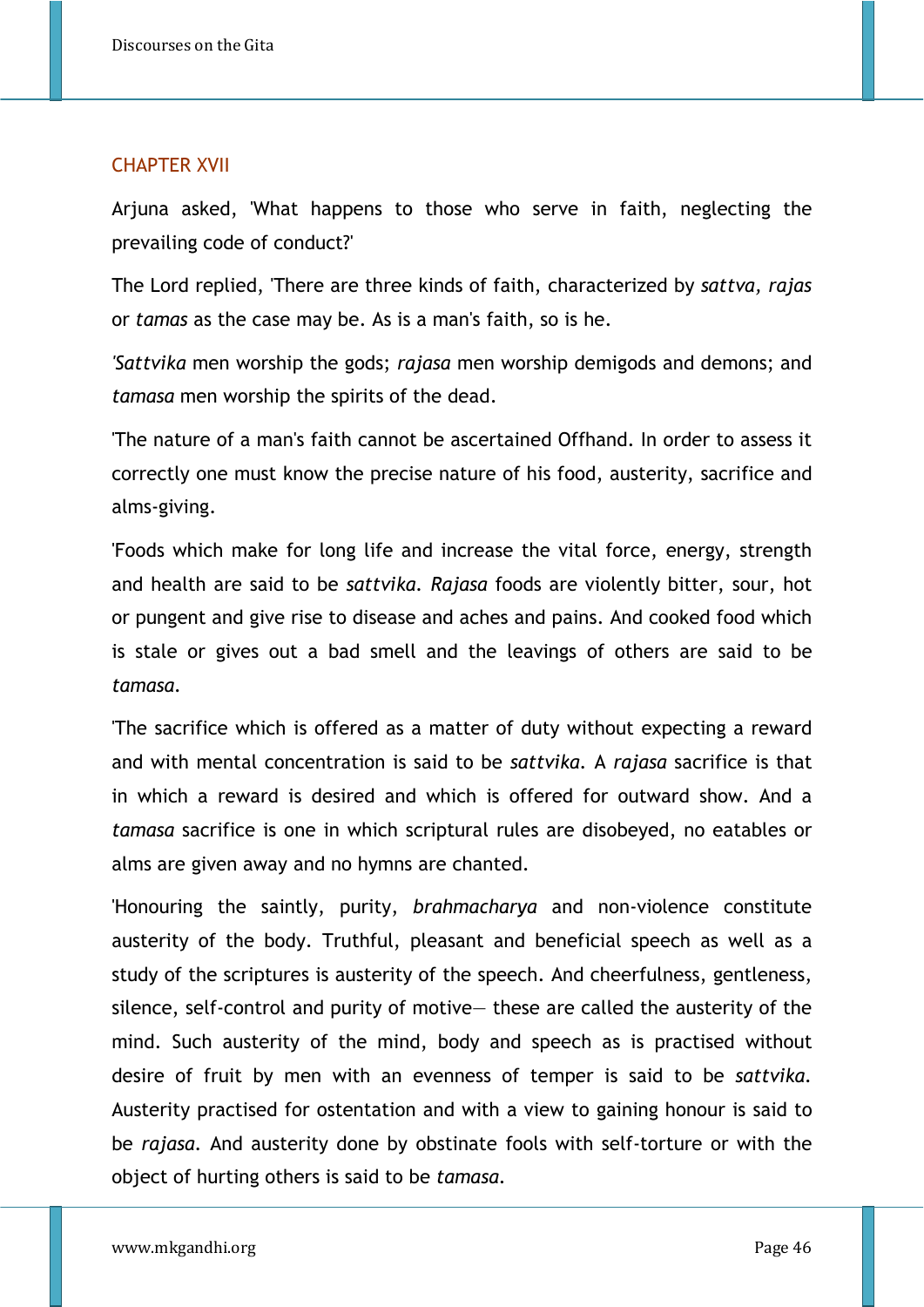'A gift "made in due place, due time and to a fit recipient" without expecting a reward and with a feeling that it is right for. a man to give is said to be *sattvika.* A gift made grudgingly with a view to getting something in return is regarded as *rajasa.* And the gift which is given in a contemptuous spirit, and without honour done to the recipient and without considering the proper time and place for it is said to be *tamas.* 

'Brahma is designated in the Vedas as *Om tat sat.* Therefore men of faith pronounce the sacred syllable *Om* when they commence any rite of sacrifice, alms giving or austerity. This single syllable stands for Brahma. *Tat* means *that,* And *sat* means *satya,* beneficent. That is to say, God is one, He alone is, He alone is truth and the benefactor of the world. He who offers a sacrifice, makes gifts or practices austerity with a realization of this truth and in a spirit of dedication is a man of *sattvika* faith. And he is free from blame if he knowingly or unknowingly does something different from the correct procedure in the spirit of dedication. But acts undertaken in the absence of such a spirit are said to be performed without faith and therefore are *asat* (unreal).'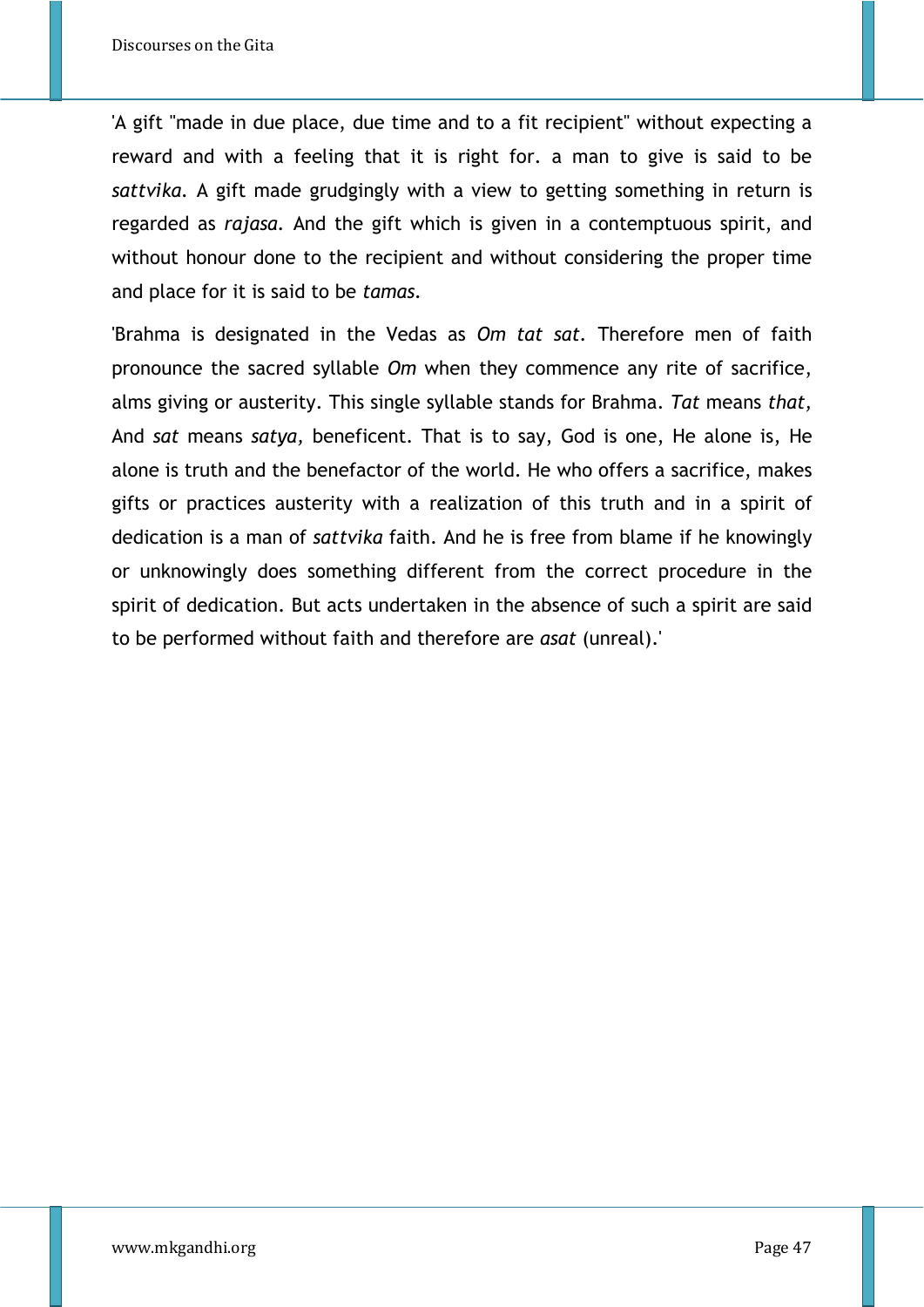## CHAPTER XVIII

Even after he had pondered over the teaching in all the previous chapters, there was still a doubt in Arjuna's mind. So he said, 'The *sannyasa* of the Gita seems to be different from renunciation as currently understood. Are *sannyasa* and *tyaga* really different?'

While resolving Arjuna's doubt in answer to this question, the Lord summarized the Gita doctrine in a concise manner: 'Some actions are motivated by desire. Various activities are indulged in by men with a view to fulfil various desires. These are called *kamya* actions. Then again there are certain necessary and natural actions such as -breathing, eating, drinking, lying down, sitting, etc., with a view' to keep the body a fit instrument of service. And thirdly there are actions done with a view to serve others. Giving up *kamya* actions is *Sannyasa*, and renunciation of fruits of all actions is *tyaga* as recommended to you all along.

'Some people maintain that there is evil, no matter how little, in all actions whatever. Even so, a man must not give up actions done with a view to *yajna* (sacrifice), that is to say, the service of others. Alms-giving and austerity are included in *yajna.* But even while serving others, a man should act in a spirit of detachment. Otherwise his activity is likely to be mixed up with evil.

'Renunciation owing to ignorance of duties that must be done is said to be inspired by *tamas.* Giving up any action merely because it involves physical suffering is said to be *rajasa.* But service rendered to others because of a feeling that it must be done and without the desire for the fruits is real *sattvika tyaga.* In this *tyaga* therefore there is no giving up of all actions, but only of the fruit of duties that must be. done, and of course of other, that is, *kamya* actions. When a wise man acts in such a selfless spirit, all his doubts are dispelled, his motives are pure and he has no thought of personal comfort and discomfort.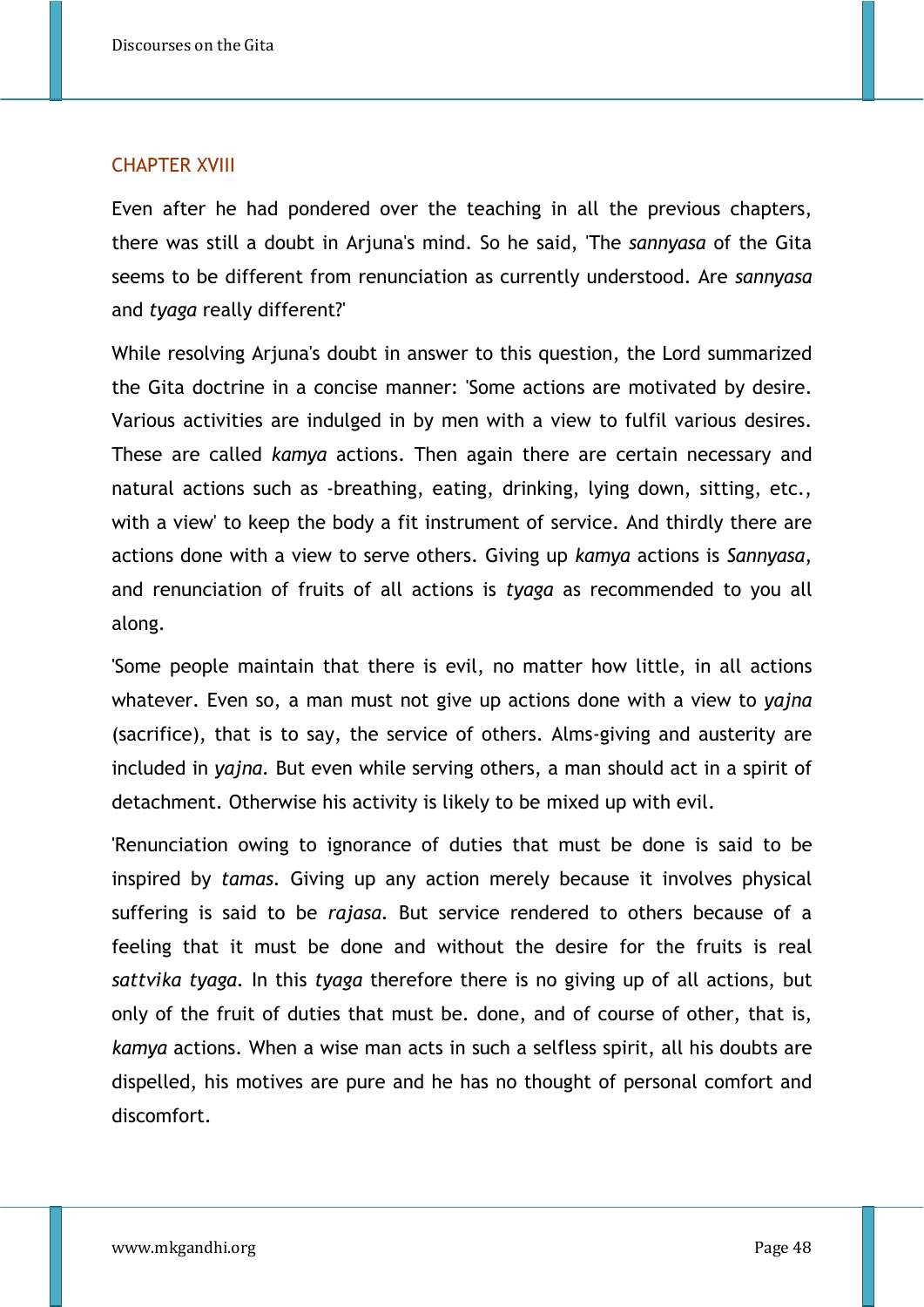'He who does not abandon the fruits of action must enjoy or put up with the natural consequences of his own acts, and is thus a bond-slave forever. But he who gives up the fruits of action achieves freedom.

'And why should a man feel attachment for action? It is idle for anybody to imagine that he himself is a doer. There are five causes for the accomplishment of all actions, namely, this body, the doer, the various instruments, efforts, and last but by no means the least, providence.

'Realizing this, a man should give up pride. He who does something without egoism may be said to be not doing it in spite of his doing it, for he is not bound by his action. Of a humble man who has reduced himself to zero it may be said that he does not kill though he kills. This does not mean that the man in spite of his humility may kill, and yet be unaffected by the killing. For no occasion can arise for such a man to indulge in violence.

'There are three things that inspire action: knowledge, the object of knowledge and the knower. And there are three constituents of action: the organ, the deed and the doer. The thing to be done is the object of knowledge; the method of doing it is knowledge and he who knows it is the knower. After he has thus received an impulse to action, he performs an action in which the senses serve as instruments. Thought is thus translated into action.

"That by which a man is able

To see one changeless Life in all the lives"

# *(Edvin Arnold)*

and to realize the essential unity that underlies all diversities is *sattvika* knowledge. In *rajasa* knowledge one holds that there are different souls in different creatures, while in *tamasa* knowledge a man does not know a thing and imagines that everything is mixed up without rhyme and reason.

'Similarly there are three kinds of action. Action in which there are no likes and dislikes and no desire for personal gains is *sattvika.* That in which there are a desire for enjoyment, egoism and restlessness is *rajasa* action. And *tamasa*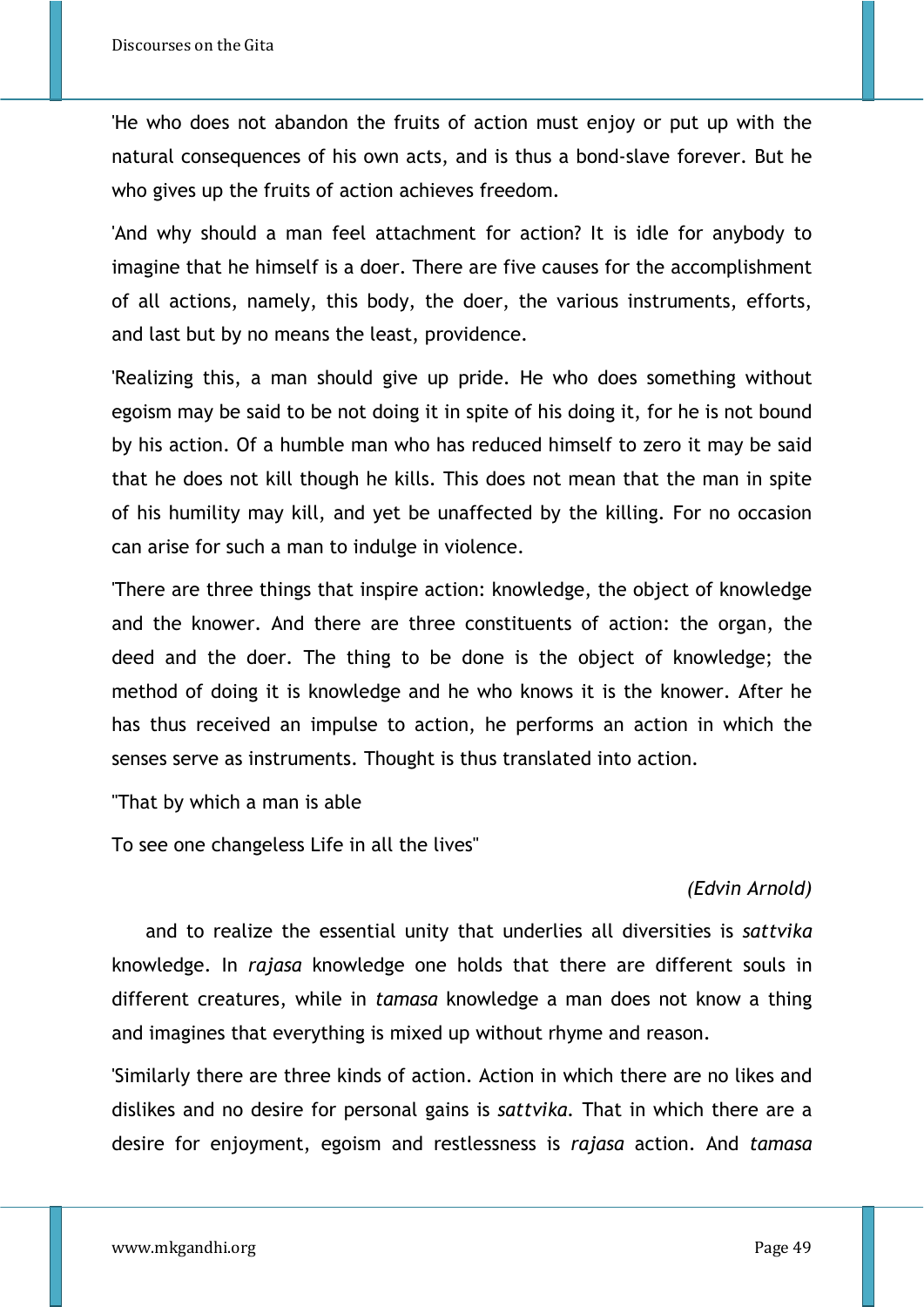action is one in which no thought at all is given to personal capacity and consequential injury or violence and which is undertaken through delusion.

'So also there are three classes of doers. A *sattvika* doer is free from attachment and egoism and yet firm and enterprising and is neither elated by success nor worried by failure. A *rajasa* doer is impassioned, greedy and violent, "slave by turns of sorrow and of joy" *(Edwin Arnold)* and of course desires to obtain the fruit of his actions. And a *tamasa* doer is unsystematic, procrastinating, obstinate, malicious and indolent; in short, without an iota of self-culture.

'Intellect, firmness and happiness also are said to be of three kinds.

'The *sattvika* intellect is able properly to distinguish between action and nonaction,

"What must be done, and what must not be done, What should be feared, and what should not be feared,

What binds and what emancipates the soul."

## *(Edwin Arnold)*

The *rajasa* intellect tries to draw these distinctions but generally fails to do so correctly, while the *tamasa* intellect "looks upon wrong as right and sees all things contrariwise of truth." *(Edwin Arnold)* 

'Firmness is the power of taking up something and sticking to it through thick and thin. It is more or less inherent in all things; otherwise the world could not subsist for a single moment. Firmness is *sattvika* when there is a constantly maintained balance between the activities of the mind, the vital airs *[pranas*) and the senses. The firmness by which a man holds fast to duty, pleasure and wealth from attachment and with a view to personal advantage is *rajasa.* And firmness is *tamasa,* "wherewith the fool

Cleaves to his sloth, his sorrow and his fears, His vanity and despair."

*(Edwin Arnold)*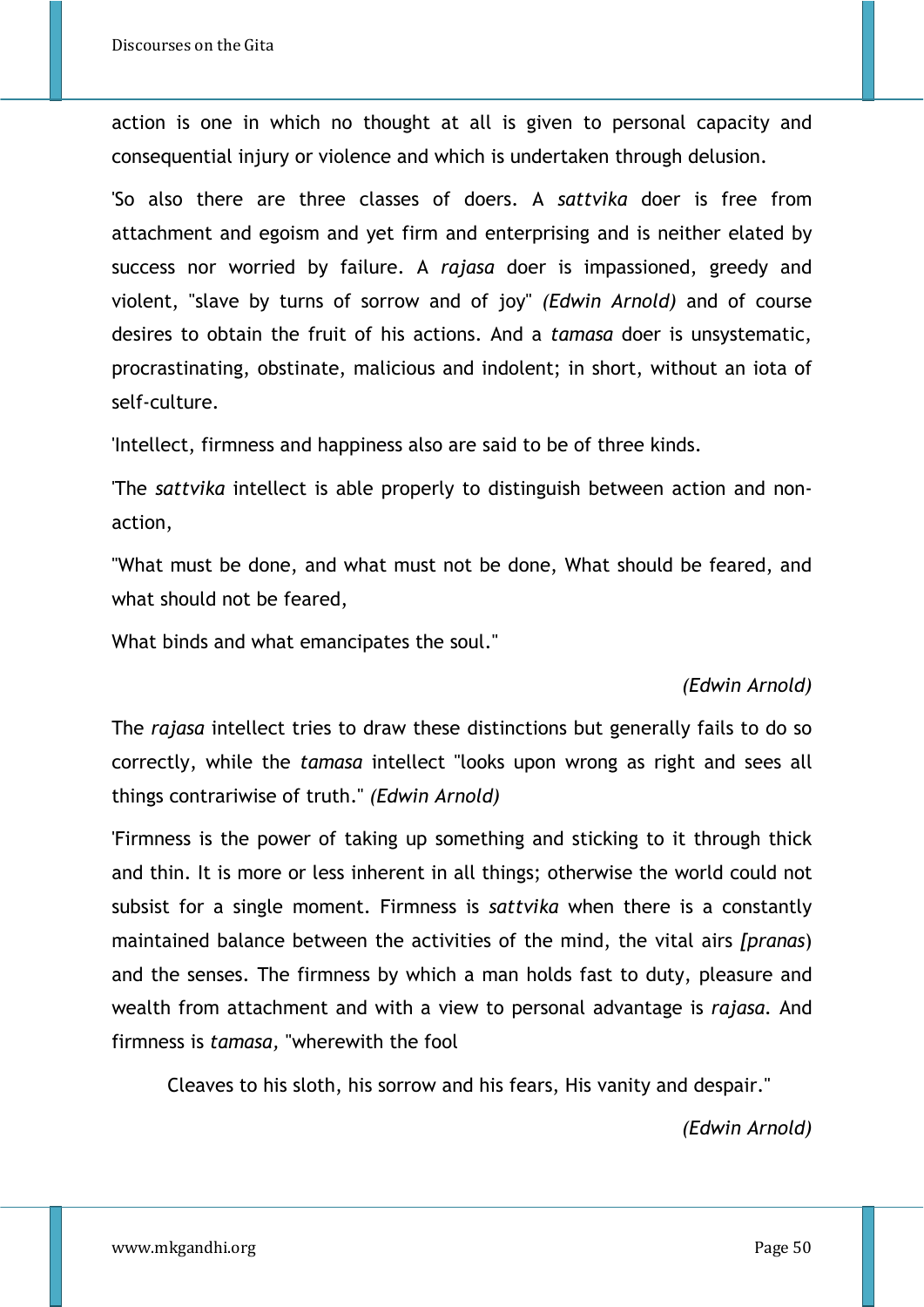*'Sattvika* happiness is the "pleasure that endures, Banishing pain for aye, bitter at first As poison to the soul, but afterwards Sweet as the taste of Amrit."

*(Edwin Arnold)*

It arises from true self-knowledge. *'Rajasa* happiness arises from sensual enjoyment.

"... Sweet As Amrit is its first taste, but its last Bitter as poison."

*(Edwin Arnold)* 

And *tamasa* happiness is that

"... which springs From sloth and sleep and oolishness."

*(Edwin Arnold)*

This threefold classification is thus applicable to all things. The duties of the four *varnas* (classes in ancient Hindu society) are fixed by reason of the dominance or recession of the qualities planted in each.

'A Brahmin's conduct is characterized by calmness, self-discipline, austerity, purity, forgiveness, uprightness, wisdom, experience and faith in God. The characteristics of a Kshatriya are velour, splendour, firmness, resourcefulness, not flying from battle, open-handedness and leadership. A Vaishya's task is "to till the ground, tend cattle, venture trade" *(Edwin Arnold),* and service is the Shudra's work. This is not to say that a member of any one of these classes may not be endowed with qualities characteristic of other classes or is not entitled to cultivate them in himself. But qualities and work as mentioned above serve as signs for the recognition of a man's *varna.* If the qualities and tasks of each caste are recognized, there is no undesirable competition or feeling of hatred among them. There is no question here of high and low. But if each does his duty selflessly according to his nature, he will reach perfection.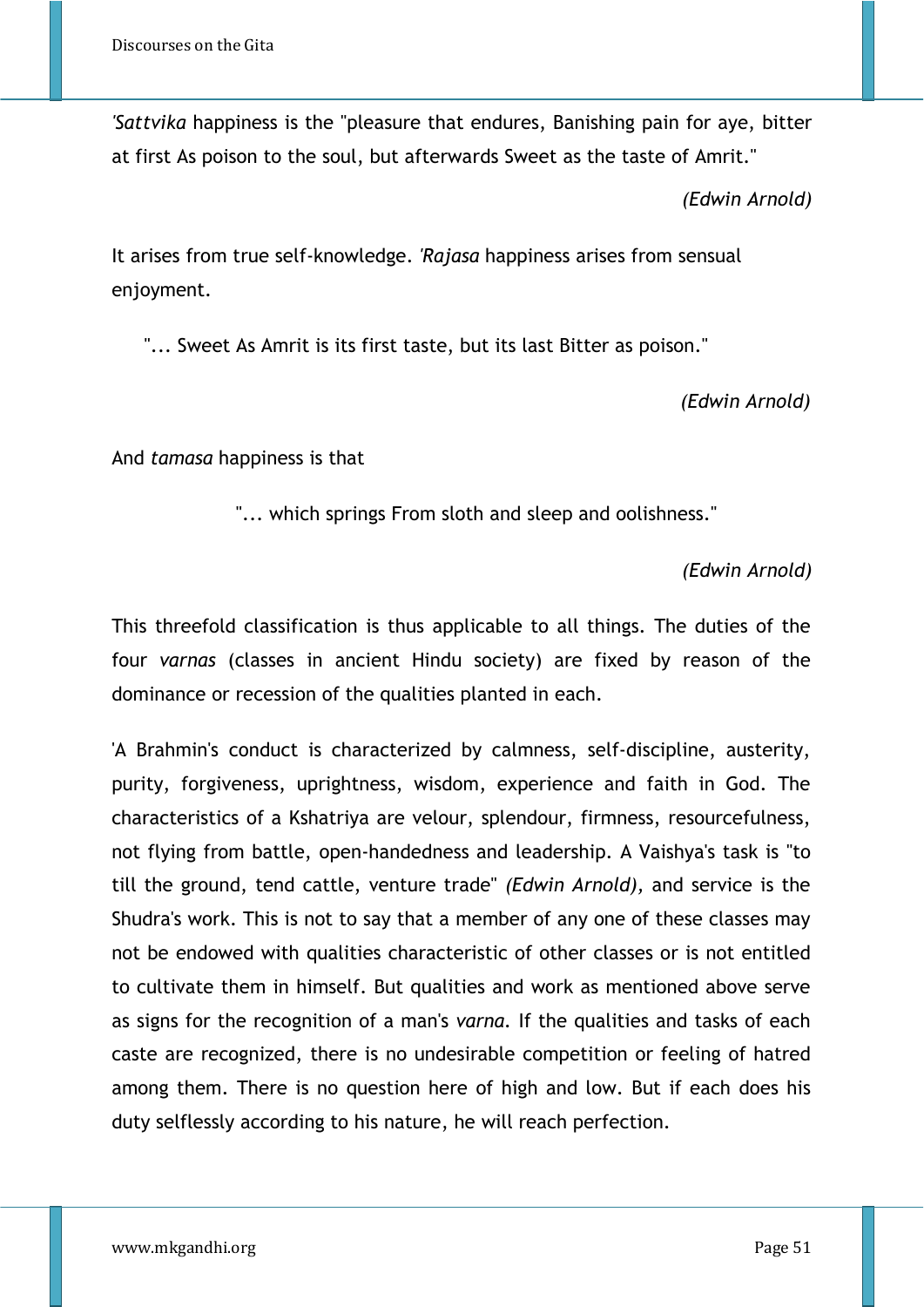Therefore one's own duty, though it appears to be valueless, is better than the duty of another which seems to be easy. A man may remain free from sin when he performs the task naturally allotted to him, as he is then free from selfish desires; the very wish to do something else arises from selfishness. For the rest, all actions are clouded by defects as fire by smoke. But the natural duty is done without desire for its fruit, and thus loses its binding force.

'The calm yogi who has been sanctified by thus performing his own duty, who has his mind under control, who has given up the five sense objects, who has<sup>4</sup> overcome likes and dislikes, who lives in solitude, i. e., whose eyes are turned inward, who achieves mastery of his mind, body and speech by abstemiousness, who is ever conscious of the living presence of God, and who has given up pride, desire, anger, acquisitiveness and the like—that yogi is fit to be united with Brahma. He is equiminded towards all men. He neither rejoices nor indulges in grief. Such a devotee has true knowledge of God and is absorbed in Him. Thus taking refuge in Me, he gains the eternal place.

'Therefore dedicate your all to Me, regard Me as the supreme object of your love, and with discrimination, fix your mind on Me. As you do this, you will overcome all difficulties. But if out of egoism you do not listen to Me, you will perish. The one thing needful is that abandoning all conflicting views; you should come to Me alone for shelter, and thus be freed from sin.

'Do not tell this truth to anyone who is not a devotee, austere in life, and hating Me, does not wish to listen. But one who communicates this great secret to My devotees will surely come to Me in virtue of his devotion.'

After having thus reported to Dhritarashtra the dialogue between Arjuna and Krishna, Sanjaya said,

'Where there is Krishna, the prince of yoga, and Arjuna with his bow and arrows, there are prosperity, victory, happiness and fundamental morality.'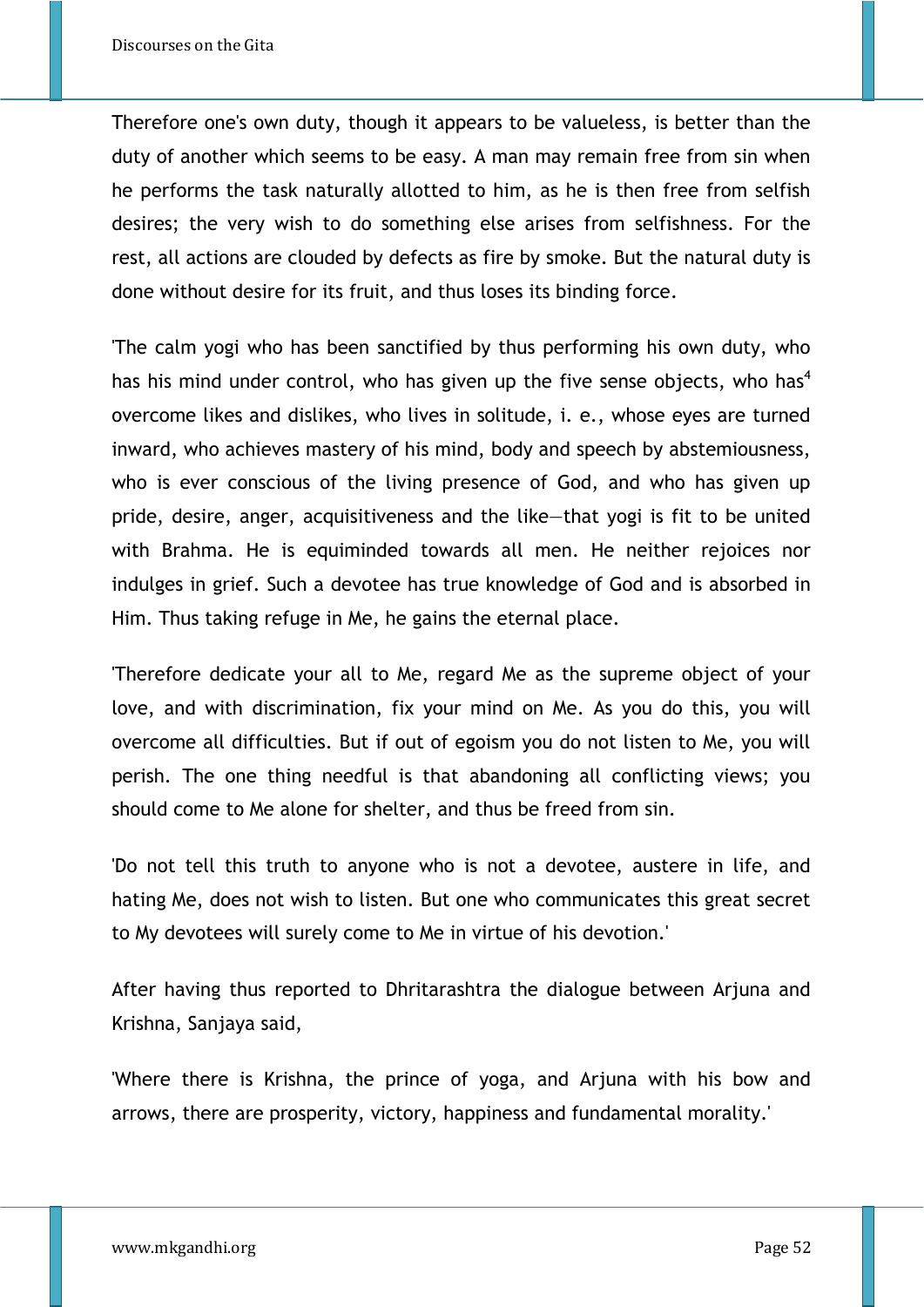Krishna to whom the epithet 'prince of yoga' has here been applied means pure knowledge based on spiritual experience, and by referring to Arjuna as an archer it is suggested that where there is action in accordance with such knowledge, the doer obtains every wish that is not contrary to lofty morals.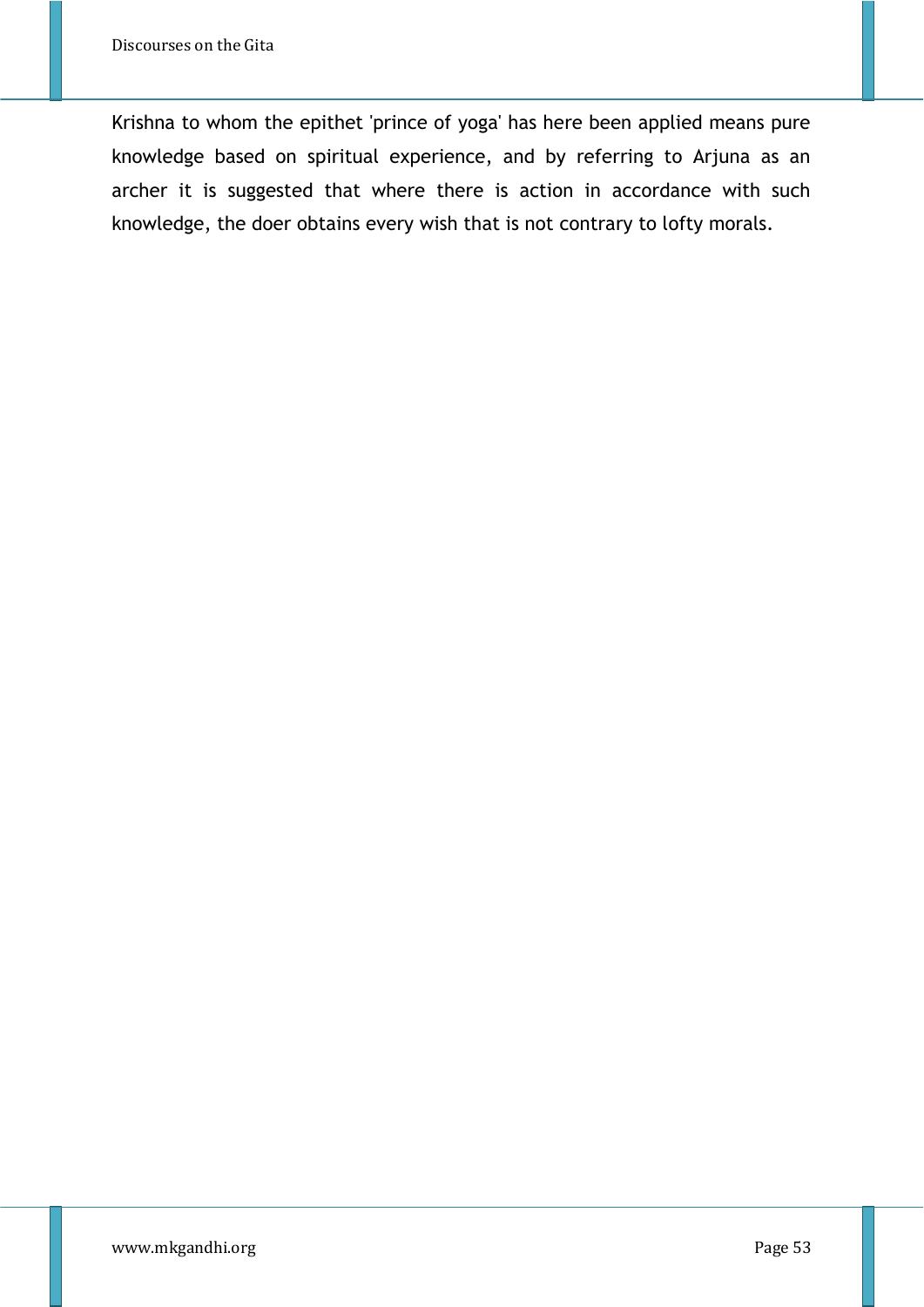## TRANSLATOR'S NOTES

#### CHAPTER XII

'Whenever I meet anyone who knows the Gita by heart, he or she commands my respect.... I would, however, like the reciters to realize that the mere recitation is not an end in itself. It should be an aid to the contemplation and assimilation of the meaning and the message of the Gita. By patience even a parrot can be taught to recite it by heart. But he would be no wiser for the recitation. The reciter of the Gita should be what its author expects him to be—a yogi in its broad sense. It demands from its votaries balance in every thought, word and deed and a perfect correspondence between the three. He whose speech and action do not accord with his thoughts is a humbug or a hypocrite.' (M. K. Gandhi: *Hindu Dharma,* Navajivan, 1950, pp. 170-1)

'Devotion is not mere lip-worship; it is a wrestling with death....

'[It] is no soft-hearted effusiveness. It certainly is not blind faith. [It] has the least to do with externals. A devotee may use, if he likes, rosaries and forehead marks or make offerings, but these things are no test of his devotion....

'The popular notion of [devotion | is soft-heartedness, telling beads and the like and disdaining to do even a loving service lest, the telling of beads might be interrupted. This [devotee] therefore leaves the rosary only for eating, drinking and the like, never for grinding corn or nursing patients.

'But the Gita says, "no one has attained his goal without action...." ' (ibid., pp. 160-1, paragraphs 9, 10, 13).

In Vrindavan Shri Krishna Prem saw a *vaishnava* dying of typhoid. All round, coming and going were *vaishnauas* with rosaries in their hands, but there was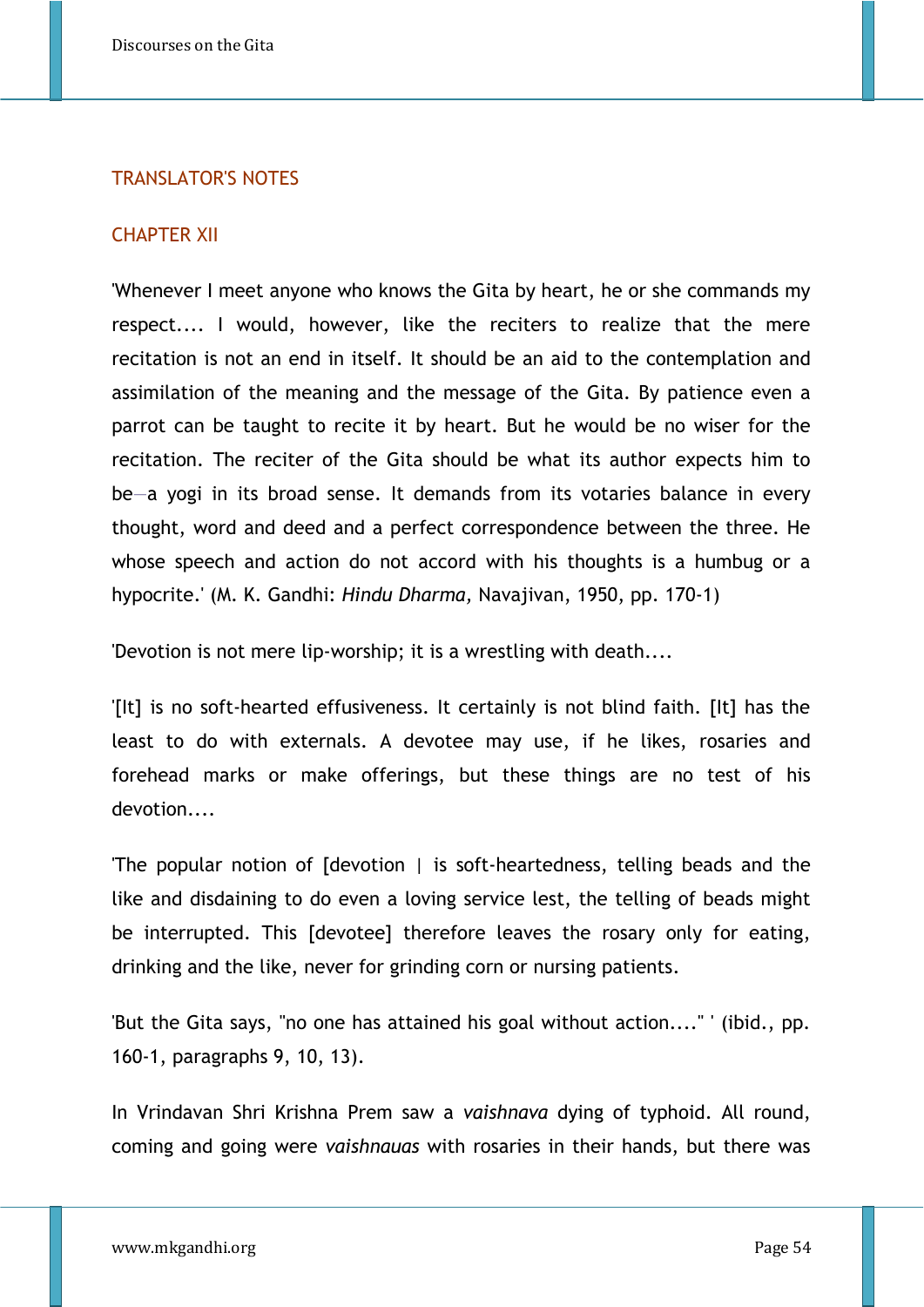no one to give him even a glass of water. 'What can be the value of such worship as this?' he asked. See his *The Search for Truth,* p. 26.

## CHAPTER I

'I regard Duryodhana and his party as the baser impulses in man, and Arjuna and his party as the higher impulses. The field of battle is our own body. An eternal battle is going on between the two camps.... Krishna is the Dweller within, ever whispering in a pure heart. Like the watch the heart needs the winding of purity; or else the Dweller ceases to speak.' (ibid., p. 156).

## CHAPTER II

'English friends made me read the Gita....They placed before me Sir Edwin Arnold's magnificent rendering of the Gita. I devoured the contents from cover to cover and was entranced by it. The last nineteen verses of the second chapter have since been inscribed on the tablet of my heart. They contain for riie all knowledge. The truths they preach are the "eternal verities.". . .

'Those verses are the key to the interpretation of the Gita' (ibid., p. 152).

'The Message of the Gita is to be found in the second chapter where Krishna speaks of the balanced state of mind, of mental equipoise. In nineteen verses at the close he explains how this state can be achieved. It can be achieved, he tells us, after killing all your passions. It is not possible to kill your brother after having killed all your passions.' (ibid., p. 179).

'I have endeavoured to show that its message consists in the performance of one's duty with detachment. The theme of the Gita is contained in the second chapter and the way to carry out the message is to be found in the third chapter. This is not to say that the other chapters have less merit. Indeed every one of them has a merit of its own.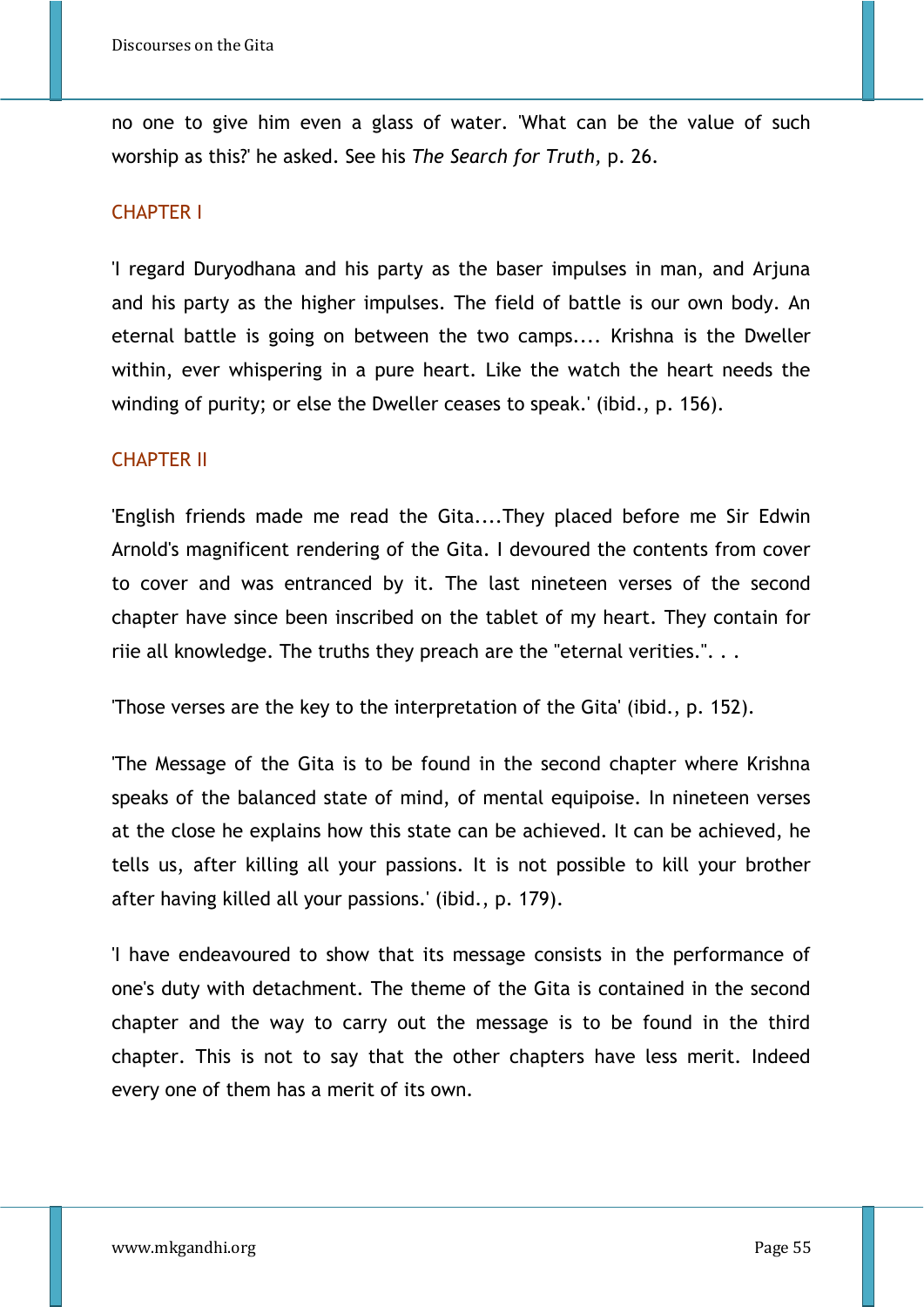'I hope that those who take part in the... celebration [of Gita*-jayanti]* will approach it in the proper spirit and with a fixed intention to live up to the message of the noble song.' (ibid., p. 182).

A fittingly anonymous article in *The Times* of November 17, 1956 will serve as a fine commentary on the Gita doctrine:

'In the collect for tomorrow (the twenty-fifth Sunday after Trinity) prayer is offered that those who "bring forth the fruit of good works" may be "rewarded by God". There seems to be a conflict between morality and religion at this point. For while the former is emphatic that good actions must be done without the thought of reward and makes its motto "duty for duty's sake", the latter insists that God makes a distinction between good and evil, so that one meets with his approval while the other is condemned, and uses to express this the common language of reward and punishment.

'Did not Jesus himself ask, "What shall it profit a man if he gain the whole world and lose his own soul?" Yet his life is clear evidence that the only service of God he valued was one that is free from any taint of self-interest. His fidelity was unshaken even when it "became clear that it would lead him to abandonment by his friends and death at the hands of his enemies. The cross is a reminder that devotion to God and love to man, if they are rewarded at all, must find their reward elsewhere than in popular approval or material advantage.

'What then are the rewards of which the collect speaks? The answer is to be found in the words: "Blessed are the pure in heart, for they shall see God." The reward of service is not something attached to the service to make it worthwhile; it is of the same order as the service itself. Inner dedication to God leads to admission into his fellowship and deeper knowledge of his will: the love of God makes possible ah ever closer likeness to him. The vision of God, the enrichment of one's whole being, the joy of co-operation with him in the enterprises of his kingdom—these are the rewards that God bestows on his servants.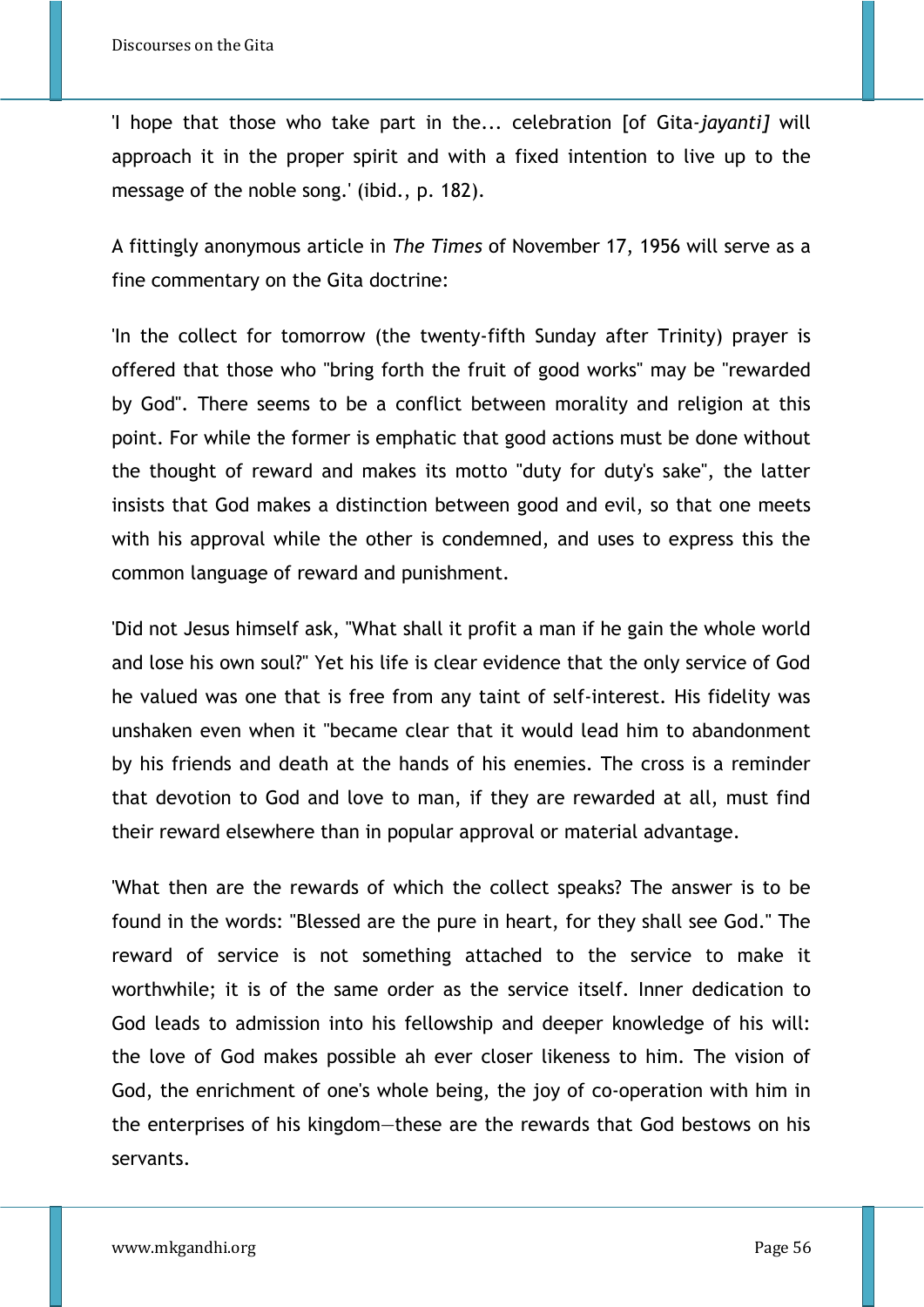'Yet that is not all. While it is true that the primary rewards to the life of the spirit are in the realm of the spirit, it is also true that character and uprightness may bring substantial advantages at a lower level. There have been cases in which public opinion has rallied to a leader just because he was known to be entirely honest and disinterested, giving him power and office that it would not entrust to a meaner person. To be scrupulously fair and absolutely reliable in business may bring advantages that do not fall to the lot of those who think only in terms of immediate profit.

'Not, of course, that action is to be for such gains. The maxim that "honesty is the best policy" is a dangerous one. He who chooses honesty for the returns it yields may be tempted to abandon it when circumstances arise in which it looks likely to be unprofitable. The paradox is that a virtue such as honesty leads to esteem and success when it is practised for its own sake, without any thought either of esteem or of success. Religion and morality are alike injured by any appeal to self-interest; the reward God gives is the vision of himself, and this is for those only who serve him without thought of what will be lost and what will be gained thereby.

'Perhaps this paradox that the rewards of God's service are for those only who serve him with no thought of reward lies behind the saying of Jesus that he who would save his life will lose it while he who is prepared to lose it will find that he has in fact preserved it. God receives into the choicest company of his servants those who follow truth and right simply because they are truth and right, and do not ask what the outcome of their fidelity will be. In the great words of Ignatius Loyola, they labour and do not ask for any reward save that of knowing that they do God's will.'